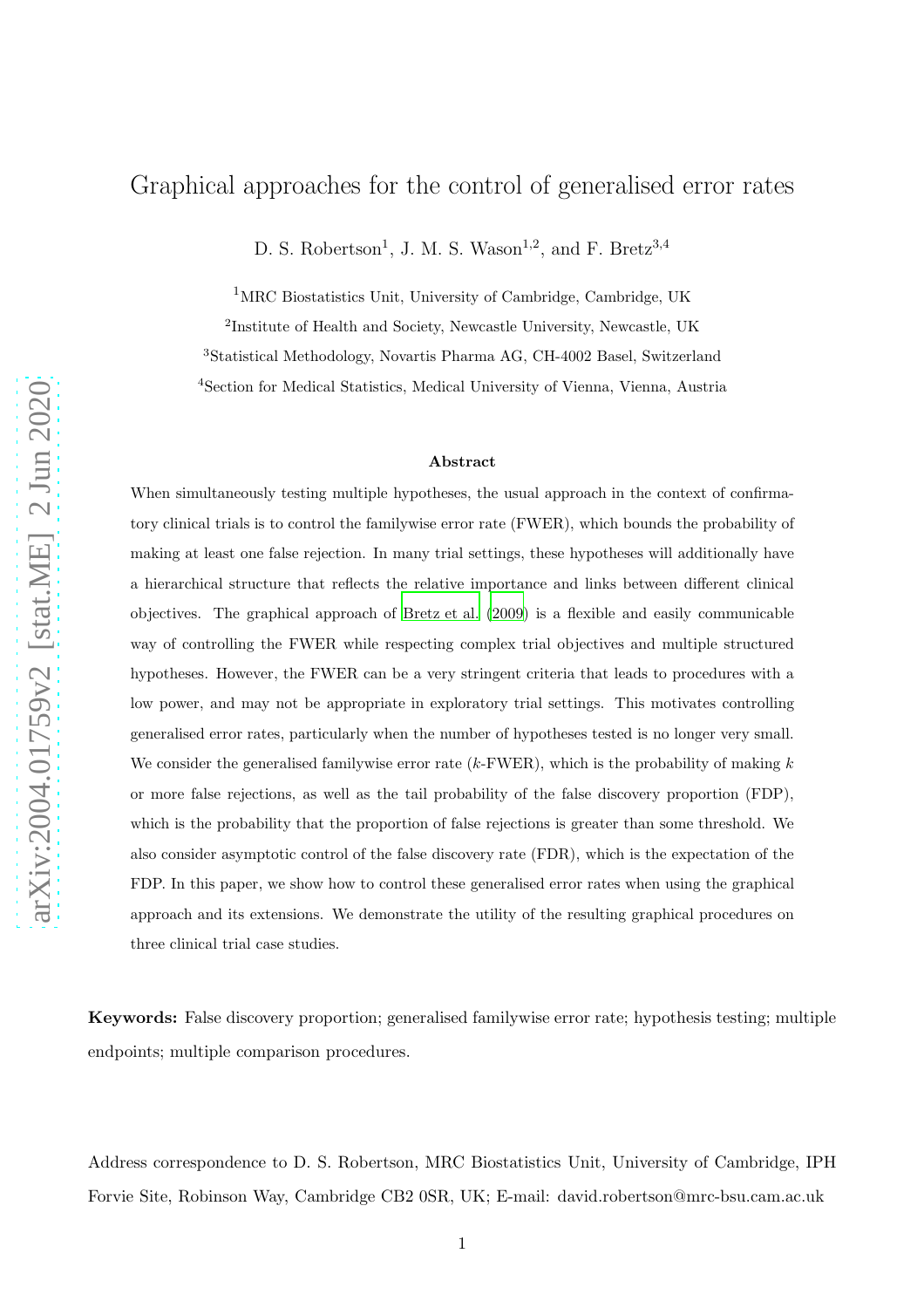## 1 Introduction

In modern clinical trials, it is increasingly common to test multiple hypotheses simultaneously. This multiplicity is driven by evaluating multiple therapies in parallel, the identification of multiple subgroups and the measurement of multiple endpoints. Given that these multiple hypotheses are assessed simultaneously, there is a strong emphasis on controlling the total number or proportion of false positives (i.e. type I errors) in some way. Indeed, for confirmatory clinical trials, regulatory guidelines state that the familywise error rate (FWER) should be strongly controlled [\(Food and Drug Administration](#page-26-0) [2017](#page-26-0), [European Medicines Agency 2017](#page-26-1)). This ensures that the maximum probability of making at least one type I error is below some pre-specified level (under any configuration of the parameters being tested).

The increase in multiplicity in clinical trials also tends to go hand-in-hand with an increase in the complexity of the objectives and structure of the hypotheses tested. A key setting where this occurs is when measuring multiple endpoints to answer distinct (but related) clinical questions. The corresponding hypotheses often fit naturally within a hierarchical structure that reflects the relevant importance and links between the clinical questions that the trial aims to answer. For example, in a trial with both a primary and secondary hypothesis, the trialist may only wish to test the secondary hypothesis if the primary hypothesis is first rejected. More complex hierarchical structures can be formed as the number of hypotheses increases.

Many methods have been developed for FWER control that respect complex trial objectives and multiple structured hypotheses. A highly flexible framework for doing so is the graphical approach to hypothesis testing, as proposed independently by [Bretz et al. \(2009](#page-25-0)) and [Burman et al. \(2009](#page-26-2)). In the framework of [Bretz et al. \(2009](#page-25-0)), vertices represent the null hypotheses and weights represent the local significance levels, which are propagated through weighted, directed edges. The resulting multiple testing procedure can be tailored to structured families of hypotheses with arbitrary dependence between the hypotheses, and allows the visualisation of complex decision strategies in an easily communicable way. Many well-known procedures for FWER control are special cases of the graphical approach, such as the fixed sequence (or hierarchical) test [\(Maurer et al. 1995](#page-27-0)), the Holm procedure [\(Holm 1979](#page-27-1)), the Hochberg procedure [\(Xi & Bretz 2019\)](#page-29-0) and several gatekeeping procedures [\(Dmitrienko et al. 2003](#page-26-3), [2008](#page-26-4), [Li et al. 2019](#page-27-2)).

However, controlling the FWER is a very stringent criterion, especially as the number of hypotheses increases. By controlling the probability of even a single type I error, the power of FWER-controlling procedures can be very low, with little chance of any of the individual hypotheses being rejected. While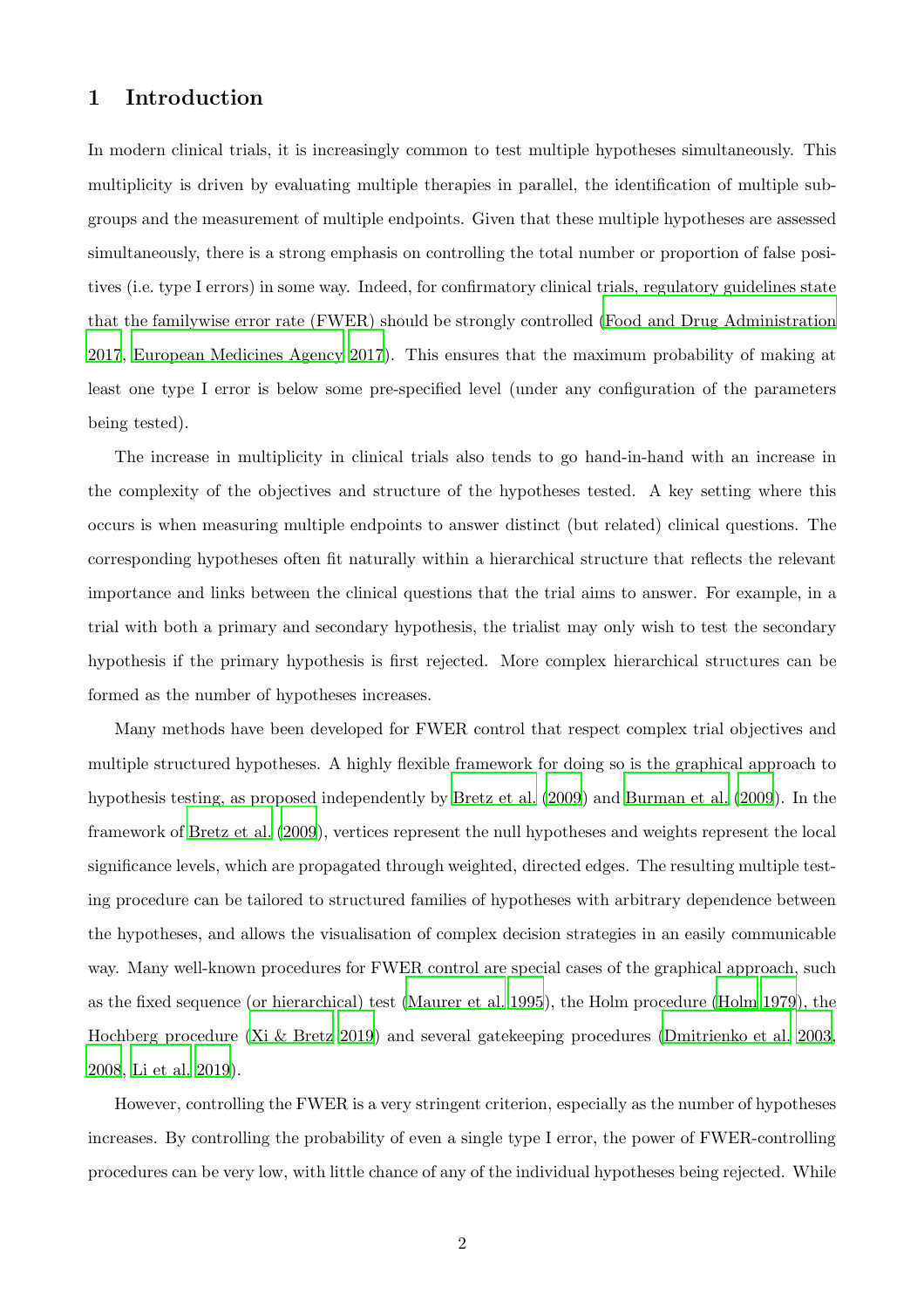strong FWER control is appropriate in confirmatory contexts, in exploratory trial settings such strict criterion may not be necessary. Indeed, as reflected in the FDA (2017) guidance on multiple endpoints in clinical trials [\(Food and Drug Administration 2017](#page-26-0)), exploratory analyses can be included in a trial to explore and generate new hypotheses. Since such exploratory hypotheses will often be followed up with confirmatory testing, strict FWER control at the exploratory stage is no longer necessary.

Westfall  $\&$  Bretz (2018) expand on this argument, by categorising the hypothesis tests in a typical clinical trial into families of "efficacy", "safety" and "exploratory" tests. For the efficacy family, the primary endpoints and main secondary endpoints are the basis of regulatory approval and labelling, and hence require strong FWER control. However, there may also be "lesser interest tests" (for example, multiple time point analyses), where FWER controlling methods are not needed. Nonetheless, the authors note that some form of multiplicity adjustment would strengthen the claims made for this set of tests. For the safety family, serious and known treatment-related adverse events (AEs) do not require multiplicity adjustment (since type II errors are of much greater concern). However, for all other AEs, the authors state that there is a clear need to recognise the multiplicity problem, and note that the use of the FDR may be more appropriate here. Finally, for the family of exploratory tests (which may include both safety and efficacy tests), the authors state that "standard multiplicity adjustment here seems unreasonable, as power will be very low", and again recommend the use of FDR controlling methods.

All this demonstrates that outside of the context of testing the primary and main secondary endpoints for regulatory approval and labelling, strong FWER control may not be needed, even in confirmatory trials. Less stringent error rates can then be used, where more than one false rejections are acceptable in order to increase the power of the trial. One approach is to control the generalised FWER, or k-FWER. The k-FWER is the probability of making at least k false rejections, where  $k \geq 1$ . Clearly the FWER is a special case of the k-FWER when  $k = 1$ . A number of methods controlling the k-FWER have been proposed, including step-up procedures (Lehmann [& Romano 2005](#page-27-3), [Romano & Shaikh](#page-28-1) [2006](#page-28-1)*b*, [Sarkar 2007,](#page-28-2) [Wang & Xu 2012\)](#page-28-3) and permutation-based procedures [\(Romano & Wolf 2007](#page-28-4), [Romano et al. 2008](#page-28-5), [Romano & Wolf 2010](#page-28-6)). Another approach is to accept a certain proportion of false rejections, i.e. to control the false discovery proportion (FDP). The FDP is closely related to the well-known false discovery rate (FDR) [\(Benjamini & Hochberg 1995](#page-25-1)), which is now a common error rate to control in experiments with a large number of hypotheses, such as genomic studies. The FDR is the expected value of the FDP, i.e. the FDR is the expected proportion of errors among the rejected hypotheses. Although controlling the FDR controls the expectation of the FDP, in practical applications the actual FDP might be far from its expectation [\(Owen 2005](#page-28-7)). In the context of clinical trials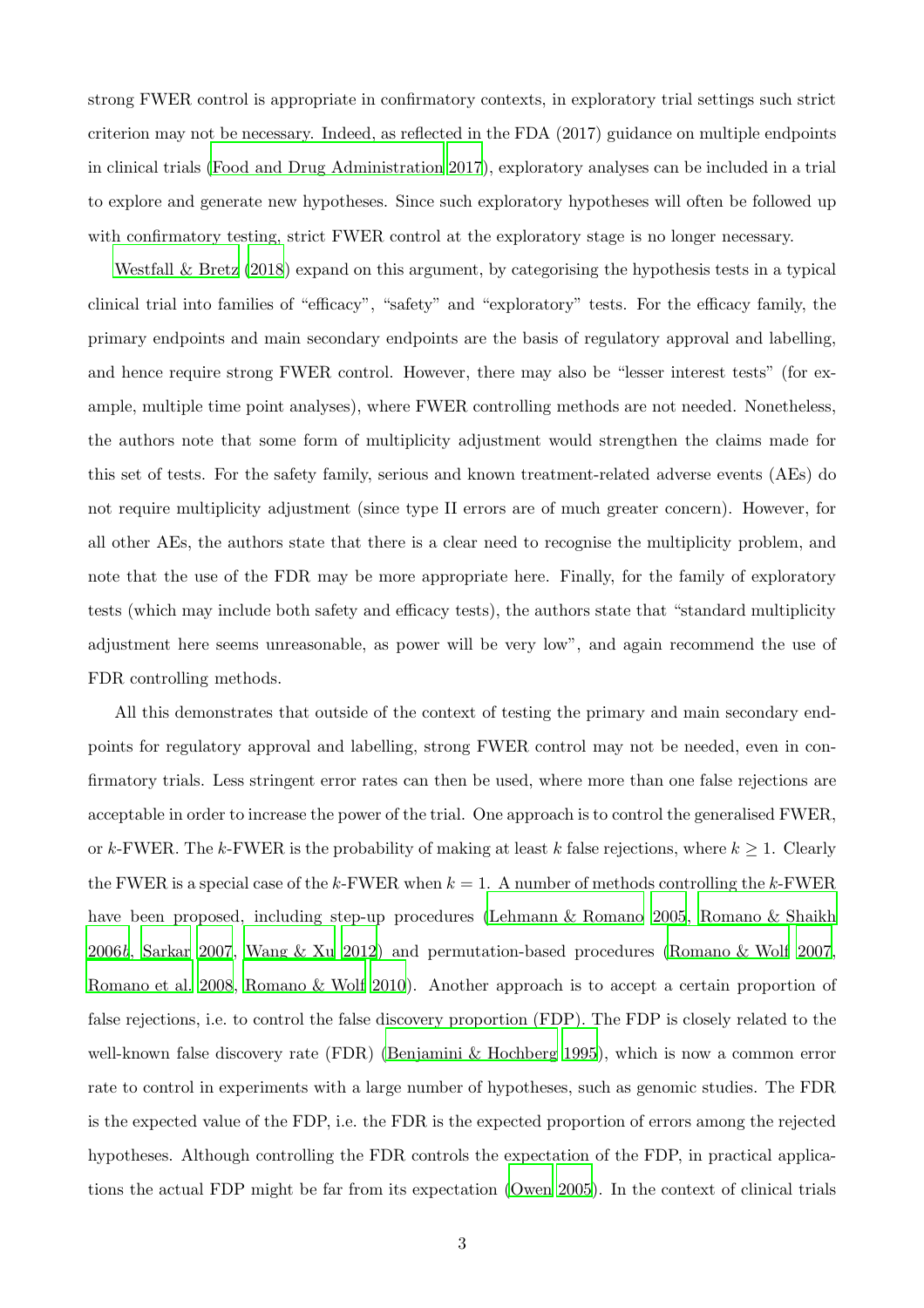with a relatively small number  $( $100$ ) of hypotheses, this motivates control of the tail probability of$ the FDP and hence guaranteeing control over the probability of having a high proportion of false discoveries. Some methods for controlling the FDP have previously been proposed [\(Lehmann & Romano](#page-27-3) [2005](#page-27-3), [Romano et al. 2008](#page-28-5), [Romano & Shaikh 2006](#page-28-8)*a*).

In general, the various procedures proposed in the literature for generalised error rate control are not suitable for structured hypothesis testing problems encountered in the context of clinical trials, as they do not respect the underlying hierarchical structure of the testing strategy. In order to do so, in this paper we show how to control both the k-FWER and FDP (as well as asymptotic control of the FDR) when using the graphical approach of [Bretz et al. \(2009\)](#page-25-0) and its extensions. We achieve this by modifying and applying the methodology for k-FWER and FDP control given by [van der Laan et al.](#page-28-9) [\(2004](#page-28-9)) and [Romano & Wolf \(2010](#page-28-6)) to the graphical framework. The performance of the resulting procedures are compared analytically and through simulations in the context of various case studies.

The rest of the paper is structured as follows. In Section [2,](#page-3-0) we introduce the basic notation and the graphical approach to hypothesis testing. Section [3](#page-5-0) shows how to modify the graphical approach to control the k-FWER, while Section [4](#page-11-0) gives a further modification of the graphical approach to control the FDP as well as (asymptotic) control of the FDR. Section [5](#page-13-0) shows how to use the proposed procedures for a number of extensions to the graphical approach. We illustrate the proposed methods using three case studies in Section [6,](#page-15-0) and conclude with a discussion in Section [7.](#page-24-0)

## <span id="page-3-0"></span>2 Graphical approach to hypothesis testing

Consider simultaneously testing multiple null hypotheses  $H_1, \ldots, H_m$  which are related in some way and so can be thought of as a family of hypothesis tests. Since we are jointly testing multiple hypotheses, there is a resulting multiplicity problem that we wish to take account of in the testing procedure. The standard approach for confirmatory clinical trials is to control the FWER (in the strong sense) below some pre-specified level  $\alpha$ , where  $\alpha \in (0,1)$ . That is,  $P(V > 0) \leq \alpha$  under any configuration of true and false null hypotheses, where  $V$  denotes the number of false rejections made. We consider testing  $H_1, \ldots, H_m$  using the corresponding p-values  $p_1, \ldots, p_m$ . Let  $M = \{1, \ldots, m\}$  denote the associated index set and assume that the p-values associated with the true null hypotheses satisfy  $P(p_i \leq u) \leq u$  for any  $u \in [0, 1]$ .

We now describe the graphical approach to hypothesis testing introduced by [Bretz et al. \(2009](#page-25-0)), which controls the FWER. In this approach, the hypotheses  $H_1, \ldots, H_m$  are represented by vertices, with associated weights denoting the significance levels. Any two vertices  $H_i$  and  $H_j$  are connected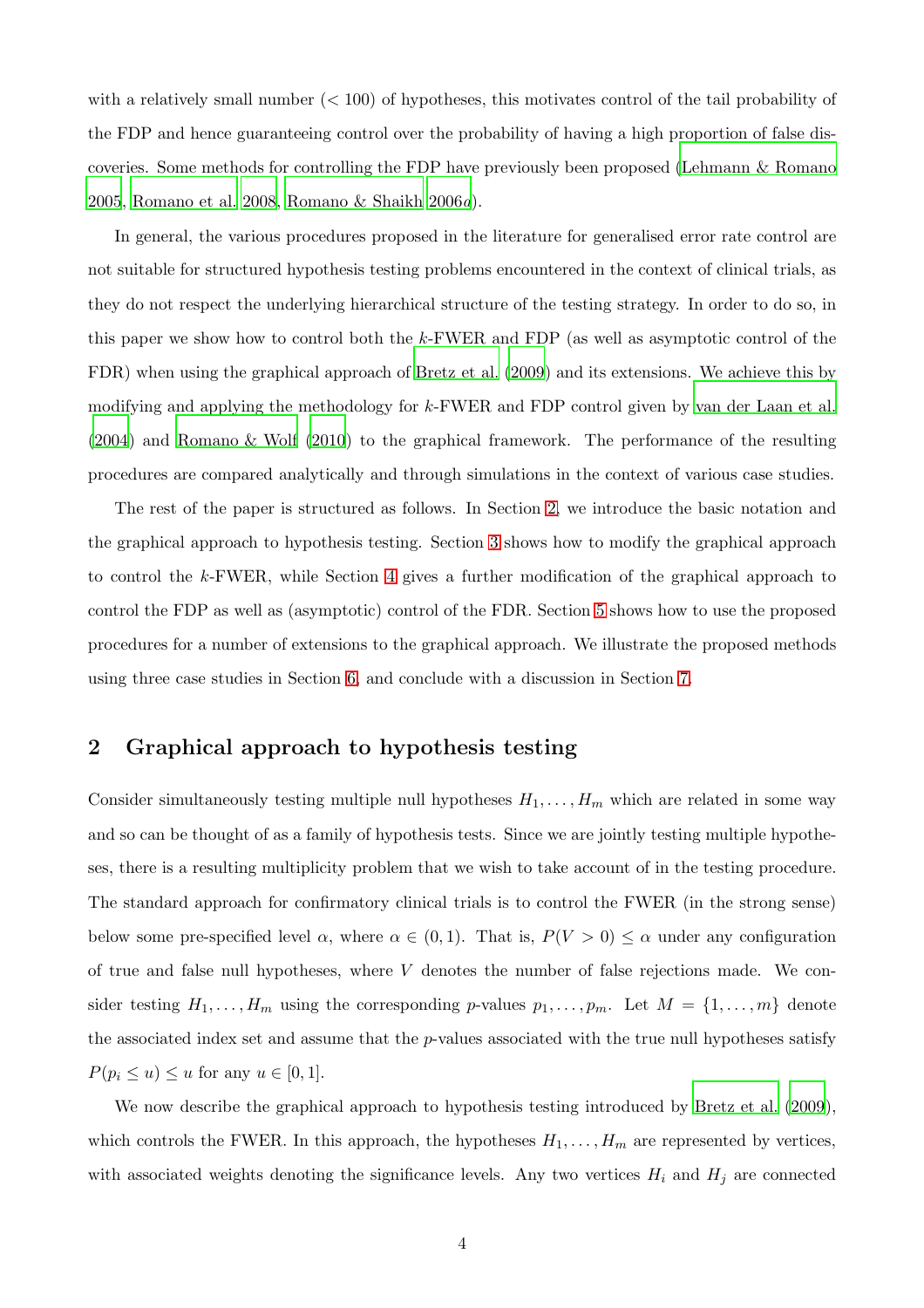by a directed edge with weight  $g_{ij}$ , which indicates the fraction of the significance level  $\alpha_i$  which is propagated from  $H_i$  to  $H_j$  if  $H_i$  is rejected. If  $g_{ij} = 0$  then there is no propagation of the significance levels, and the edge can be dropped for convenience from the graphical visualisation. These  $g_{ij}$  form an  $m \times m$  transition matrix  $\mathbf{G} = (g_{ij})$ , which fully characterises the propagation of significance levels.

As an example, consider a trial in diabetes patients that compares two doses (a low dose and a high dose) of an experimental drug against placebo, in terms of both a primary and secondary clinical endpoint. Since the primary endpoint is more important than the secondary one, the trialist tests the primary hypothesis first; only if this is rejected is the secondary hypothesis then tested. Assuming that both doses are equally important, a possible testing strategy is shown in the graph in Figure [1,](#page-4-0) as given in [Maurer et al. \(2011\)](#page-27-4).



<span id="page-4-0"></span>Figure 1: Graph showing a possible testing strategy for a diabetes trial with a primary and secondary endpoint that tests two doses of a drug against a placebo, as given in [Maurer et al. \(2011](#page-27-4)).

[Bretz et al. \(2011](#page-26-5)) proposed a graphical weighting strategy which allows the computation of the set of weights for any intersection hypotheses  $H_J = \bigcap_{j \in J} H_j$ ,  $J \subseteq M$ . The graphical weighting strategy requires the specification of initial weights  $w_i(M)$ ,  $i \in M$ , for the global null hypothesis  $H_M$  and the transition matrix  $G$ , with entries  $g_{ij}$  satisfying the regularity conditions

$$
0 \le g_{ij} \le 1, \qquad g_{ii} = 0 \qquad \text{and} \quad \sum_{j=1}^{m} g_{ij} \le 1 \quad \text{for all } i, j \in M
$$
 (1)

Algorithm [A1](#page-29-1) in Appendix [A](#page-29-2) reproduces the algorithm given in [Bretz et al. \(2011\)](#page-26-5) for calculating the weights  $w_j(J)$ ,  $j \in J$ , which can then be used for testing the intersection hypothesis  $H_J$ .

Given these weights, a weighted multiple testing procedure can then be applied to each intersection hypothesis  $H_J$ , such as a weighted Bonferroni test, or a weighted parametric test if the joint distribu-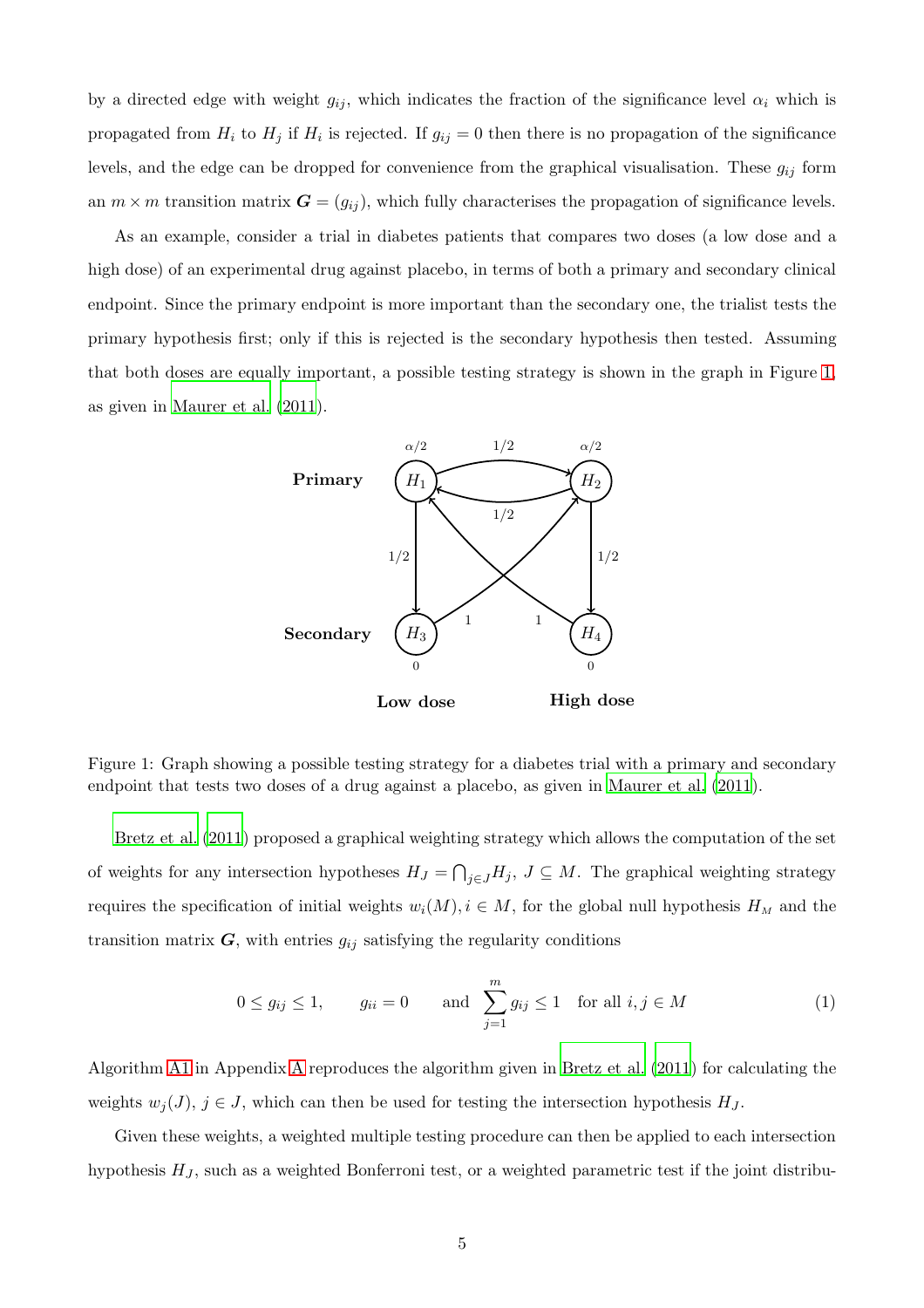tion of the p-values is known [\(Bretz et al. 2011\)](#page-26-5). Applying a weighted Bonferroni test is the simplest option, and leads to the original Bonferroni-based graphical approach for FWER control based on a shortcut procedure where the  $m$  hypotheses can be tested sequentially, and hence requires at most  $m$ steps of the algorithm [\(Bretz et al. 2009](#page-25-0)) (see also Algorithm [A2\)](#page-30-0).

Adjusted p-values can also be calculated when using this graphical approach, which then allow the hypothesis tests to be easily performed at any significance level  $\alpha$ . More formally, the adjusted *p*-value  $p_i^{\text{adj}}$  $j_j^{\text{aq}}$  for hypothesis  $H_j$  is the smallest significance level at which one can reject the hypothesis using the given multiple test procedure [\(Bretz et al. 2009\)](#page-25-0). Algorithm [A3](#page-30-1) in Appendix [A](#page-29-2) reproduces the algorithm given in Bretz et al.  $(2009)$  for calculating adjusted p-values.

<span id="page-5-0"></span>The R package gMCP [\(Rohmeyer & Klinglmueller 2020](#page-28-10)) provides functions and a graphical user interface to perform all of the calculations described above.

## 3 Graphical approaches for  $k$ -FWER control

Controlling the k-FWER at pre-specified level  $\alpha$  implies that  $P(V > k) \leq \alpha$ , where V is the number of false rejections. The generalised Bonferroni procedure controls the k-FWER [\(Lehmann & Romano](#page-27-3) [2005](#page-27-3), [Hommel & Hoffman 1988](#page-27-5)): Reject any  $H_i$  for which  $p_i \leq k\alpha/m$ . Assuming known positive weights  $w_i$  that satisfy  $\sum_{i=1}^m w_i = 1$ , [Romano & Wolf \(2010](#page-28-6)) introduced the weighted generalised Bonferroni procedure: Reject any  $H_i$  for which  $p_i \leq w_i k \alpha$ . If  $w_i = 1/m$  for all i then this is equivalent to the unweighted version.

In order to extend the graphical approach for controlling the k-FWER, it is tempting to simply replace  $\alpha$  by k $\alpha$ , in analogy to the modification made for the generalised Bonferroni procedures. However, in general this does not control the k-FWER for  $k > 1$ . As a counterexample, consider the Holm procedure with  $m$  hypotheses, which can be represented as a graph with initial weights  $w_i(M) = 1/m$  and  $g_{ij} = 1/(m-1)$  for all  $i, j \in M$ ,  $i \neq j$ . Using the graphical weighting strategy (Algorithm [A1\)](#page-29-1), we have  $w_i(I) = 1/|I|$  for all  $i \in I$  and  $I \subseteq M$ . Replacing  $\alpha$  by  $k\alpha$  in the graphical approach (Algorithm [A2\)](#page-30-0) is hence equivalent to a stepdown procedure where the  $i$ -th smallest p-value is compared with the significance level  $\alpha_i = \frac{k\alpha}{m+1}$  $\frac{k\alpha}{m+1-i}$ . However, since  $\frac{k\alpha}{m+1-i} > \frac{k\alpha}{m+k}$  $\frac{k\alpha}{m+k-i}$  for  $k>1$ , the result of Theorem 2.3 in [Lehmann & Romano \(2005](#page-27-3)) shows that this procedure does not control the k-FWER. Hence we turn to alternative procedures for k-FWER control.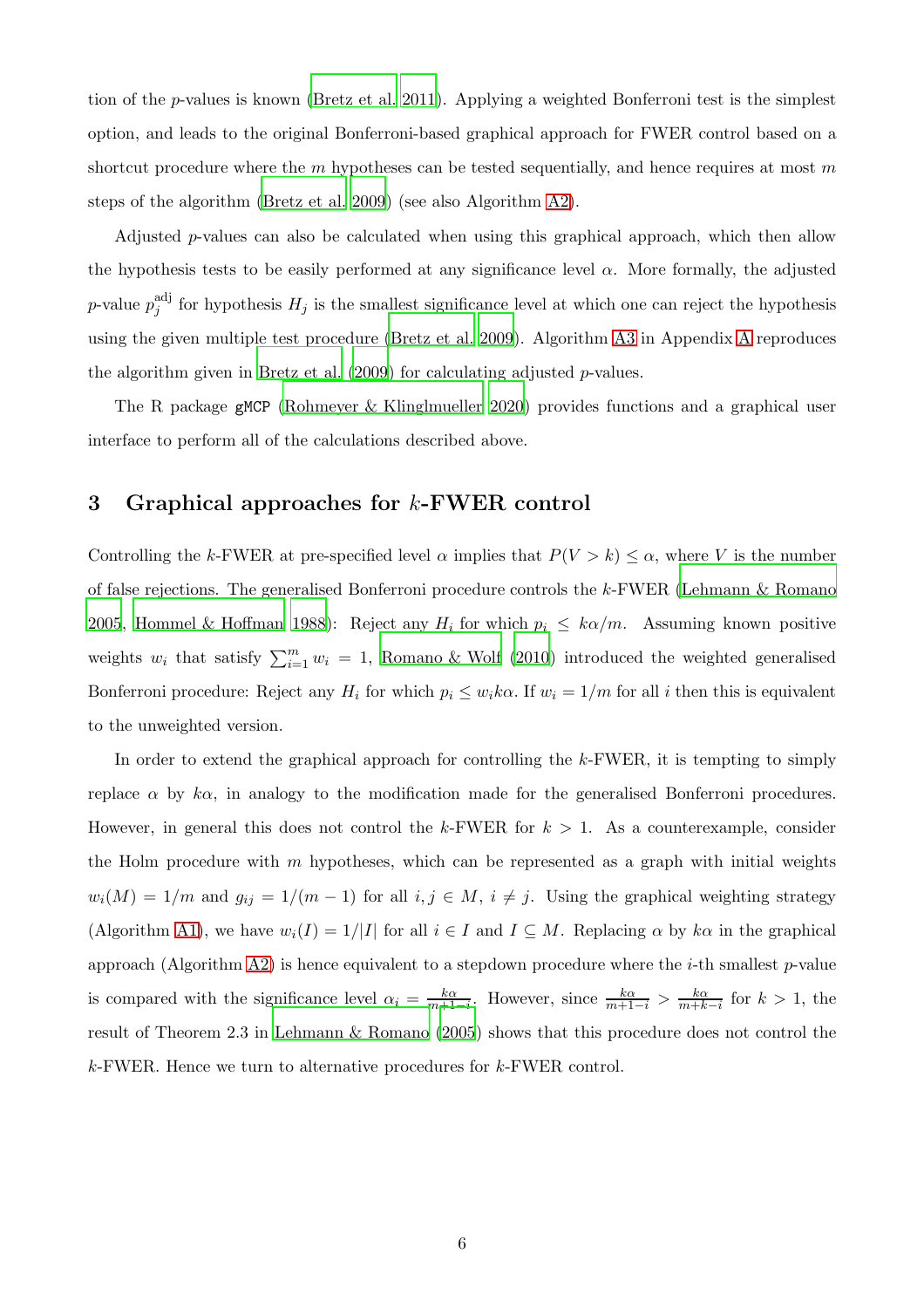#### 3.1 Augmented graphical approach for k-FWER control

We first consider a simple method of controlling the k-FWER described in [van der Laan et al. \(2004](#page-28-9), Procedure 1), which can be applied to give a graphical approach for k-FWER control. The original method starts with an initial procedure that controls the usual FWER, and then augments this by additionally rejecting the hypotheses associated with the smallest  $k - 1$  remaining (unrejected) pvalues. These  $k-1$  additionally rejected hypotheses can be freely chosen, and so we aim to respect the hierarchical structure of the underlying multiple testing problem and to avoid rejecting hypotheses with large  $p$ -values. This results in the following augmented graphical approach for  $k$ -FWER control.

#### <span id="page-6-0"></span>Algorithm  $1 -$  Augmented graphical approach for k-FWER control

- (i) Apply the usual Bonferroni-based graphical procedure for FWER control given in Algorithm [A2.](#page-30-0)
- (ii) Let I denote the index set of any remaining (unrejected) hypotheses. If I is empty then stop; otherwise continue with steps (ii)–(iv) of Algorithm [A2](#page-30-0) with  $\alpha$  replaced by  $\delta$ , until up to  $k-1$ additional (augmented) rejections are made.

Here  $\delta \geq 0$  determines how many of the 'free' rejections we use, and can be set larger than  $\alpha$ . In fact, we can even set  $\delta$  large enough to ensure that  $k-1$  additional hypotheses are rejected, regardless of the observed  $p$ -values (see below). Of course, this comes at the potential cost of rejecting hypotheses with p-values close to 1 that are likely to be null. Conversely, low values of  $\delta$  mean that we are only willing to reject a hypothesis if it has reasonably substantial evidence against it.

In step (ii) of Algorithm [A2,](#page-30-0) there may be a choice as to which of the hypotheses  $j \in I$  to reject. Since there can only be a maximum of  $k$  additional rejections in step (ii) of Algorithm [1,](#page-6-0) the order in which hypotheses are rejected does matter here. One sensible choice is to set  $j = \arg \min_{i \in I} \{p_i/w_i(I)\},$ which we use in the remainder of the paper.

The choice of  $\delta$  can be data-dependent to ensure that (up to)  $k-1$  additional rejections are made. More explicitly, we can increase  $\delta$  so that one additional rejection is made, then if necessary increase  $\delta$  until another additional rejection is made, and so on. This allows an alternative formulation of the augmented graphical approach based on adjusted  $p$ -values, which does not depend on an explicit choice of  $\delta$ .

#### <span id="page-6-1"></span>Algorithm  $2 -$  Adjusted augmented graphical approach for k-FWER control

- (i) Calculate the m adjusted p-values  $p_i^{\text{adj}}$  $i$ <sup>ad</sup> corresponding to the usual Bonferroni-based graphical procedure for FWER control, as detailed in Algorithm [A3.](#page-30-1)
- (ii) Reject all hypotheses  $H_i$  with  $p_i^{\text{adj}} \leq \alpha$ .
- (iii) Let  $I$  denote the index set of any remaining (unrejected) hypotheses. If  $I$  is empty then stop; otherwise order the remaining hypotheses in non-decreasing order:  $p_{(1)}^{\text{adj}} \leq \cdots \leq p_{(|I|)}^{\text{adj}}$  $(|I|)$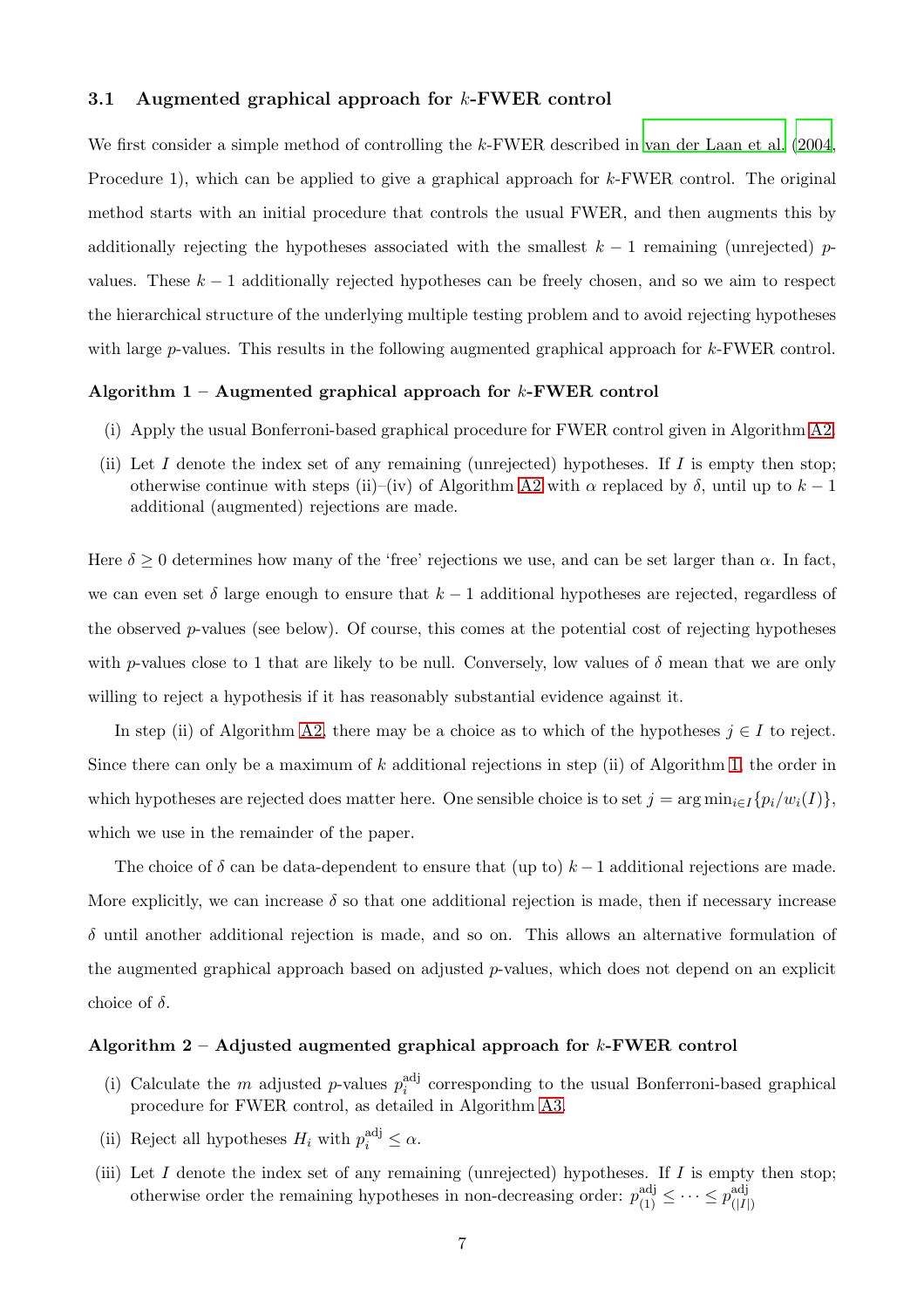(iv) Additionally reject up to 
$$
A = \min(|I|, k-1)
$$
 hypotheses  $H_{(i)}$  corresponding to  $p_{(1)}^{\text{adj}}, \ldots, p_{(A)}^{\text{adj}}$ 

If there are ties in the ordering in step (iii), they can be broken by choosing the hypothesis with the smallest index, for example. Algorithm [1](#page-6-0) will give the same rejections as Algorithm [2](#page-6-1) for  $\delta$  large enough. In addition, the R package gMCP [\(Rohmeyer & Klinglmueller 2020\)](#page-28-10) can straightforwardly be used to implement Algorithm [1](#page-6-0) in two stages corresponding to steps (i) and (ii). Hence, we focus on Algorithm [1](#page-6-0) in the rest of the paper.

#### *Example 1 – Example of the augmented graphical approach for* k*-FWER control*

Consider the graph of the diabetes trial given in Figure [2,](#page-7-0) where we control the k-FWER for  $k = 2$ with  $\alpha = 0.05$ . Suppose also that the *p*-values are given by  $p_1 = 0.01$ ,  $p_2 = 0.03$ ,  $p_3 = 0.02$ ,  $p_4 = 0.024$ .



<span id="page-7-0"></span>Figure 2: The augmented graphical approach for k-FWER control applied to the diabetes trial.

In step (i) of Algorithm [1,](#page-6-0) the usual Bonferroni-based graphical procedure for FWER control would only reject  $H_1$ . The updated graph (i.e. removing node  $H_1$  and propagating the local significance levels) is then used in step (ii) of Algorithm [1,](#page-6-0) with  $\alpha$  replaced by  $\delta$ . Supposing that  $\delta = 0.5$ , we would then reject  $H_2$ . At this point, we have made  $k-1$  additional rejections, and so we stop testing having rejected  $H_1$  and  $H_2$ . Figure [2](#page-7-0) demonstrates each step of the augmented procedure graphically.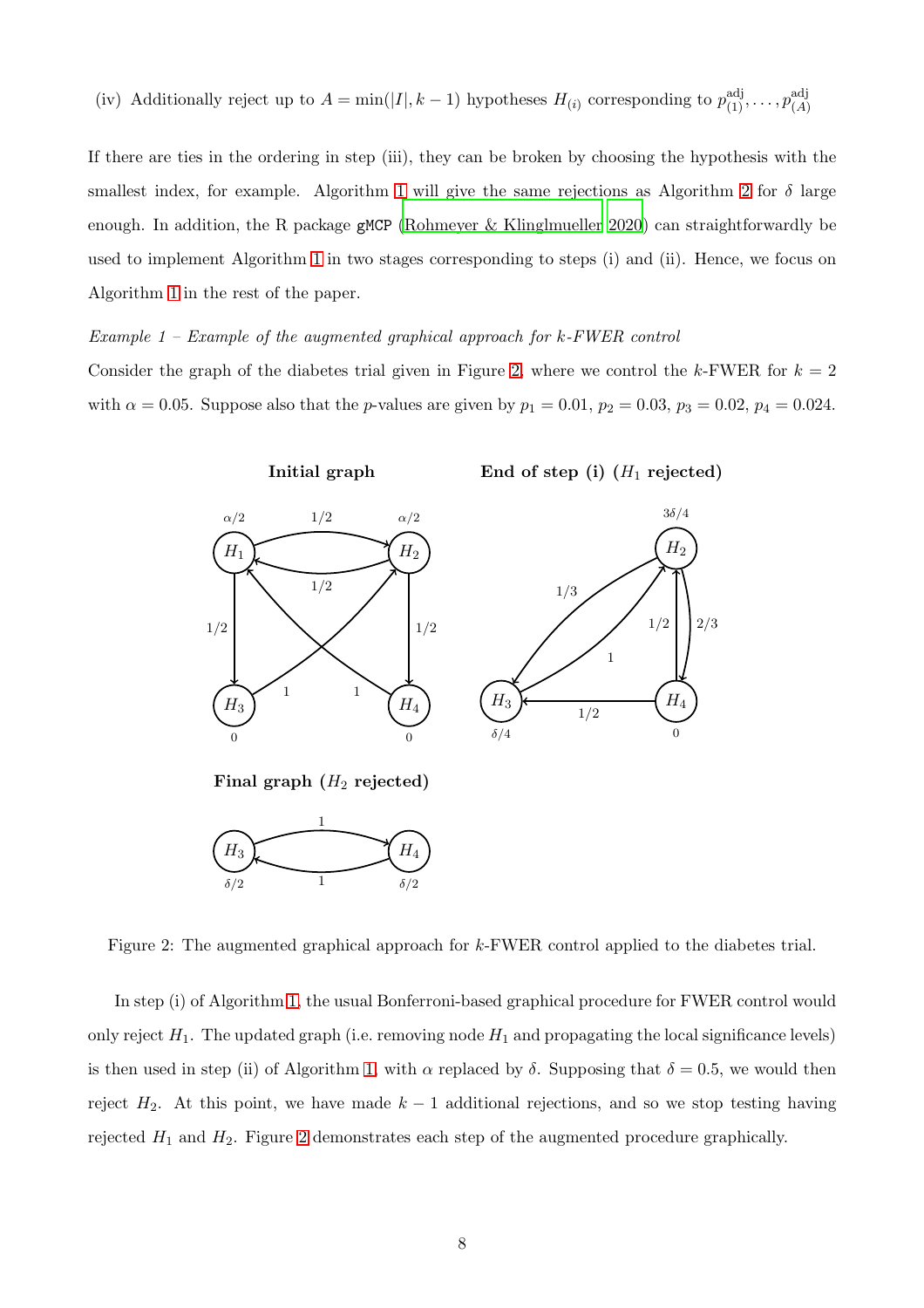#### 3.2 Generalised graphical approach for k-FWER control

As an alternative approach, we focus on Algorithm [A1,](#page-29-1) which gives weights  $w_j(J)$ ,  $j \in J$ , for any  $J \subseteq M$ . As shown in [Bretz et al. \(2009](#page-25-0)), these weights satisfy the monotonicity condition

<span id="page-8-1"></span>
$$
w_j(J) \le w_j(J') \quad \text{for all } J' \subseteq J \subseteq M \text{ and } j \in J'. \tag{2}
$$

Hence, we can apply the generic stepdown method for k-FWER control described in [Romano & Wolf](#page-28-6) [\(2010](#page-28-6), Algorithm 4.1) with these weights to give the following generalised Bonferroni-based algorithm. Essentially, we simply set the critical constants  $\hat{c}_{n,K,i}(1-\alpha,k)$  in their algorithm equal to  $w_i(K)$ , where K is used in step (iv) of Algorithm [3](#page-8-0) below to index the subsets including  $k - 1$  of the previously rejected hypotheses. In what follows, we refer to this as the generalised graphical approach for k-FWER control.

#### <span id="page-8-0"></span>Algorithm  $3$  – Generalised graphical approach for  $k$ -FWER control

- (i) Set  $I = M$ .
- (ii) Reject any  $H_i$ ,  $i \in I$  for which  $p_i \leq w_i(I)k\alpha$
- (iii) Let  $R = \{i \in I : p_i \leq w_i(I)k\alpha\}$ . If  $|R| < k$  or  $|R| = |I|$  then stop; otherwise update  $I \to I \setminus R$ .
- (iv) Reject any  $H_i$ ,  $i \in I$  for which

$$
p_i \le \min_{J \subseteq R, |J| = k-1} \{ w_i(K) : K = I \cup J \} k \alpha
$$

If no such  $H_i$  exists then stop; otherwise let  $R'$  be the indices of these rejected hypotheses.

(v) Update the sets  $I$  and  $R$  as follows:

$$
I \to I \setminus R'
$$
  

$$
R \to R \cup R'
$$

(vi) If  $|I| \geq 1$ , go to step (iv); otherwise stop.

In Algorithm [3,](#page-8-0) at each step  $R$  is simply the set of indices of all the hypotheses that have been rejected previously, and I is the set of indices of the remaining hypotheses  $M \setminus R$ . The algorithm is in a similar spirit to the graphical weighting strategy [\(Bretz et al. 2011](#page-26-5)), in the sense that there is a separation between the weighting strategy and the graphical test procedure which allows the generalisation to k-FWER control.

In step (iii) of Algorithm [3,](#page-8-0) if  $|R| < k-1$  and  $|R| \neq |I|$  then we can freely reject additional hypotheses so that a total of (up to)  $k-1$  rejections are made, while still controlling the k-FWER, since the algorithm will stop at this step. In order to respect the hierarchical structure of the underlying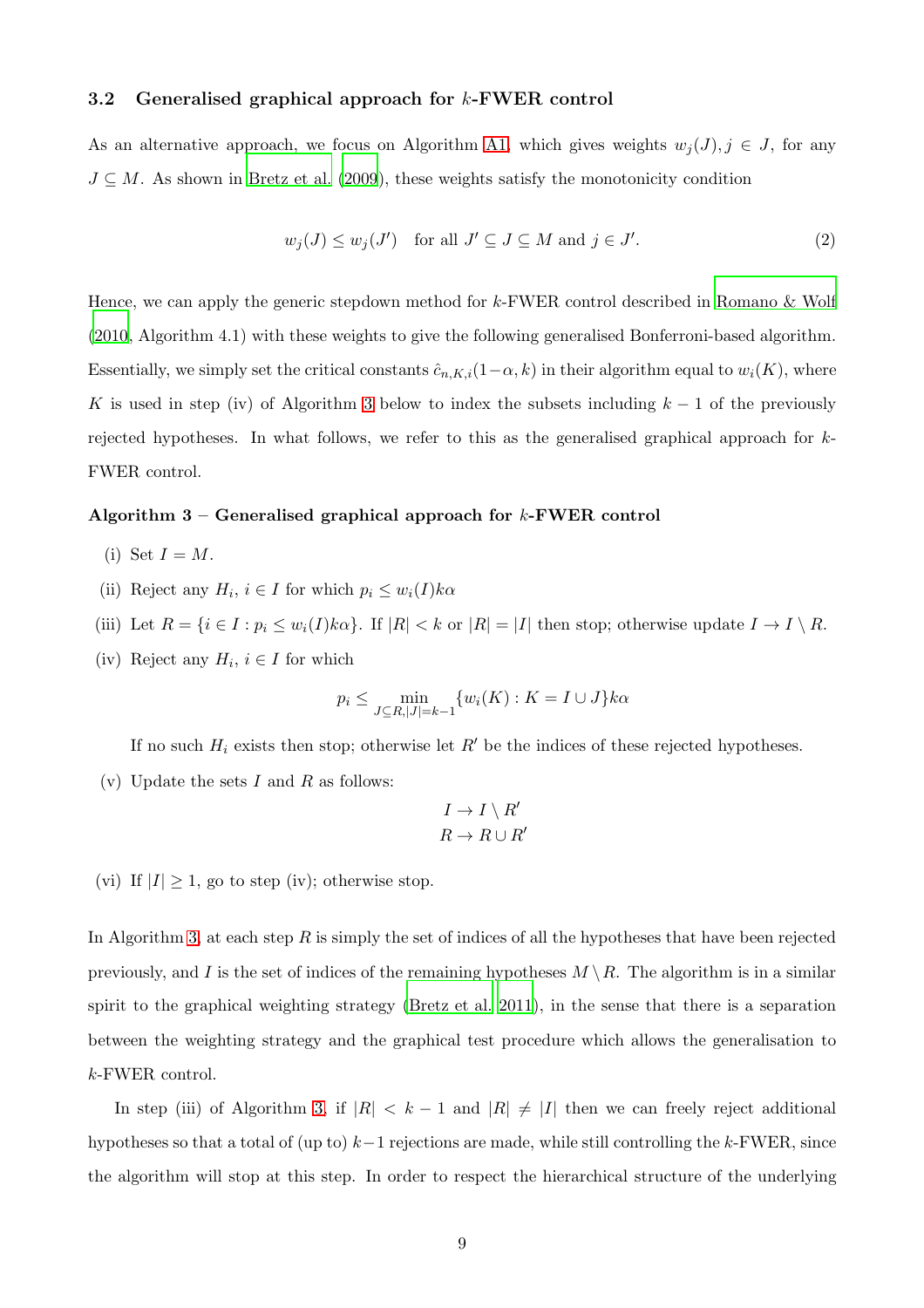multiple testing procedure, and to avoid rejecting hypotheses with large  $p$ -values, we propose the following sub-procedure in step (iii) if  $|R| < k - 1$ :

1. Set  $I \to I \setminus R$  and follow steps (ii)–(iv) of the usual Bonferroni-based graphical procedure for FWER control (Algorithm [A2\)](#page-30-0) with  $\alpha$  replaced by  $\delta$ , until up to  $k-1$  additional rejections have been made.

As before,  $\delta \geq 0$  determines how many of the 'free' rejections we use, and hence can be set larger than  $\alpha$  or made data-dependent so that (up to)  $k-1$  additional rejections are made.

Looking at Algorithm [3](#page-8-0) as a whole, if  $k = 1$ , then once a hypothesis is rejected, it no longer plays a further role and step (iv) above reduces to rejecting any  $H_i$ ,  $i \in I$ , for which  $p_i \leq w_i(I)\alpha$ . Hence, Algorithm [3](#page-8-0) is equivalent to Algorithm [A2](#page-30-0) (the usual Bonferroni-based graphical approach for FWER control) in that both algorithms will lead to exactly the same rejections when  $k = 1$ , assuming the same initial weights. When  $k > 1$ , however, the algorithm becomes more complex and involves maximising over subsets including  $k - 1$  of the previously rejected hypotheses in step (iv). As noted by [Romano & Wolf \(2010](#page-28-6)), intuitively this is because when considering a set of unrejected hypothesis in Algorithm [3,](#page-8-0) we may have already rejected (hopefully at most)  $k - 1$  true null hypotheses. We do not know which of the rejected hypotheses are true, and so we maximise over subsets including at most  $k-1$  of those hypotheses previously rejected. In Appendix [B.1](#page-31-0) we discuss the computational challenges of using Algorithm [3](#page-8-0) for large values of  $m$ , and show how to streamline and operationalise the algorithm. However, in general these modified procedures only give asymptotic control of the k-FWER as the sample size of the trial increases.

In Appendix [B.2](#page-32-0) we give some examples of using the generalised graphical approach. We show how it reduces to previous algorithms for k-FWER control as special cases, but also how it can have undesirable properties when the testing procedure has a hierarchical structure. The main problem (as demonstrated analytically in Example 4 of Appendix [B.2\)](#page-32-0) is that if a hypothesis  $H_i$  has fewer than k donors, its initial significance level will never increase, except for up to  $k-2$  hypotheses via the sub-procedure in step (iii). Here, the donors of a hypothesis  $H_j$  are the hypotheses that donate (or propagate) their significance levels to  $H_j$  if they are rejected. Hence, the generalised graphical approach cannot effectively propagate the significance levels through the graph. We will see further examples of this in the case studies given in Section [6.](#page-15-0)

#### *Example 2 – Example of the generalised graphical approach for* k*-FWER control*

We again consider the graph of the diabetes trial given in Figure [1.](#page-4-0) We control the k-FWER for  $k = 2$ with  $\alpha = 0.05$ , with the *p*-values this time given by  $p_1 = 0.01$ ,  $p_2 = 0.03$ ,  $p_3 = 0.02$ ,  $p_4 = 0.024$ . Applying the generalised graphical approach for k-FWER control gives the following: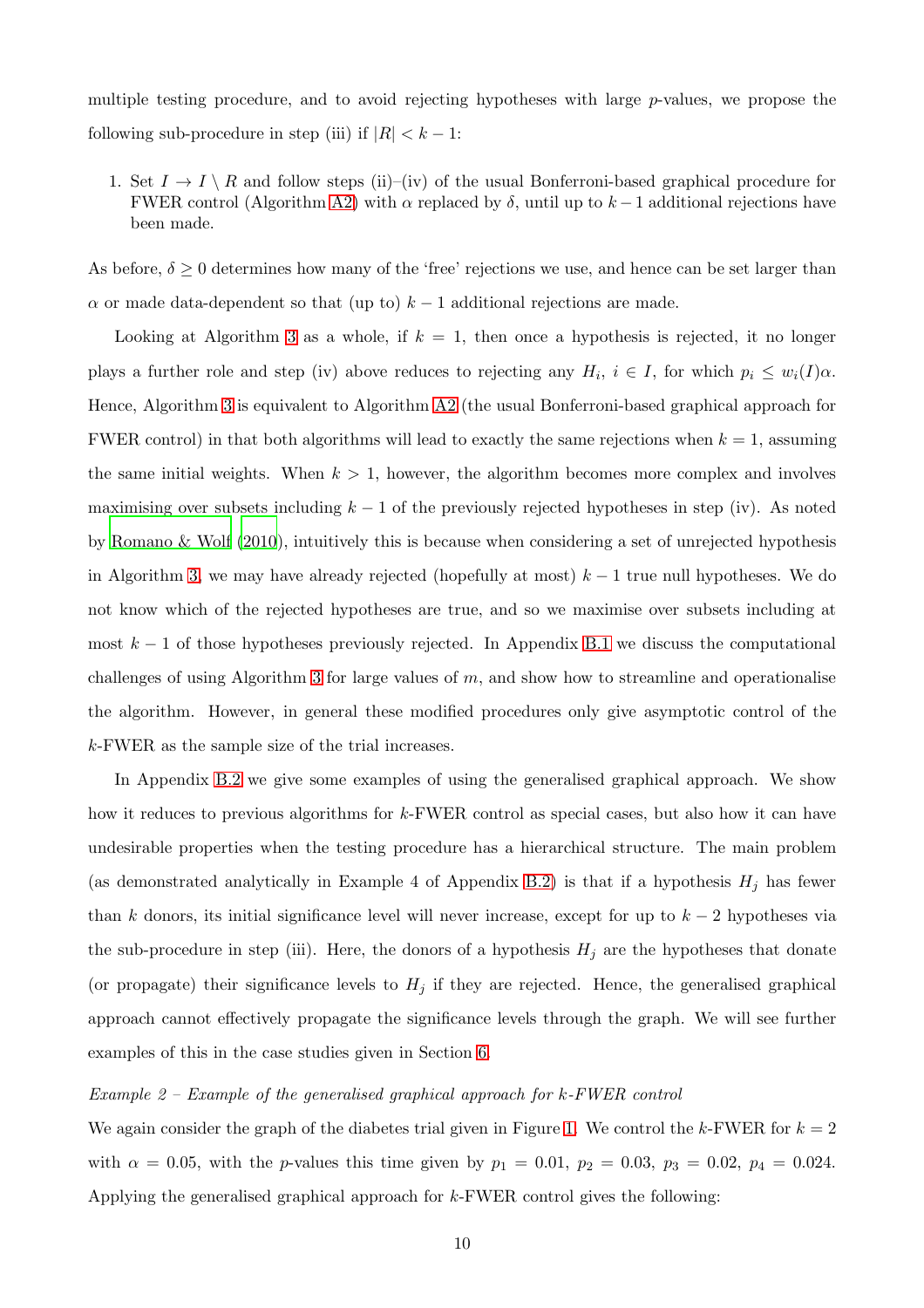- 1. Set  $I = \{1, 2, 3, 4\}.$
- 2. We reject any  $H_i$ ,  $i \in I$ , for which  $p_i \leq w_i(I)k\alpha$ . Here  $w_i(I)$  are simply the initial weights and so  $w_1(I) = w_2(I) = 0.5$  and  $w_3(I) = w_4(I) = 0$ . Since  $p_1 < \alpha$ ,  $p_2 < \alpha$ ,  $H_1$  and  $H_2$  are rejected at this step.
- 3. We reject  $H_i$ ,  $i \in I = \{3, 4\}$ , if  $p_i \le \min\{w_i(\{1, 3, 4\}), w_i(\{2, 3, 4\})\}$ . However,  $w_3(\{1, 3, 4\})$  $w_4({2, 3, 4}) = 0$  and hence neither  $H_3$  nor  $H_4$  can be rejected.

#### 3.3 Existing power comparisons

[Romano & Wolf \(2007](#page-28-4)) argue that the augmented procedure is suboptimal compared with their generic stepdown method for k-FWER control, since it can only reject at most k−1 hypotheses more compared to a usual FWER-controlling procedure, whereas Algorithm [3](#page-8-0) can reject substantially more hypotheses. In their simulation study [\(Romano & Wolf 2007](#page-28-4), Section 6), they considered testing the means of a multivariate normal distribution with common correlation  $\rho$ , where the number of hypotheses  $M = 50$ or  $M = 400$ . They compared a number of different procedures for k-FWER control, but the relevant power comparison for our context of graphical approaches is the one between the generalised Holm procedure and the augmented Holm procedure. Their simulation results showed that when  $M = 400$ ,  $k = 10$  and  $\rho \leq 0.5$ , the generalised Holm procedure can make a substantially higher number of rejections (up to twice as many) compared with the augmented Holm procedure. However, when  $M = 50$  and  $k = 3$ , the augmented Holm procedure almost always had a higher number of rejections than the generalised Holm procedure.

These findings are corroborated by the simulation results of [Dudoit et al. \(2004\)](#page-26-6). They also considered testing the means of a multivariate normal distribution, with the number of hypotheses  $M = 24$ or  $M = 400$ . Through simulation, they compared the augmented and generalised Holm and Bonferroni procedures, concluding that the augmented approach tends to be more powerful than the generalised approach "for a broad range of models"[\(Dudoit et al. 2004,](#page-26-6) Section 6.2.1). The largest gains in power were when the number of hypotheses was small and a large proportion of the null hypotheses were true. However, for a large number of hypotheses  $(M = 400)$  and when  $\alpha$  was relatively large, the generalised approaches was more powerful than the augmented approaches. In many clinical trials, we would be in the setting with a smaller number of hypotheses, and so the augmented approach would be expected to be more powerful. In our case studies in Section [6,](#page-15-0) we consider power comparisons beyond Bonferrroni or Holm based methods.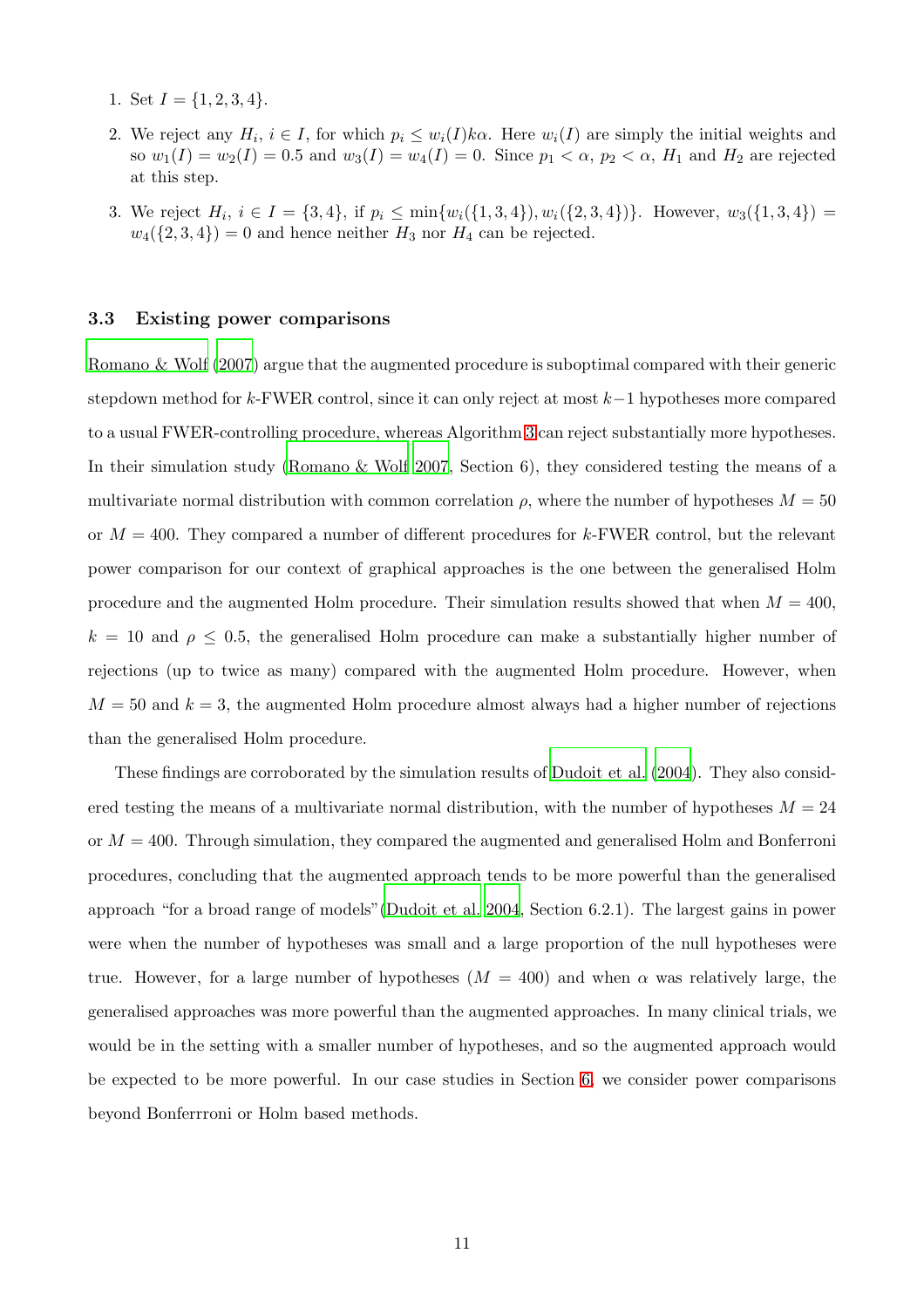## <span id="page-11-0"></span>4 Graphical approaches for FDP and (asymptotic) FDR control

In this section, we consider how to extend the graphical approach for FDP and (asymptotic) FDR control. More formally, the FDP is defined as  $FDP = \frac{V}{\max(R,1)}$ , where R denotes the total number of rejections. The FDR is then the expectation of the FDP. A multiple testing procedure controls the tail probability of the FDP at level  $\alpha$  if  $P(\text{FDP} > \gamma) \leq \alpha$ , where  $\gamma \in [0,1)$  is a pre-specified bound. This is also known as the tail probability for the proportion of false positives [\(Dudoit et al. 2004\)](#page-26-6) or the false discovery exceedance [\(Javanmard & Montanari 2018\)](#page-27-6). Note that setting  $\gamma = 0$  results in control of the FWER at level  $\alpha$ . In what follows, when we refer to FDP control, we mean controlling this tail probability of the FDP, where we suppress the dependence on  $\gamma$  for notational convenience.

#### 4.1 Augmented approach for FDP and FDR control

A simple method of controlling the FDP based on a FWER-controlling procedure is given by [van der Laan et al.](#page-28-9) [\(2004](#page-28-9), Procedure 2). This can be applied to give an augmented graphical approach for FDP control, in a similar way to that for k-FWER control. A proof that FDP control holds can be found in [van der Laan et al. \(2004,](#page-28-9) Theorem 2).

#### <span id="page-11-1"></span>Algorithm 4 – Augmented graphical approach for FDP control

- (i) Apply the usual Bonferroni-based graphical FWER procedure given in Algorithm [A2.](#page-30-0) Let R denote the index set of the rejected hypotheses.
- (ii) Let I denote the index set of any remaining (unrejected) hypotheses. If I is empty, then stop.
- (iii) Let  $D$  be the largest integer satisfying

$$
\frac{D}{D+|R|}\leq \gamma
$$

If  $D = 0$  then stop; otherwise continue with steps (ii)–(iv) of Algorithm [A2](#page-30-0) with  $\alpha$  replaced by δ, until up to D additional (augmented) rejections are made.

Here  $\delta \geq 0$  is a constant controlling how many additional rejections are made. As before,  $\delta$  may be greater than  $\alpha$ , and can be set very large so that all D additional hypotheses are rejected. The choice of  $\delta$  can also be data-dependent, giving an alternative algorithm based on adjusted p-values, which does not depend on an explicit choice of  $\delta$ .

#### <span id="page-11-2"></span>Algorithm 5 – Adjusted augmented graphical approach for FDP control

- (i) Calculate the m adjusted p-values  $p_i^{\text{adj}}$  $i$ <sup>ad</sup> corresponding to the usual Bonferroni-based graphical procedure for FWER control, as detailed in Algorithm [A3.](#page-30-1)
- (ii) Reject all hypotheses  $H_i$  with  $p_i^{\text{adj}} \leq \alpha$ .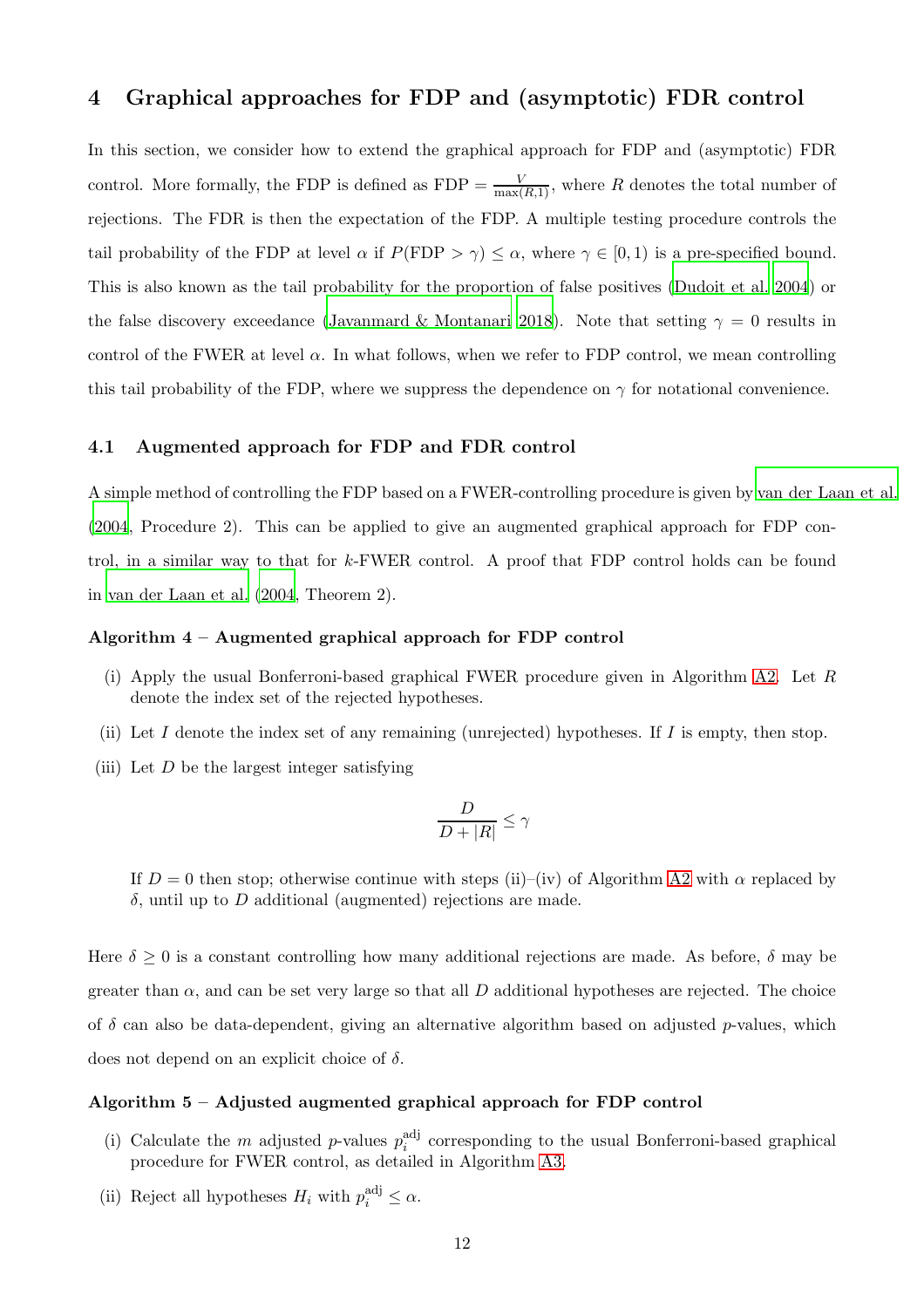- (iii) Let  $I$  denote the index set of any remaining (unrejected) hypotheses. If  $I$  is empty then stop; otherwise order the remaining hypotheses in non-decreasing order:  $p_{(1)}^{\text{adj}} \leq \cdots \leq p_{(|I|)}^{\text{adj}}$  $(|I|)$
- (iv) Additionally reject up to  $A = \min(|I|, D)$  hypotheses  $H_{(i)}$  corresponding to  $p_{(1)}^{\text{adj}}, \ldots, p_{(A)}^{\text{adj}}$ (A)

If there are ties in the ordering in step (iii), they can be broken by choosing the hypothesis with the smallest index. Algorithm [4](#page-11-1) will give the same rejections as Algorithm [5](#page-11-2) for  $\delta$  large enough. Also, the R package gMCP [\(Rohmeyer & Klinglmueller 2020](#page-28-10)) can straightforwardly be used to implement Algorithm [4](#page-11-1) in two stages corresponding to steps (i) and (iii). Hence, we focus on Algorithm [4](#page-11-1) in the remainder of the paper.

#### *Example 3 – Example of the augmented graphical approach for FDP control*

We continue the example of the diabetes trial displayed in Figure [1,](#page-4-0) where this time we aim to control the FDP with  $\alpha = 0.05$  and  $\delta = 0.5$ . Suppose this time the p-values are given by  $p_1 = 0.01$ ,  $p_2 = 0.015$ ,  $p_3 = 0.02$ ,  $p_4 = 0.024$ . In step (i), the Bonferroni-based graphical procedure for FWER control would reject  $H_1$  and  $H_2$ . We then reject up to D additional hypotheses in step (iii), where D is the largest integer satisfying  $D/(D+2) \leq \gamma$ . Hence if  $0 \leq \gamma < 1/3$  we make  $D=0$  additional rejections, if  $1/3 \leq \gamma < 1/2$  we make  $D = 1$  additional rejection (reject  $H_3$ ), and if  $\gamma \geq 1/2$  we make  $D = 2$  additional rejections (reject  $H_3$  and  $H_4$ ).

Although our focus in this paper is on controlling the tail probability of the FDP, we note in passing that the augmented procedure for FDP control at level  $\alpha$  automatically gives asymptotic control of the FDR at level  $2\alpha$ . This follows directly from [van der Laan et al. \(2004,](#page-28-9) Theorem 3). Hence, applying the augmented graphical approach for FDP control given in Algorithm [4](#page-11-1) at pre-specified level α asymptotically controls the FDR at level  $2\alpha$ . [Lehmann & Romano \(2005](#page-27-3)) showed that FDP control at level  $\alpha$  also implies FDR control at level  $\alpha^* = \alpha(1-\gamma) + \gamma$ . Hence, if  $\alpha^* < 2\alpha$ , which implies that  $\gamma < \alpha/(1-\alpha)$ , this bound can be used instead, while also yielding finite sample FDR control.

#### 4.2 Generalised graphical approach for asymptotic FDP control

<span id="page-12-0"></span>As an alternative method to control the FDP, we can directly apply the generic method for FDP control in [Romano & Wolf \(2010](#page-28-6), Algorithm 8.1) to give the following graphical approach.

#### Algorithm 6 – Generalised graphical approach for asymptotic FDP control

- (i) Let  $j = 1$  and  $k_1 = 1$
- (ii) Apply the  $k_j$ -FWER procedure given in Algorithm [3,](#page-8-0) and let  $R_j$  denote the index set of the hypotheses it rejects.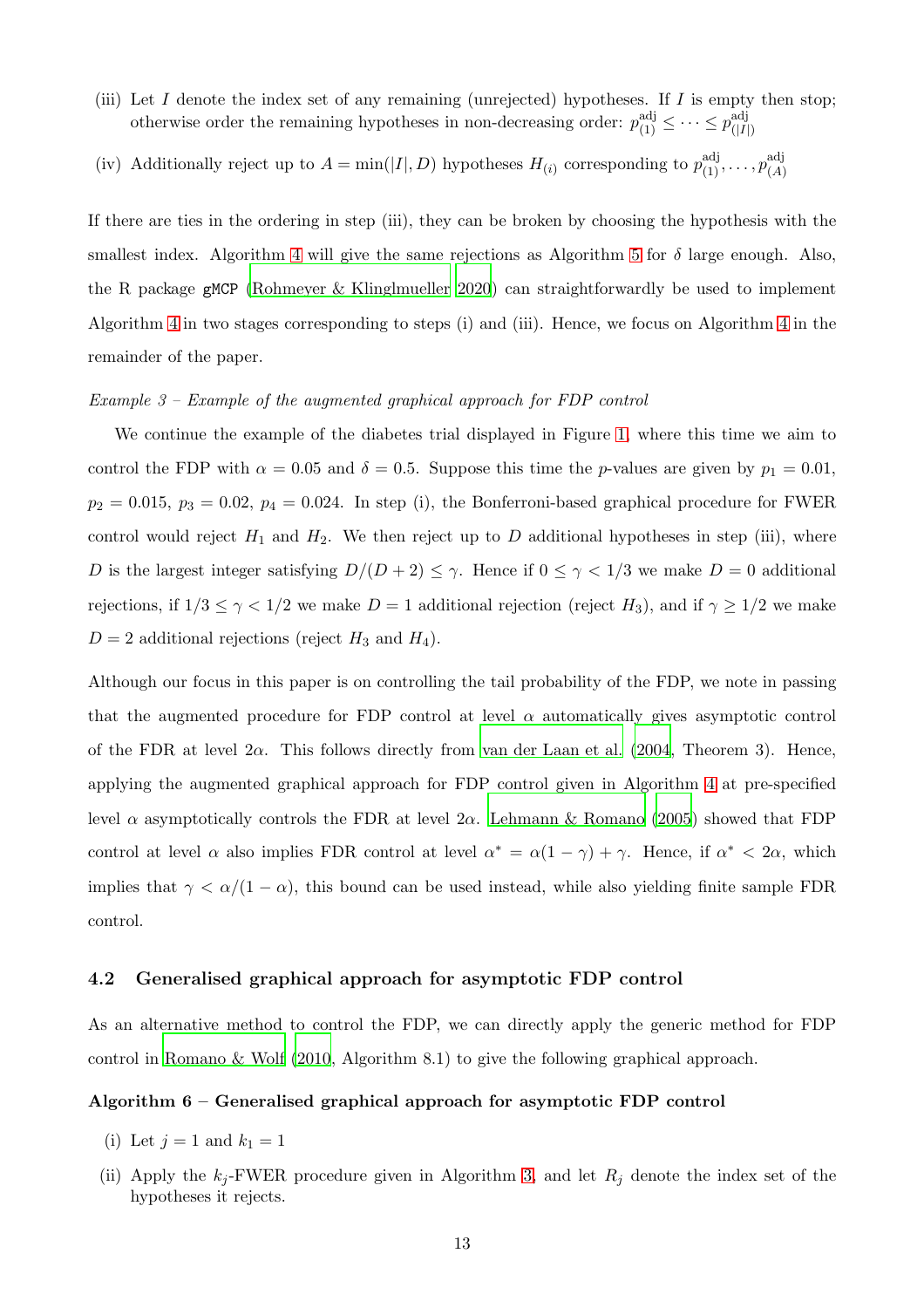(iii) If  $|R_j| < k_j/\gamma - 1$ , stop and reject all hypotheses rejected by the  $k_j$ -FWER procedure. Otherwise, let  $j = j + 1$  and  $k_j = k_{j-1} + 1$ , then return to step (ii).

This algorithm was only proven in [Romano & Wolf \(2010](#page-28-6)) to give asymptotic FDP control, but they showed empirically that it had good finite control of the FDP. However, since Algorithm [6](#page-12-0) is based on the k-FWER generalised graphical approach, the same potential problems as described in Appendix [B.2](#page-32-0) will also apply. Finally, we again note in passing that the result of [Lehmann & Romano](#page-27-3) [\(2005](#page-27-3)) shows that this procedure gives (asymptotic) FDR control at level  $\alpha^* = \alpha(1-\gamma) + \gamma$ .

#### *Example 4 – Example of the generalised graphical approach for FDP control*

We continue the example of the diabetes trial displayed in Figure [1,](#page-4-0) where we aim to control the FDP with  $\alpha = 0.05$  and  $\delta = 0.5$ . Suppose the *p*-values are given by  $p_1 = 0.01$ ,  $p_2 = 0.015$ ,  $p_3 = 0.02$ ,  $p_4 = 0.024$ . In step (ii), applying the FWER procedure results in the rejection of  $H_1$  and  $H_2$ . Hence  $|R_1| = 2$  and we stop if  $\gamma < 1/3$ . If  $\gamma \ge 1/3$ , then we apply the 2-FWER procedure, which again rejects  $H_1$  and  $H_2$ . Hence  $|R_2| = 2$  and we stop if  $\gamma < 2/3$ . If  $\gamma \ge 2/3$ , then we apply the 3-FWER procedure, which rejects  $H_1$  and  $H_2$ . Since  $|R_3| = 2 < 3/\gamma - 1$  for all  $\gamma < 1$  we would stop at this step.

#### 4.3 Existing power comparisons

[Romano & Wolf \(2007](#page-28-4)) argue that the augmented procedure for FDP control is suboptimal compared with their generalised method for FDP control, given that both are based on the k-FWER controlling procedures. In the simulation results for FDP controlling procedures given in [Dudoit et al. \(2004](#page-26-6)) and [Romano & Wolf \(2007](#page-28-4)), the augmented and generalised approaches as given above (Algorithms [4](#page-11-1) and [6\)](#page-12-0) are not directly compared for Holm (or Bonferroni) based procedures. However, given their simulation results for k-FWER control, we might also expect the augmented approach to have a higher power than the generalised approach when the number of hypotheses are small or when the proportion of true null hypotheses is high. We consider such power comparisons in our case studies in Section [6.](#page-15-0)

## <span id="page-13-0"></span>5 Extensions to the graphical approach

The original Bonferroni-based graphical approach of [Bretz](#page-25-0) et al. [\(2009\)](#page-25-0) has been extended in a number of ways [\(Bretz et al. 2014](#page-25-2)). These extensions can be used in the augmented and generalised procedures for k-FWER and FDP control.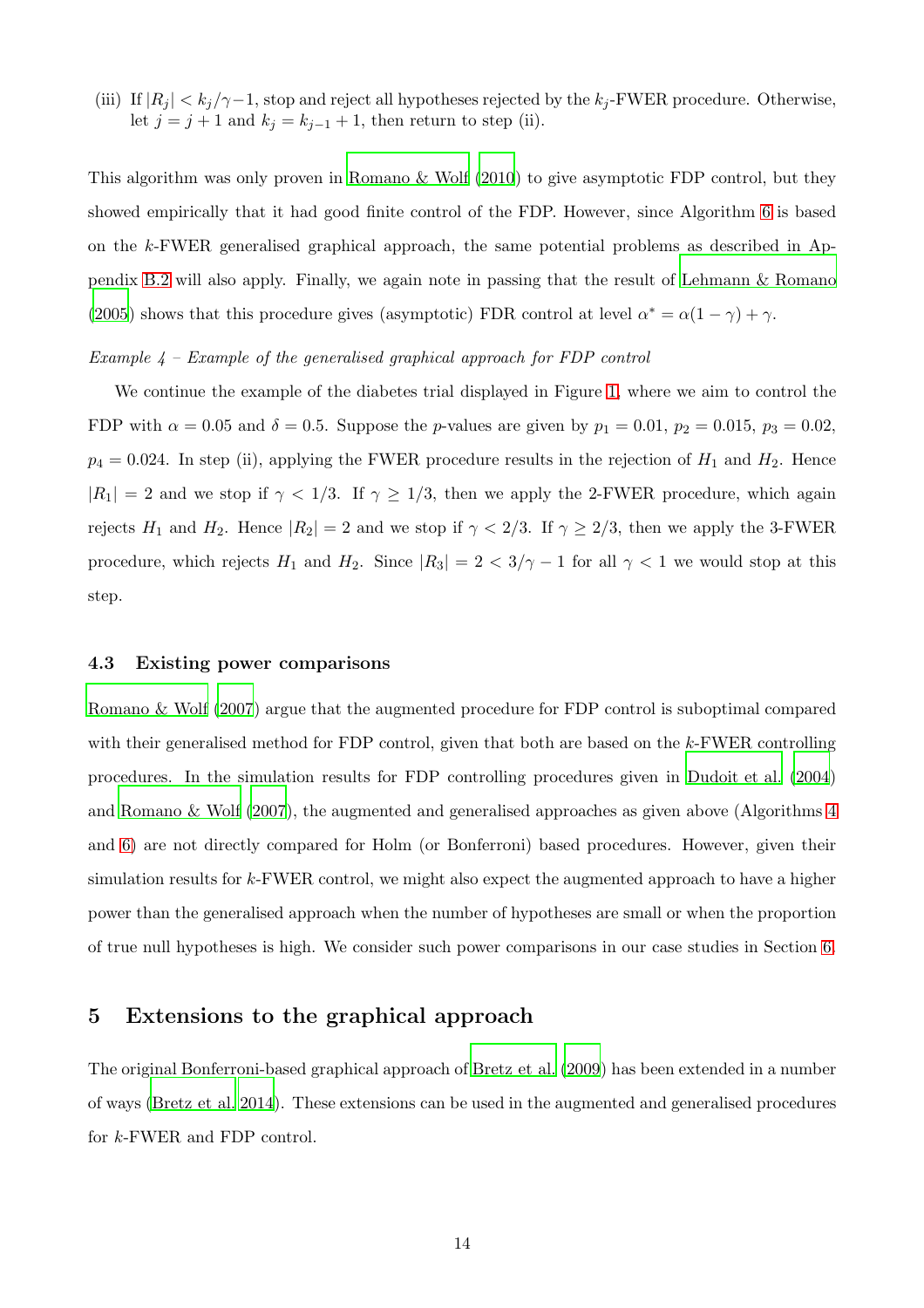#### <span id="page-14-1"></span>5.1 Entangled graphs

Firstly we consider the setting where it is desirable for the graphical procedures to have memory, in the sense that the propagation of significance levels depends on their origin. To achieve this, we can define individual graphs for each relationship and combine them afterwards. This is known as an entangled graph, and the algorithm presented in [Maurer & Bretz \(2013](#page-27-7)*a*) gives an entangled Bonferroni-based graphical approach.

Hence, we can straightforwardly modify the augmented graphical approaches for k-FWER and FDR control for use with entangled graphs. To do so, simply replace Algorithm [A2](#page-30-0) with the algorithm of [Maurer & Bretz \(2013](#page-27-7)*a*). For the adjusted augmented graphical approaches, replace Algorithm [A3](#page-30-1) with the algorithm of [Maurer & Bretz \(2014\)](#page-27-8), which shows how to calculate adjusted p-values for the entangled graph setting. [Maurer & Bretz \(2013](#page-27-7)*a*) also showed how to calculate the weights for any intersection hypothesis  $H_J$ ,  $J \subseteq M$ , and this weighting strategy satisfies the monotonicity condition given in equation [\(2\)](#page-8-1). Hence, we can directly apply this weighting strategy to the generalised graphical approaches for k-FWER and FDP control. We give an example of the use of entangled graphs in the case study described in Section [6.2.](#page-19-0)

#### 5.2 Weighted parametric tests

All the procedures so far have been based on weighted Bonferroni tests, which can be conservative. As an alternative, weighted parametric tests can be used if the joint distribution of the  $p$ -values  $p_j$ ,  $j \in J$ , are known for the intersection hypothesis  $H_J$ . In this case, a weighted min-p test can be defined [\(Westfall & Young 1993](#page-29-3), [Westfall et al. 1998](#page-29-4)). This test rejects  $H_J$  if there exists a  $j \in J$  such that  $p_j \leq c_J w_j(J) \alpha$ , where  $c_J$  is the largest constant satisfying

$$
P_{H_J}\left(\bigcup_{j\in J}\{p_j\leq c_jw_j(J)\alpha\}\right)\leq\alpha.
$$

If only some of the multivariate distributions of the p-values are known, then [Bretz et al. \(2011](#page-26-5)) and [Xi et al. \(2017](#page-29-5)) showed how to derive conservative upper bounds on this rejection probability, and hence determine a value for  $c_I$ .

The motonocity condition in this setting is

<span id="page-14-0"></span>
$$
c_J w_j(J) \le c_{J'} w_j(J') \quad \text{for all } J' \subseteq J \subseteq M \text{ and } j \in J'. \tag{3}
$$

which implies that rejection thresholds are always more liberal when fewer hypotheses are included in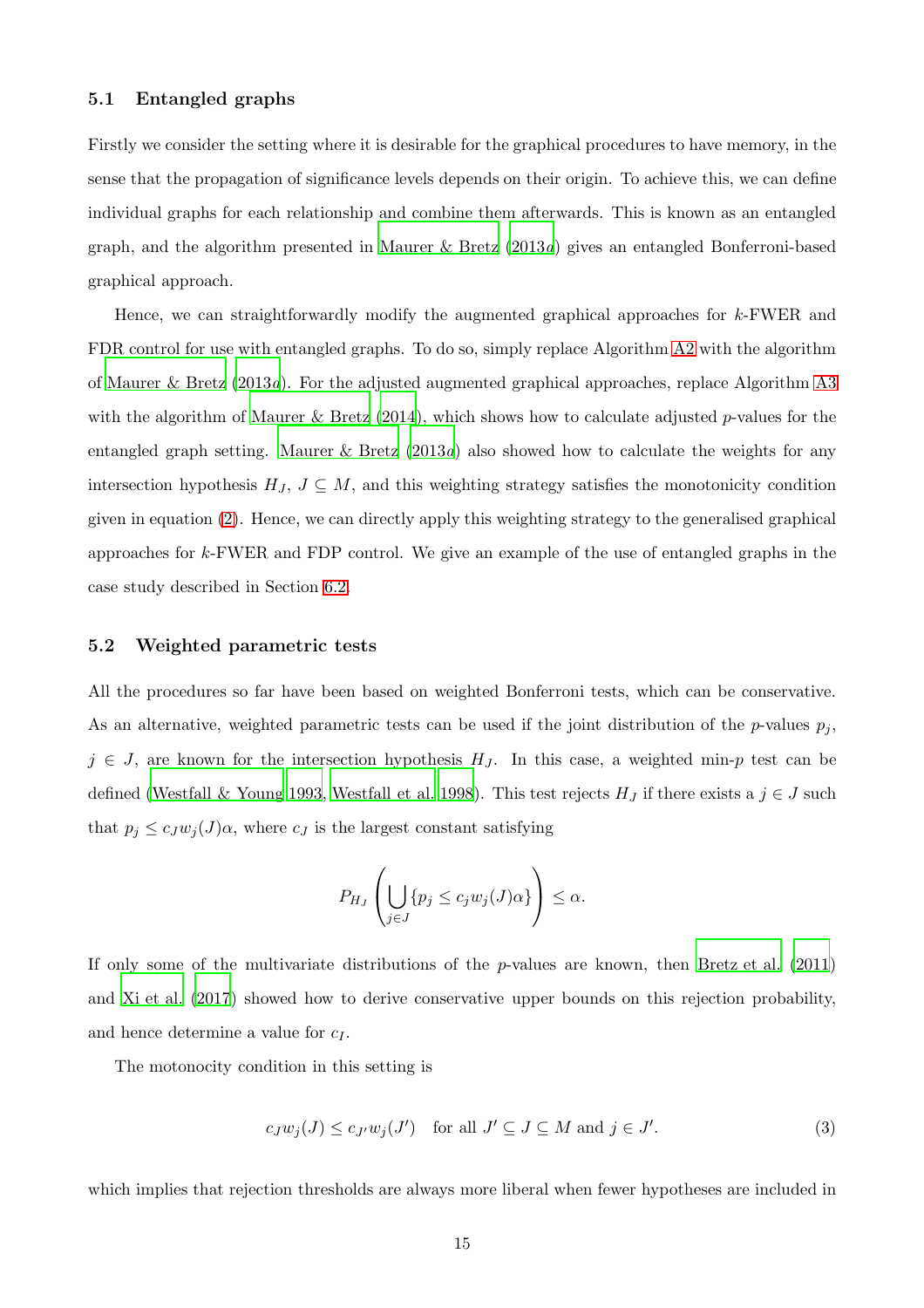the set. In practice, this condition is often violated when using weighted parametric tests [\(Bretz et al.](#page-26-5) [2011](#page-26-5)). If this is the case, then it may be possible to modify the weighting scheme so that equation [\(3\)](#page-14-0) holds [\(Bretz et al. 2011](#page-26-5), [Xi et al. 2017\)](#page-29-5). If the monotonicity condition does hold, then we can use the weighted parametric tests directly for the augmented and generalised approaches for k-FWER and FDP control, with the only change being that  $w_i(I)$  is replaced by  $c_Iw_i(I)$ . For the adjusted augmented graphical approach, adjusted p-values can be constructed for weighted parametric tests [\(Xi et al. 2017](#page-29-5)).

#### 5.3 Group sequential designs

The graphical approach can also be extended to group sequential designs with one or more interim analyses. Under mild monotonicity conditions[,Maurer & Bretz \(2013](#page-27-9)*b*) proposed a graphical testing procedure for multiple hypotheses and multiple interim analyses. More formally, consider testing  $H_1, \ldots, H_m$  in a group sequential trial at time points  $t = 1, \ldots, h$ . Each  $H_i$  has an associated error spending function  $a_i(\kappa, y)$  with information fraction y and significance level  $\kappa$ . The nominal significance levels are denoted by  $\tilde{\alpha}_{i,t}(\kappa)$ , which are the interim decision boundaries. We assume that these nominal levels satisfy the monotonicity condition  $\tilde{\alpha}_{i,t}(\kappa') \geq \tilde{\alpha}_{i,t}(\kappa)$  for all  $\kappa' > \kappa$  (i.e. the rejection boundaries are always higher when the total error rate of the design is higher). These conditions hold for many spending functions, including O'Brien-Fleming and Pocock boundaries [\(Maurer & Bretz 2013](#page-27-9)*b*). The algorithm presented in [Maurer & Bretz \(2013](#page-27-9)*b*) gives a Bonferroni-based graphical test procedure for group sequential designs.

The augmented graphical approaches for k-FWER and FDP control can hence be extended to apply to group sequential designs: simply replace Algorithm [A2](#page-30-0) with the algorithm in [Maurer & Bretz](#page-27-9) [\(2013](#page-27-9)*b*). For the adjusted augmented graphical approach, replace Algorithm [A3](#page-30-1) with the algorithm of Maurer & Bretz  $(2014)$ , which shows how to calculate adjusted p-values for the group sequential design setting.

## <span id="page-15-0"></span>6 Case Studies

In this section, we compare and contrast the use of the algorithms for k-FWER and FDP control on three clinical case studies covering a broad range of clinical trial applications. In Section [6.1](#page-16-0) we revisit an exploratory pharmacodynamic clinical trial to investigate the effect of drug activity at the GABA-A receptor in the brain. In Section [6.2](#page-19-0) we revisit a proof-of-concept trial investigating three doses of a new drug against a placebo on multiple biological endpoints related to acute heart failure. Finally, in Section [6.3](#page-22-0) we illustrate the proposed approaches for the comparison of three therapies in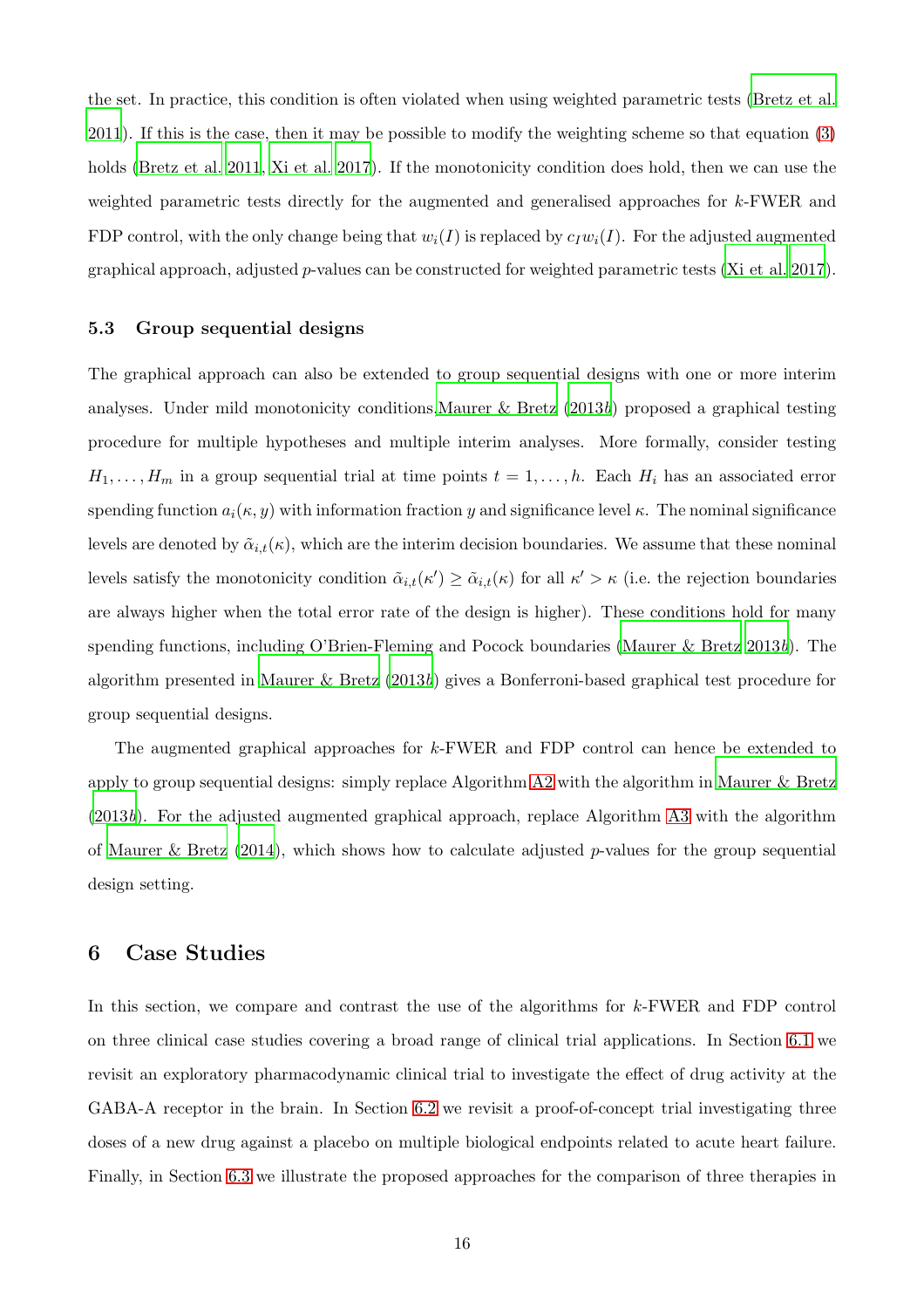<span id="page-16-0"></span>a confirmatory clinical trial for heart failure patients.

#### 6.1 Pharmacodynamic study

Our first case study is motivated by the exploratory pharmacodynamic clinical study reported by [Ferber et al.](#page-26-7) [\(2011](#page-26-7)), which explored the effect of drug activity at the GABA-A receptor in the brain as measured using a quantitative electroencephalogram (qEEG). Three doses of the drug (0.25mg, 0.5mg and 1mg) were tested as well as a placebo. During the first 15 minutes after the drug was given to each patient, qEEG measurements were taken and afterwards subdivided into 5 time slices of 3 minutes duration. The analysis strategy used a mixed effect linear model to obtain 15 contrasts to formally test. Contrast  $T_iD_j$  compared the change from baseline under dose j  $(j = 1, 2, 3)$  at time point  $i$   $(i = 1, \ldots, 5)$  to the corresponding change under placebo. Figure [3](#page-17-0) shows the graph representing the hierarchical testing strategy used for these 15 hypotheses (with modified initial weights, see below), and Table [1](#page-16-1) gives the unadjusted p-values from the mixed effects linear model for the 15 hypotheses.

|             | Time   |             |        |                                                                                        |        |  |  |  |
|-------------|--------|-------------|--------|----------------------------------------------------------------------------------------|--------|--|--|--|
| <b>Dose</b> | $T_1$  | $T_{\rm 2}$ | $T_3$  | $T_4$                                                                                  | $T_5$  |  |  |  |
| $D_1$       | 0.7808 | 0.0600      | 0.0137 | 0.0724                                                                                 | 0.0162 |  |  |  |
| $D_2$       | 0.9433 | 0.0053      |        | $6.5 \times 10^{-6}$ $2.8 \times 10^{-6}$ $9.1 \times 10^{-8}$                         |        |  |  |  |
| $D_3$       | 0.9993 |             |        | $1.0 \times 10^{-5}$ $1.7 \times 10^{-11}$ $4.2 \times 10^{-12}$ $8.1 \times 10^{-13}$ |        |  |  |  |

<span id="page-16-1"></span>Table 1: *Table of* p*-values for the pharmacodynamic study of [Ferber et al. \(2011\)](#page-26-7).*

Figure [3](#page-17-0) shows that the hypotheses  $T_4D_3$  and  $T_5D_2$  each only have a single donor hypothesis  $(T_5D_3)$ . Hence if they have initial weights of zero (as in the original graph [\(Ferber et al. 2011](#page-26-7))), then they cannot be rejected by the generalised graphical approach for k-FWER control with  $k = 2$ . This then means that no hypotheses can be rejected except for  $T_5D_3$ . Therefore, we first set the initial weights for  $T_4D_3, T_5D_2$  and  $T_5D_3$  to  $1/3$ , with all other weights set equal to zero.

Table [2](#page-18-0) shows the resulting rejections for the generalised and augmented graphical k-FWER and FDP controlling procedures, with  $\delta = 1$ . Looking first at the k-FWER procedures, for  $k = 1$  the generalised and augmented graphical procedures both reject the same 8 hypotheses, as would be expected. For  $k = 2$  and  $k = 3$ , the augmented procedure rejects 9 and 10 hypotheses respectively. However, the generalised graphical procedure rejects fewer hypotheses when  $k = 2$  and  $k = 3$ , with only 3 rejections in both cases. For  $k = 3$  this is because all hypotheses have fewer than 3 donors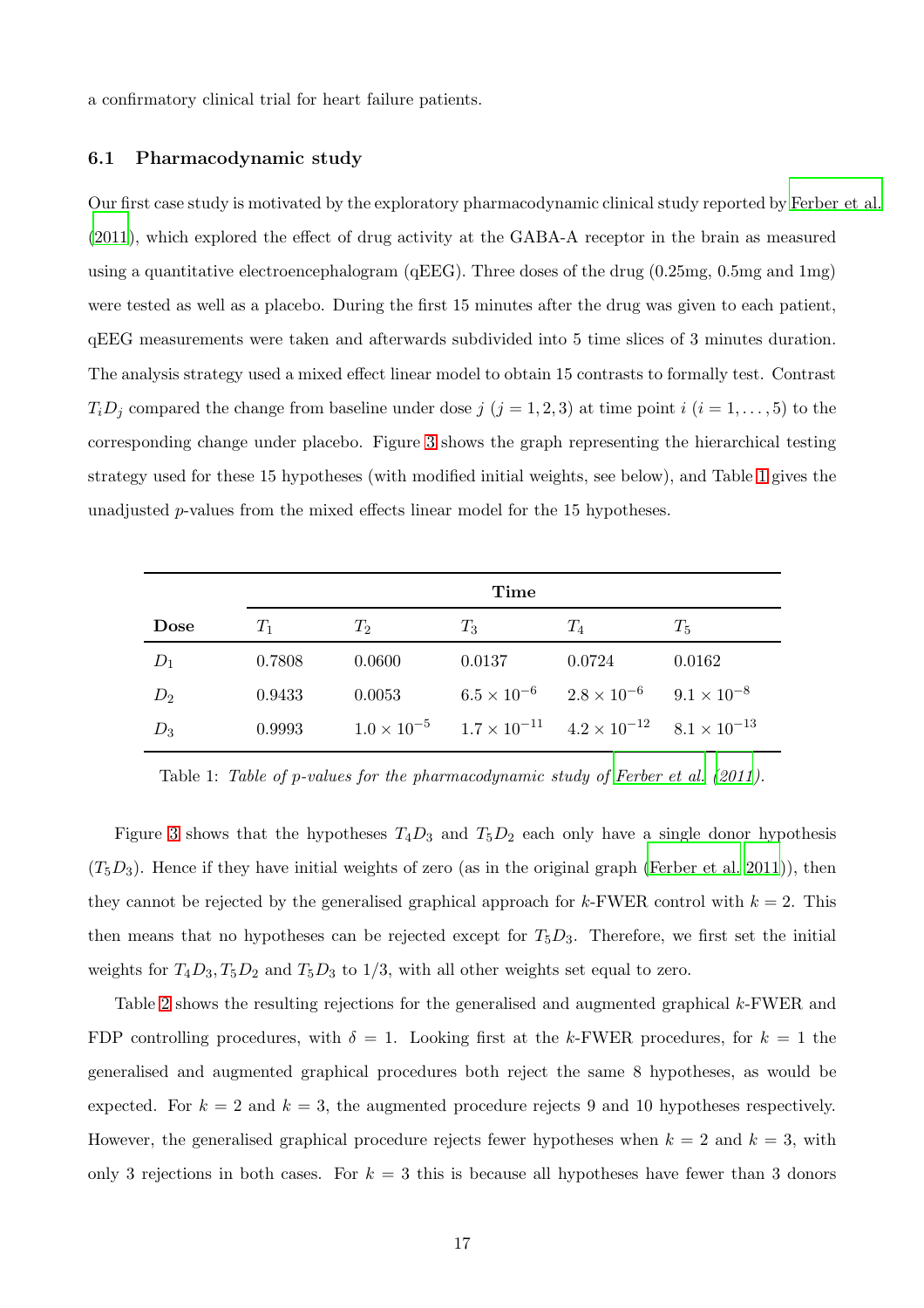Dose



<span id="page-17-0"></span>Figure 3: Graph representing the testing strategy for the pharmacodynamic study described in [Ferber et al. \(2011](#page-26-7)), with modified initial weights. Here contrast  $T_iD_j$  compares the change from baseline under dose  $j$   $(j = 1, 2, 3)$  at time point  $i$   $(i = 1, ..., 5)$  to the corresponding change under placebo.

and hence only those hypotheses with non-zero initial weights can be rejected. This is still the case when  $k = 2$ , even though all hypotheses (except for  $T_5D_3$ ) have 2 donors, showing that the generalised graphical procedure cannot effectively propagate the significance levels through the graph.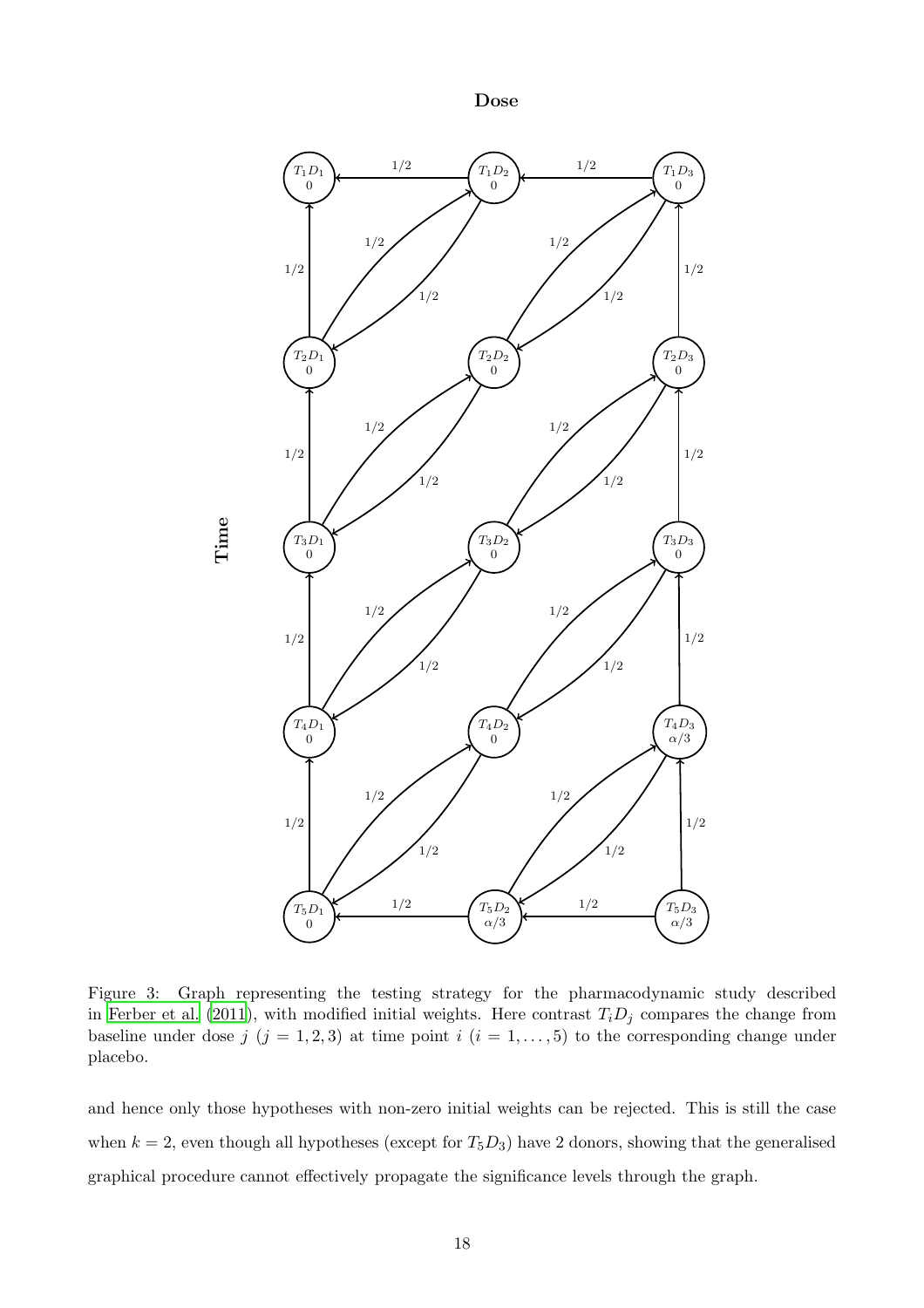| Procedure       |                | Rejected hypotheses                                                                      |
|-----------------|----------------|------------------------------------------------------------------------------------------|
| $k$ -FWER       |                |                                                                                          |
|                 | $k=1$          | $T_2D_3, T_3D_2, T_3D_3, T_4D_2, T_4D_3, T_5D_1, T_5D_2, T_5D_3$                         |
| Generalised     | $k=2$          | $T_4D_3, T_5D_2, T_5D_3$                                                                 |
|                 | $k=3$          | $T_4D_3, T_5D_2, T_5D_3$                                                                 |
| Augmented $k=2$ | $k=1$          | $T_2D_3, T_3D_2, T_3D_3, T_4D_2, T_4D_3, T_5D_1, T_5D_2, T_5D_3$                         |
|                 |                | $T_2D_3, T_3D_2, T_3D_3, T_4D_1, T_4D_2, T_4D_3, T_5D_1, T_5D_2, T_5D_3$                 |
|                 | $k=3$          | $T_2D_3, T_3D_1, T_3D_2, T_3D_3, T_4D_1, T_4D_2, T_4D_3, T_5D_1, T_5D_2, T_5D_3$         |
| <b>FDP</b>      |                |                                                                                          |
| Generalised     | $\gamma=0.1$   | $T_2D_3, T_3D_2, T_3D_3, T_4D_2, T_4D_3, T_5D_1, T_5D_2, T_5D_3$                         |
|                 | $\gamma=0.2$   | $T_4D_3, T_5D_2, T_5D_3$                                                                 |
|                 | $\gamma=0.3$   | $T_4D_3, T_5D_2, T_5D_3$                                                                 |
| Augmented       | $\gamma=0.1$   | $T_2D_3, T_3D_2, T_3D_3, T_4D_2, T_4D_3, T_5D_1, T_5D_2, T_5D_3$                         |
|                 | $\gamma = 0.2$ | $T_2D_3, T_3D_1, T_3D_2, T_3D_3, T_4D_1, T_4D_2, T_4D_3, T_5D_1, T_5D_2, T_5D_3$         |
|                 | $\gamma=0.3$   | $T_2D_2, T_2D_3, T_3D_1, T_3D_2, T_3D_3, T_4D_1, T_4D_2, T_4D_3, T_5D_1, T_5D_2, T_5D_3$ |

<span id="page-18-0"></span>Table 2: *Rejected hypotheses for the pharmacodynamic study of [Ferber et al. \(2011](#page-26-7)), with initial weights of*  $1/3$  *for*  $T_4D_3$ ,  $T_5D_2$  *and*  $T_5D_3$ *.* 

There is a similar pattern for the FDP controlling procedures, which is expected given that they are based on the k-FWER controlling procedures. For  $\gamma = 0.1$  the generalised and augmented graphical procedures give the same 8 rejections, which are also the same as the k-FWER controlling procedures when k = 1. For  $\gamma = 0.2$  and  $\gamma = 0.3$ , the augmented procedure rejects 10 and 11 hypotheses respectively. However, again the generalised graphical procedure rejects fewer hypotheses for the larger values of  $\gamma = 0.2$  and  $\gamma = 0.3$ , with only 3 hypotheses rejected. These are the same rejections as the generalised k-FWER controlling procedure for  $k > 1$ , because  $k_j > 1$  in Algorithm [6.](#page-12-0)

We also consider the setting where all 15 hypotheses have initial weight of  $1/15$ . Table [3](#page-19-1) shows the resulting rejections for the generalised and augmented graphical k-FWER and FDP controlling procedures, with  $\delta = 1$ . With these new initial weights, the k-FWER controlling procedures both reject the same 7 hypotheses when  $k = 1$  and the same 8 hypotheses with  $k = 2$ . This shows how the generalised graphical procedure can benefit with non-zero initial weights. However, for  $k = 3$  the augmented procedure rejects one more hypothesis  $(T_5D_1)$  than the generalised graphical procedure.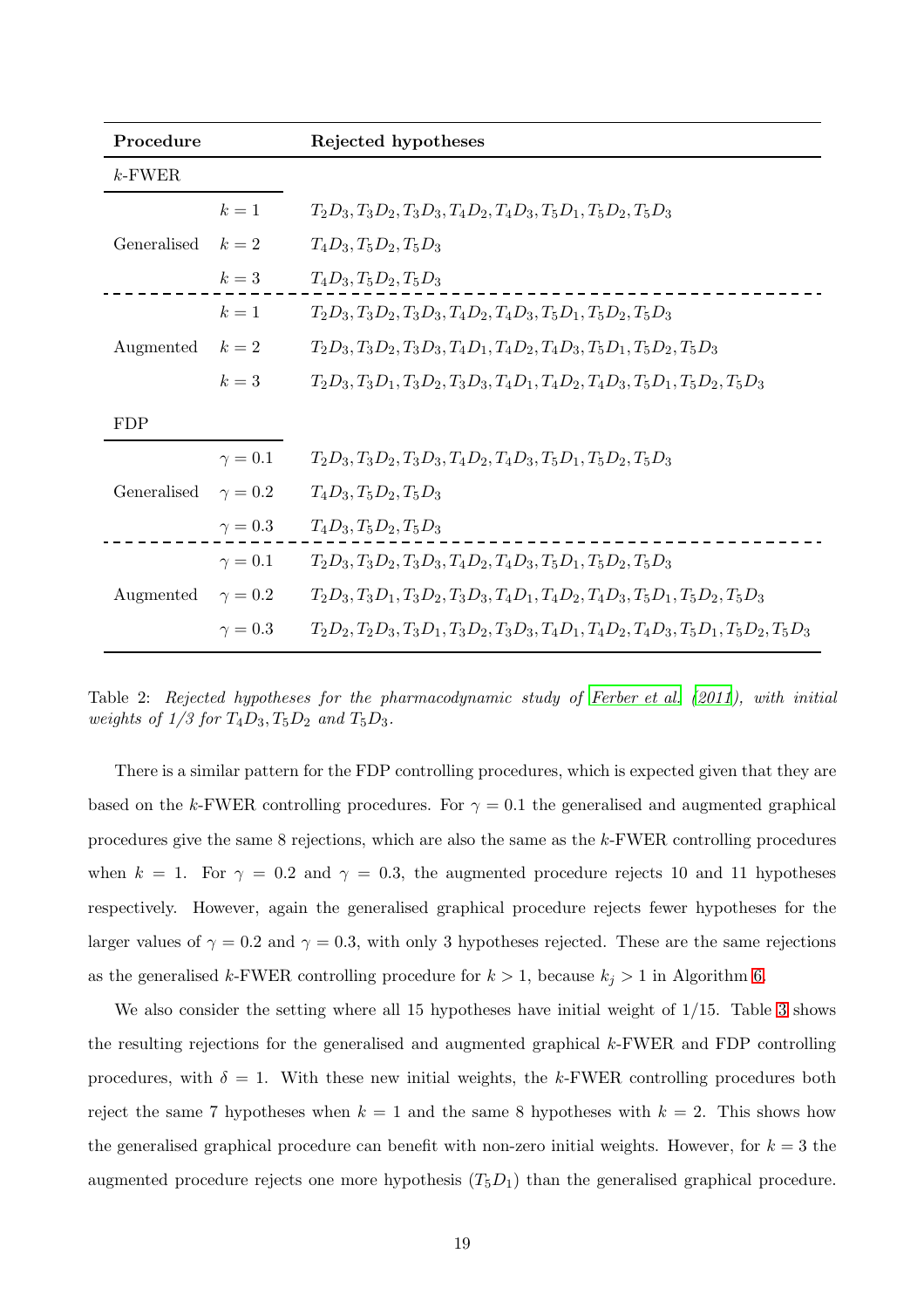This is because all hypotheses have fewer than 3 donors, and hence the weights for the generalised graphical procedure cannot increase – i.e. there is no propagation of the significance levels.

Similarly, the FDP controlling procedures both reject the same 7 hypotheses when  $\gamma = 0.1$  and the same 8 hypotheses when  $\gamma = 0.2$ , which are also the same rejections as the k-FWER controlling procedures when  $k = 1$  and  $k = 2$  respectively. However, for  $\gamma = 0.3$  the augmented procedure rejects two more hypotheses than the generalised graphical procedure, while the latter only gives the same rejections as when  $\gamma = 0.2$ . This is because when  $\gamma = 0.3$ ,  $k_j > 2$  in Algorithm [6](#page-12-0) and there is no propagation of the significance levels.

| Procedure                |                | Rejected hypotheses                                                              |
|--------------------------|----------------|----------------------------------------------------------------------------------|
| $k$ -FWER                |                |                                                                                  |
| Generalised              | $k=1$          | $T_2D_3, T_3D_2, T_3D_3, T_4D_2, T_4D_3, T_5D_2, T_5D_3$                         |
|                          | $k=2$          | $T_2D_2, T_2D_3, T_3D_2, T_3D_3, T_4D_2, T_4D_3, T_5D_2, T_5D_3$                 |
|                          | $k=3$          | $T_2D_2, T_2D_3, T_3D_2, T_3D_3, T_4D_2, T_4D_3, T_5D_2, T_5D_3$                 |
| Augmented                | $k=1$          | $T_2D_3, T_3D_2, T_3D_3, T_4D_2, T_4D_3, T_5D_2, T_5D_3$                         |
|                          | $k=2$          | $T_2D_3, T_3D_2, T_3D_3, T_4D_2, T_4D_3, T_5D_1, T_5D_2, T_5D_3$                 |
|                          | $k=3$          | $T_2D_2, T_2D_3, T_3D_2, T_3D_3, T_4D_2, T_4D_3, T_5D_1, T_5D_2, T_5D_3$         |
| <b>FDP</b>               |                |                                                                                  |
| Generalised              | $\gamma=0.1$   | $T_2D_3, T_3D_2, T_3D_3, T_4D_2, T_4D_3, T_5D_2, T_5D_3$                         |
|                          | $\gamma = 0.2$ | $T_2D_2, T_2D_3, T_3D_2, T_3D_3, T_4D_2, T_4D_3, T_5D_2, T_5D_3$                 |
|                          | $\gamma=0.3$   | $T_2D_2, T_2D_3, T_3D_2, T_3D_3, T_4D_2, T_4D_3, T_5D_2, T_5D_3$                 |
| Augmented $\gamma = 0.2$ | $\gamma=0.1$   | $T_2D_3, T_3D_2, T_3D_3, T_4D_2, T_4D_3, T_5D_2, T_5D_3$                         |
|                          |                | $T_2D_3, T_3D_2, T_3D_3, T_4D_2, T_4D_3, T_5D_1, T_5D_2, T_5D_3$                 |
|                          | $\gamma=0.3$   | $T_2D_2, T_2D_3, T_3D_1, T_3D_2, T_3D_3, T_4D_2, T_4D_3, T_5D_1, T_5D_2, T_5D_3$ |

<span id="page-19-1"></span><span id="page-19-0"></span>Table 3: *Rejected hypotheses for the pharmacodynamic study of [Ferber et al. \(2011\)](#page-26-7) with initial weights of 1/15 for each hypothesis.*

## 6.2 The Pre-RELAX-AHF trial

Our second case study is a proof-of-concept trial called the Preliminary study of RELAXin in Acute Heart Failure (Pre-RELAX-AHF) [\(Teerlink et al. 2009](#page-28-11)). The trial compared 3 doses of relaxin against a placebo on multiple biological endpoints related to acute heart failure. Given that this was a proof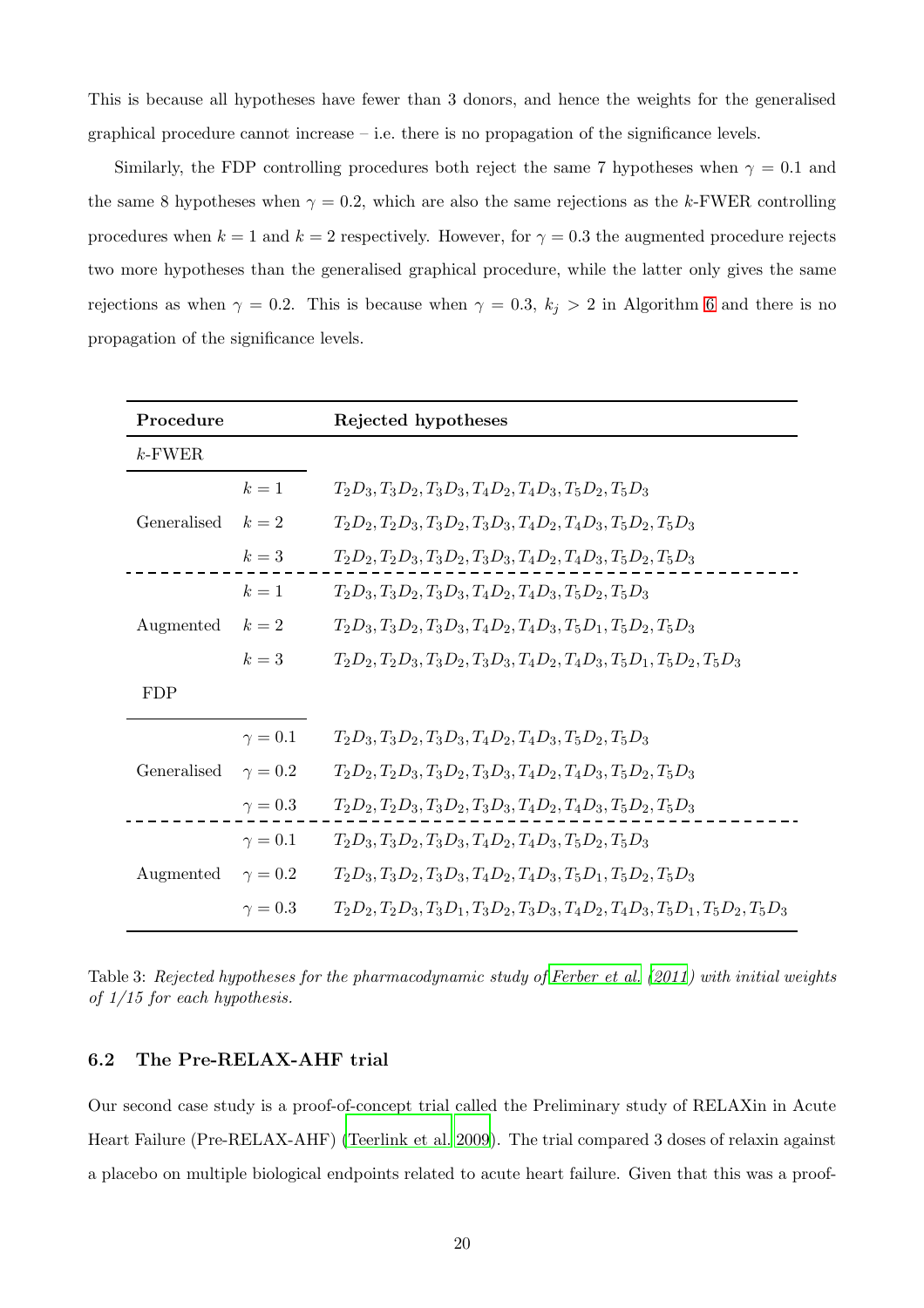of-concept trial, less stringent error rates can be used when adjusting for multiplicity.

One criterion for recommending the treatment for further testing is to show an effect on the majority of multiple endpoints. Following [Davison et al. \(2011](#page-26-8)), we consider a subset of 9 endpoints. We focus on the  $30\mu$ g/kg/day dose of relaxin treatment, which showed efficacy on 6 of these endpoints when compared to placebo, using one-sided (uncorrected) p-values with  $\alpha = 0.1$ . In what follows, we call the  $30\mu\text{g/kg/day}$  dose of relaxin treatment the experimental treatment, and the placebo the control treatment.

Since the experimental treatment was declared efficacious in 6 out of 9 endpoints in the pre-RELAX-AHF trial, we consider a trial design where it is required to reject at least 6 out of 9 hypotheses to declare success. Calling these the primary hypotheses, we then add a hierarchical structure to this trial by supposing that we also test secondary hypotheses if at least 6 out of the 9 primary hypotheses were rejected. Hence we have a family of primary hypotheses  $\mathcal{F}_1 = (H_1, \ldots, H_9)$  corresponding to testing the experimental treatment against the control across the 9 endpoints, and a family of secondary hypotheses  $\mathcal{F}_2$ .

We can represent this 6-out-of-9 gatekeeping procedure using entangled graphs, which were de-scribed in Section [5.1.](#page-14-1) More precisely, we can define gate keeping graphs for all  $\binom{9}{6}$  $_{6}^{9}$ ) = 84 possible subsets of 6 primary hypotheses and then entangle them [\(Maurer & Bretz 2013](#page-27-7)*a*). We perform a Holm procedure  $\mathcal{HP}_l$  on 6 hypotheses for each of the 84 subsets of size 6, which we denote  $J_l, l = 1, \ldots, 84$ . The full significance level  $\alpha$  is passed on to  $\mathcal{F}_2$  if all 6 hypotheses in  $\mathcal{F}_{1l} = \{H_i : i \in J_l\}$  are rejected. The testing procedure is given by the entangled graph  $\mathcal{E} (c, \mathcal{HP}_l; l = 1, ..., 84)$  where  $c_i = 1/84$  for  $i = 1, \ldots, 84.$ 

This is equivalent to the following testing strategy: the usual Holm procedure is performed on the 9 hypotheses in  $\mathcal{F}_1$  at level  $\alpha$  until any six of these hypotheses are rejected. The remaining primary and secondary hypotheses are then tested using the weights given in Table [4,](#page-21-0) which depend on the number |I| of unrejected hypotheses in  $\mathcal{F}_1$ . For simplicity, in what follows we suppose that  $\mathcal{F}_2$  consists of a single hypothesis  $H_{10}$  (which could, for example, represent a composite safety endpoint). We can then use the weights given in Table [4](#page-21-0) in the k-FWER and FDP controlling graphical procedures.

In our simulation study, for the primary hypotheses  $\mathcal{F}_1$  we follow [Delorme et al. \(2016](#page-26-9)) and take the empirical means and standard errors of the endpoints as the true parameter values for the experimental (E) and control (C) treatments. The numerical values of the means  $\mu^C$ ,  $\mu^E$  and standard deviations  $\sigma_C$ ,  $\sigma_E$  are given in Appendix [C.](#page-34-0) We assume that the distributions of the observed means of the endpoints for the experimental and control treatments follow a multivariate normal distribution:  $\bar{X}^G \sim N(\mu^G, \Sigma_G)$  where  $G \in \{C, E\}$  and  $\Sigma_G = \text{diag}(\sigma_G) \Sigma(\rho) \text{diag}(\sigma_G)$ . Here  $\text{diag}(\sigma_G)$  is a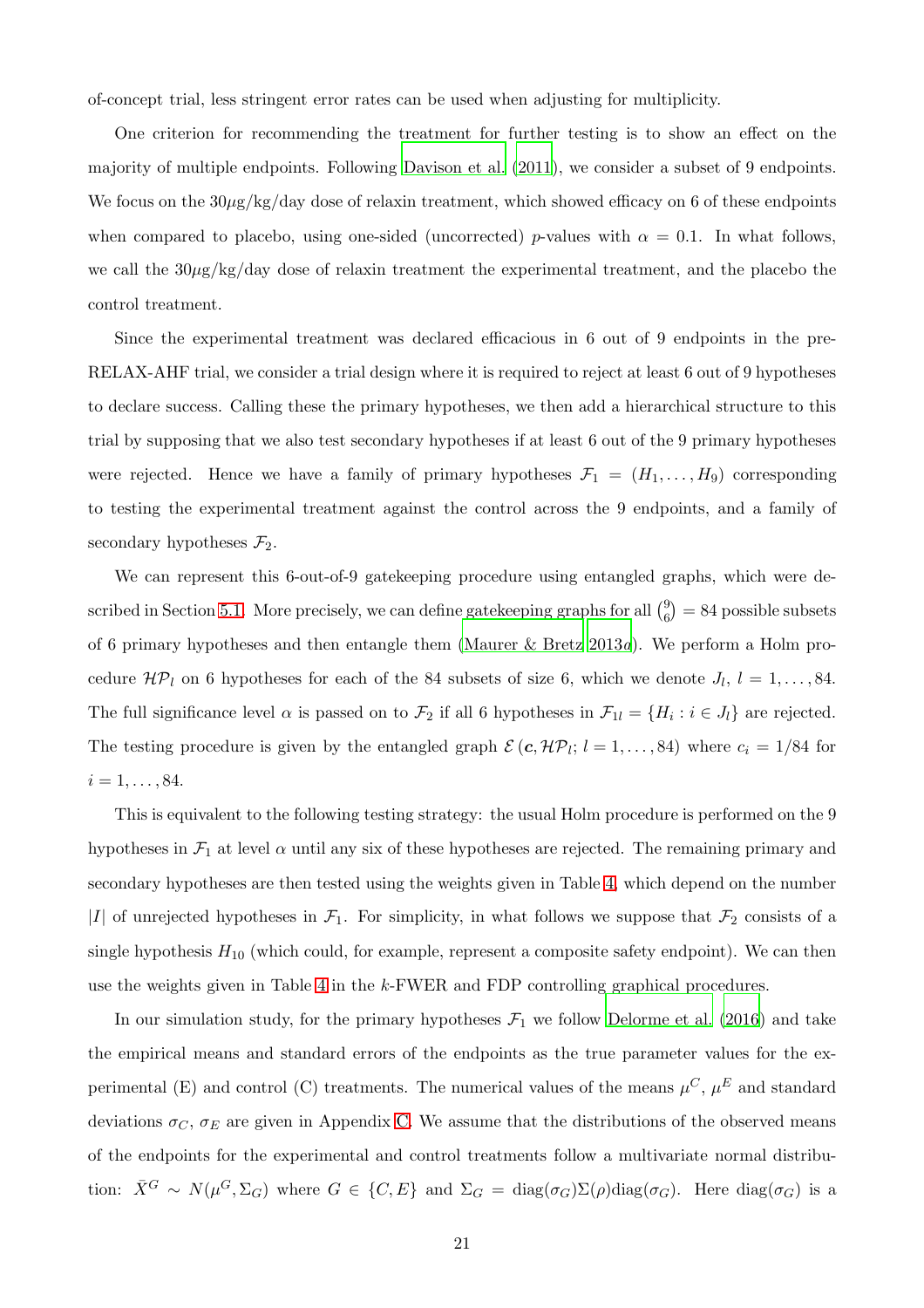|       | Weight for each hypothesis in $\mathcal{F}_1$ Weight for $\mathcal{F}_2 = \{H_{10}\}\$ |      |
|-------|----------------------------------------------------------------------------------------|------|
| $>$ 3 | 1/ I                                                                                   |      |
|       | 83/252                                                                                 | 1/84 |
|       | 11/24                                                                                  |      |
|       | 2/3                                                                                    | 1/3  |
|       |                                                                                        |      |
|       |                                                                                        | 1/12 |

<span id="page-21-0"></span>Table 4: *Table of weights for the entangled graph procedure used to analyse the trial based on Pre-RELAX-AHF. Here*  $|I|$  *denotes the number of unrejected hypotheses in*  $\mathcal{F}_1$ *.* 

diagonal matrix with the *i*-th diagonal element equal to  $\mu_i^G$ , and  $\Sigma(\rho)$  is a correlation matrix with ones on the diagonal and  $\rho$  on all off-diagonal terms. The test statistic for endpoint i is given by  $T_i = \left(\widehat{\text{Var}}(\bar{X}_i^E - \bar{X}_i^C)\right)^{-1/2} (\bar{X}_i^E - \bar{X}_i^C)$ , which is compared with a t-distribution. The estimator of the variance of the difference between the means, as well as the appropriate degrees of freedom for the t-distribution are given by [Delorme et al. \(2016](#page-26-9)) and implemented in their R package rPowerSampleSize [\(de Micheaux et al. 2018\)](#page-26-10). For the secondary hypothesis  $H_{10}$ , for simplicity we assume that the test statistic  $T_{10}$  follows a normal distribution with mean 3 and variance 1, and is independent of the test statistics for  $\mathcal{F}_1$ .

Table [5](#page-22-1) gives the marginal power to reject each hypothesis  $H_1, \ldots H_{10}$ , calculated using  $10^4$  trial replications, with  $\alpha = 0.1$  and  $\delta = 1$ . The results show that in all scenarios, the augmented procedure has an equal or higher power to reject each of the hypotheses  $H_1, \ldots, H_{10}$ . For the primary hypotheses  $H_1, \ldots, H_5$  and  $H_8$ , this is especially noticeable for the k-FWER controlling procedures when  $k = 2$ and  $k = 3$ . For hypothesis  $H_9$ , the augmented procedures have a substantially higher power compared with the generalised graphical procedure (except for when controlling the usual FWER). However,  $H_9$  is actually a true null hypothesis (with  $\mu_9^C = \mu_9^E = 0.07$ ) and so this implies a higher type I error rate for  $H_9$  when using the augmented procedure. In fact the type I error rate for  $H_9$  is below or equal to the nominal 10% in all scenarios for the generalised graphical procedures. Finally, for the secondary hypothesis  $H_{10}$  (which has an initial weight of zero), we see that the power decreases as k and  $\gamma$  increases for the k-FWER and FDP controlling generalised graphical procedures respectively (in particular, the power is only 6% when  $\gamma = 0.3$  for the latter procedure). Again this shows that in contrast to the augmented procedures, the generalised graphical approaches do not effectively propagate the significance levels when there is a hierarchical structure in the hypotheses.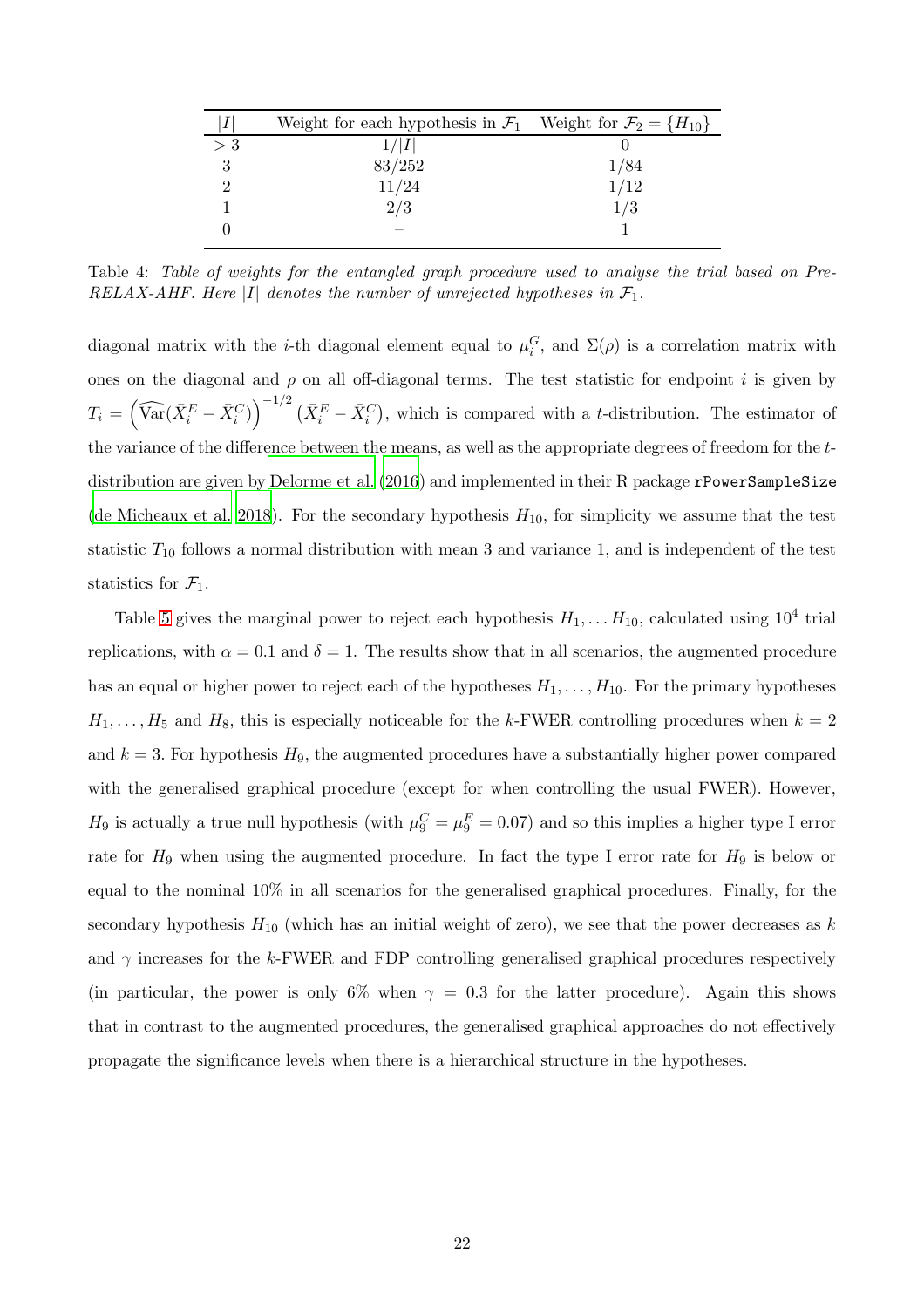| Procedure    |             | Marginal power |       |       |       |       |       |       |       |       |          |
|--------------|-------------|----------------|-------|-------|-------|-------|-------|-------|-------|-------|----------|
|              |             | $H_1$          | $H_2$ | $H_3$ | $H_4$ | $H_5$ | $H_6$ | $H_7$ | $H_8$ | $H_9$ | $H_{10}$ |
| $k$ -FWER    |             |                |       |       |       |       |       |       |       |       |          |
| $k=1$        | Generalised | 95             | 89    | 72    | 78    | 85    | 100   | 100   | 62    | 6     | 64       |
|              | Augmented   | 95             | 89    | 72    | 78    | 85    | 100   | 100   | 62    | 6     | 64       |
| $k=2$        | Generalised | 97             | 93    | 79    | 84    | 90    | 100   | 100   | 70    | 9     | 60       |
|              | Augmented   | 99             | 97    | 90    | 92    | 95    | 100   | 100   | 87    | 65    | 84       |
|              | Generalised | 98             | 95    | 81    | 86    | 92    | 100   | 100   | 73    | 10    | 42       |
| $k=3$        | Augmented   | 100            | 99    | 96    | 97    | 98    | 100   | 100   | 95    | 87    | 95       |
| <b>FDP</b>   |             |                |       |       |       |       |       |       |       |       |          |
|              | Generalised | 95             | 89    | 72    | 78    | 85    | 100   | 100   | 62    | 8     | 61       |
| $\gamma=0.1$ | Augmented   | 95             | 89    | 72    | 78    | 85    | 100   | 100   | 63    | 38    | 65       |
|              | Generalised | 95             | 92    | 78    | 83    | 89    | 100   | 100   | 70    | 9     | 50       |
| $\gamma=0.2$ | Augmented   | 96             | 93    | 82    | 86    | 90    | 100   | 100   | 77    | 52    | $73\,$   |
|              | Generalised | 96             | 93    | 80    | 85    | 90    | 100   | 100   | 72    | 10    | 6        |
| $\gamma=0.3$ | Augmented   | 97             | 94    | 86    | 88    | 92    | 100   | 100   | 83    | 58    | 83       |

<span id="page-22-1"></span>Table 5: *Simulated marginal powers to reject hypotheses*  $H_1, \ldots, H_{10}$ , with  $\alpha = 0.1$  and the distri*bution of the test statistics for*  $\mathcal{F}_1 = (H_1, \ldots, H_9)$  *based on the Pre-RELAX-AHF trial reported by [Teerlink et al. \(2009\)](#page-28-11). Results are based on* 10<sup>4</sup> *independent trial replications.*

### <span id="page-22-0"></span>6.3 ATMOSPHERE study

Our final case study is motivated by the confirmatory ATMOSPHERE study [\(Krum et al. 2011](#page-27-10)) in patients with heart failure. As described in [Maurer & Bretz \(2014](#page-27-8)), the trial compared three therapies: aliskiren monotherapy (A), enalapril monotherapy (E), and aliskiren/enalapril combination therapy (C). This resulted in three single primary hypotheses  $(H_1, H_2, H_3)$  and two families of secondary hypotheses  $(\mathcal{H}_4, \mathcal{H}_5)$ :

 $H_1$ : non-superiority of C versus E

 $H_2$ : inferiority of A versus E

 $H_3$ : non-superiority of A versus E

 $\mathcal{H}_4 = \{H_{41}, H_{42}\}$ : two secondary endpoints for comparing C versus E

 $\mathcal{H}_5 = \{H_{51}, H_{52}\}$ : two secondary endpoints for comparing A versus E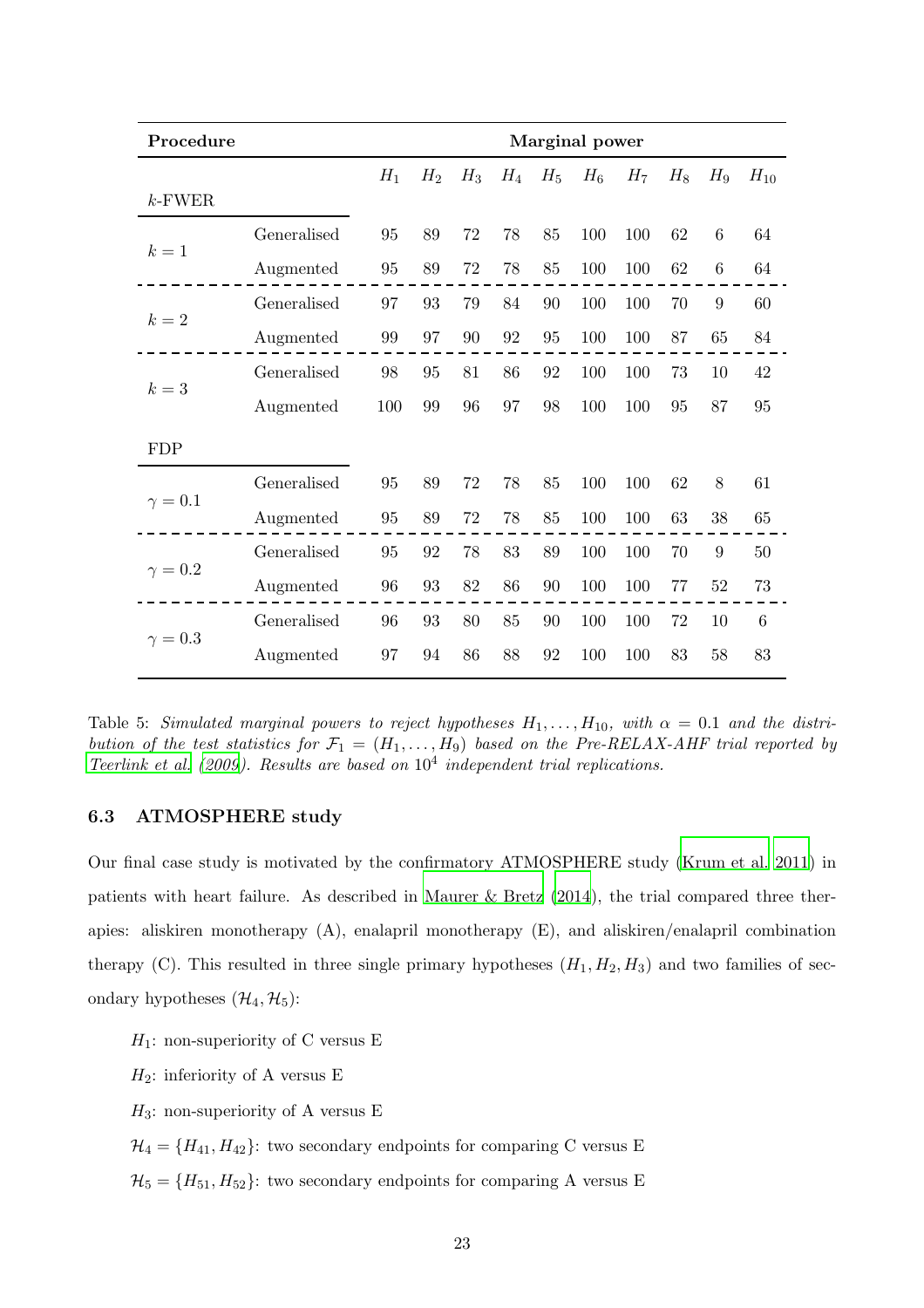The graph on the left-hand side in Figure [4](#page-23-0) shows the graphical test procedure used in [Maurer & Bretz](#page-27-8) [\(2014](#page-27-8)) to analyse the trial. Note that if all individual null hypotheses in  $\mathcal{H}_4$  or  $\mathcal{H}_5$  are rejected, the local significance level is propagated to the remaining hypotheses. For simplicity, we apply a Holm procedure within each of the two secondary families  $\mathcal{H}_4$  and  $\mathcal{H}_5$ . Following [Maurer & Bretz \(2014\)](#page-27-8), suppose we observe the (hypothetical) unadjusted p-values  $p_1 = 0.1$ ,  $p_2 = 0.007$ ,  $p_3 = 0.05$ ,  $p_{41} = 0.0015$ ,  $p_{42} = 0.04$ ,  $p_{51} = 0.0031$  and  $p_{52} = 0.001$ .



<span id="page-23-0"></span>Figure 4: The graph on the left-hand side was used for the ATMOSPHERE study, as presented in [Maurer & Bretz \(2014](#page-27-8)). The graph on the right-hand side is the updated graph at the start of step (ii) in the augmented graphical approach for either k-FWER or FDP control, after  $H_2, H_{51}$  and  $H_{52}$  have been rejected.

Consider first controlling the k-FWER with  $k = 2$  and  $\alpha = 0.025$ . For the augmented graphical approach (given in Algorithm [1\)](#page-6-0), in step (i) the Bonferroni-based graphical procedure for FWER control would reject  $H_2$ ,  $H_{51}$  and  $H_{52}$ . The updated graph used at the start of step (ii) is shown in the right-hand side of Figure [4,](#page-23-0) where  $\alpha$  has been replaced by  $\delta$ . Supposing that  $\delta = 0.5$ , step (ii) of the algorithm rejects  $H_3$ . Since we have made one additional (augmented) rejection, at this point we stop. As for the generalised graphical approach for  $k$ -FWER control (given in Algorithm [3\)](#page-8-0), in step (ii) we would only reject  $H_2$ . Since the number of rejections  $|R| = k - 1$ , we stop at this point.

Now consider controlling the FDP with  $\gamma = 0.3$ . For the augmented graphical approach (given in Algorithm [4\)](#page-11-1), in step (i) we reject  $H_2$ ,  $H_{51}$  and  $H_{52}$  like before. In step (ii), we can reject one additional hypothesis, and hence we reject  $H_3$  and then stop. Finally, for the generalised graphical approach (given in Algorithm [6\)](#page-12-0), we first apply the usual Bonferroni-based graphical procedure for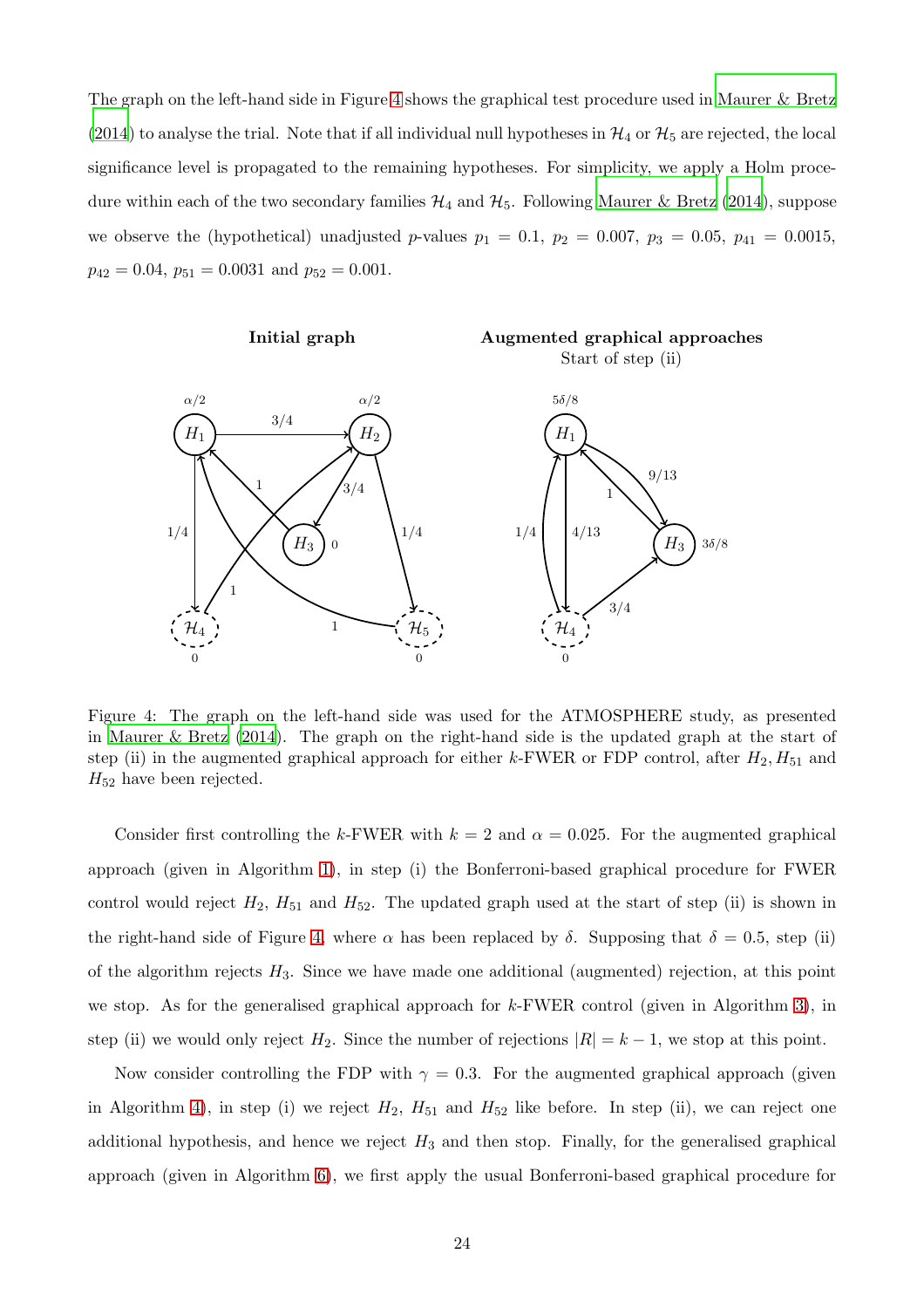<span id="page-24-0"></span>FWER control, which rejects  $H_2$ ,  $H_{51}$  and  $H_{52}$ . Since  $|R_1| > 1/\gamma - 1$ , we then apply the 2-FWER procedure which (as above) only rejects  $H_2$ . Since  $|R_2| < 2/\gamma - 1$ , we stop and only reject  $H_2$ .

## 7 Discussion

In this paper, we have showed how to generalise the graphical approach of hypothesis testing [\(Bretz et al.](#page-25-0) [2009](#page-25-0)) so that the k-FWER or the FDP can be controlled. By applying the methodology of [Romano & Wolf](#page-28-6) [\(2010](#page-28-6)) and [van der Laan et al. \(2004](#page-28-9)), we have proposed generalised and augmented graphical approaches for both k-FWER and FDP control (as well as an augmented procedure for asymptotic FDR control). Crucially, these approaches respect the hierarchical structure of the underlying multiple testing procedure given by the graphical weighting strategy. We have also applied the proposed graphical approaches to three real-life case studies covering a broad range of clinical trial applications.

Our recommendation is that the augmented graphical approaches should be used instead of the generalised graphical approaches. Firstly, the generalised graphical approach for k-FWER control has the undesirable property that if a hypothesis  $H_j$  has fewer than k donors, its initial significance level will not increase. Hence, the generalised graphical approach cannot effectively propagate the significance levels through the graph. The case studies in Section [6](#page-15-0) show how this can have a detrimental effect on the power of the generalised graphical approach – the power to reject hypotheses with fewer than  $k$ donors can actually decrease as k increases. Since the generalised graphical approach for FDP control is based on the generalised graphical approach for  $k$ -FWER control, a similar problem occurs.

In contrast, the augmented graphical approach is able to propagate significance levels to all hypotheses that have fewer than  $k$  donors. As a consequence, the power of the augmented graphical approach for k-FWER control and FDP control increases as k and  $\gamma$  increase (respectively). Importantly, in all of the case studies in Section [6,](#page-15-0) the augmented graphical approach had a higher power (or rejected at least as many hypotheses) compared with the generalised graphical approach. These results are backed up by existing power comparisons for the generalised and augmented Holm procedure [\(Romano & Wolf 2007,](#page-28-4) [Dudoit et al. 2004](#page-26-6)) when testing a relatively small number of hypotheses.

The research for this paper was motivated by clinical trial applications ranging from early to late drug development, as illustrated by the case studies in Section [6.](#page-15-0) Outside of the context of clinical trials and the graphical weighting strategy of [Bretz et al. \(2009\)](#page-25-0), another area of application is testing hypotheses in a directed acyclic graph (DAG) for use in gene set analysis, as proposed by [Meijer & Goeman \(2015\)](#page-28-12). The authors presented a top-down method that strongly controls the FWER, and by considering the genes and gene sets as nodes in a DAG, the method allows testing for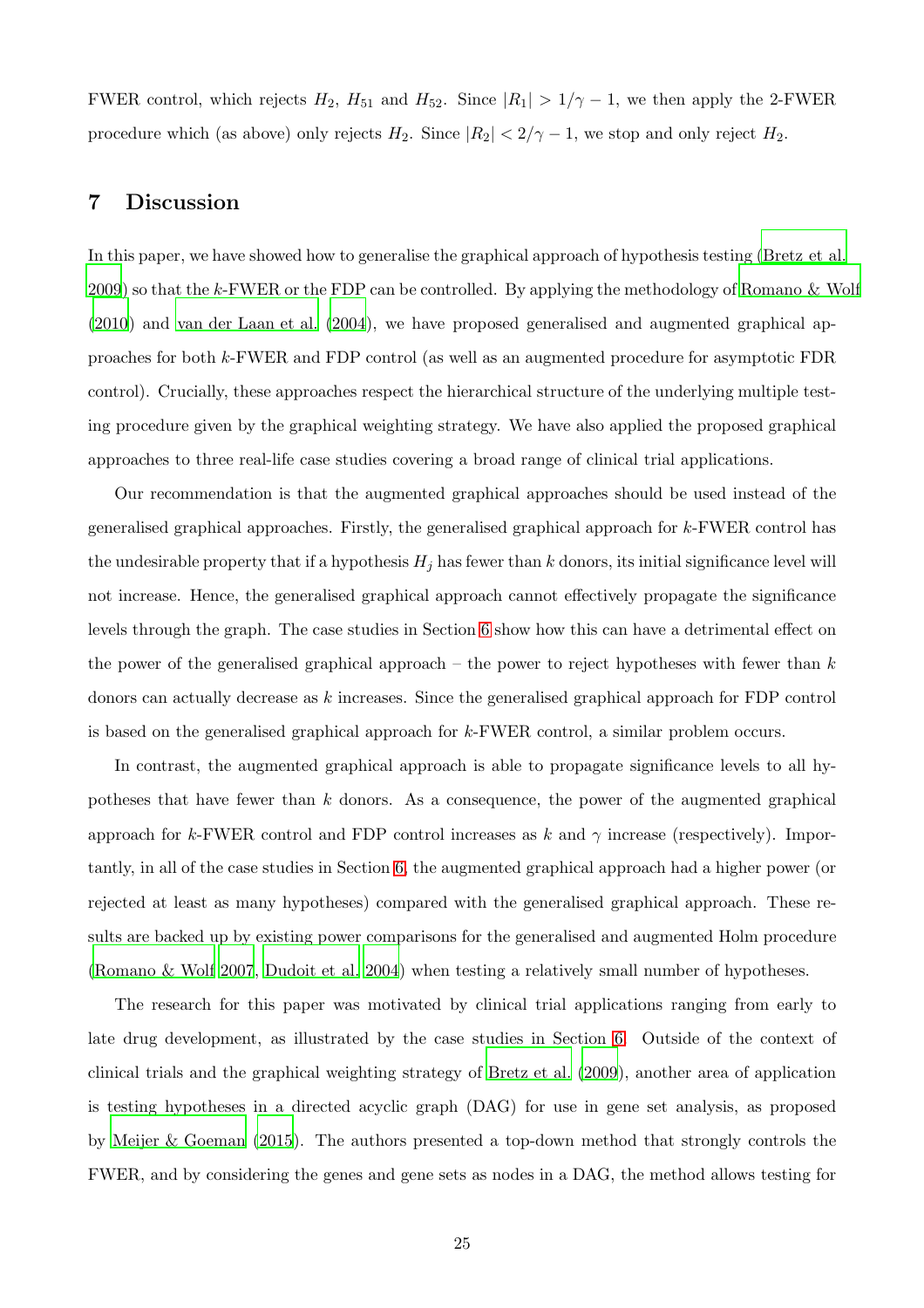simultaneous testing of both significant gene sets and individual genes. The testing procedure starts with an initial weight for each of the leaf nodes (i.e. nodes without any descendants), and an iterative weighting procedure is used to update the weights for all the other nodes in the graph. These weights also satisfy the monotonicity condition given in equation [\(2\)](#page-8-1), and so suitably modified versions of the augmented and generalised graphical approaches could be used in this setting.

As future work, it would be desirable to derive adjusted  $p$ -values for all of the proposed procedures, especially for the augmented graphical approaches. This would involve extending the results of van der Laan et al.  $(2004)$ , who showed how to calculate adjusted p-values for their augmented approach. Finally, the initial motivation for this paper came from considering the generalised closure principle [\(Guo & Rao 2010](#page-27-11)), which was applied to derive stepup procedures for k-FWER control. The usual graphical approach for FWER corresponds to defining a shortcut closed testing procedure [\(Bretz et al. 2009](#page-25-0)). It would be interesting to formalise a similar link between the generalised graphical approach for k-FWER control and the generalised closure principle.

## Acknowledgements

The authors would like to thank Olivier Guilbaud for suggesting the use of adjusted p-values for the augmented approach for k-FWER control. This work was funded by the UK Medical Research Council  $(MC_{\text{U}}U_{\text{00002}}/6$  (JMSW and DSR) and MR/N028171/1 (JMSW)) and the Biometrika Trust (DSR).

## Data availability statement

All of the data that support the findings of this study are available within the article itself. Code to reproduce the results of Section [6](#page-15-0) can be found at <https://github.com/dsrobertson/graphical-approach>

## References

- <span id="page-25-1"></span>Benjamini, Y. & Hochberg, Y. (1995), 'Controlling the False Discovery Rate: a Practical and Powerful Approach to Multiple Testing', *Journal of the Royal Statistical Society, Series B* 57(1), 289–300.
- <span id="page-25-0"></span>Bretz, F., Maurer, W., Brannath, W. & Posch, M. (2009), 'A graphical approach to sequentially rejective multiple test procedures', *Statistics in Medicine* 28(4), 586–604.
- <span id="page-25-2"></span>Bretz, F., Maurer, W. & Maca, J. (2014), Graphical approaches to multiple testing, *in* W. R. Young & D.-G. Chen, eds, 'Clinical Trial Biostatistics and Biopharmaceutical Applications', CRC Press, Boca Raton, pp. 393–444.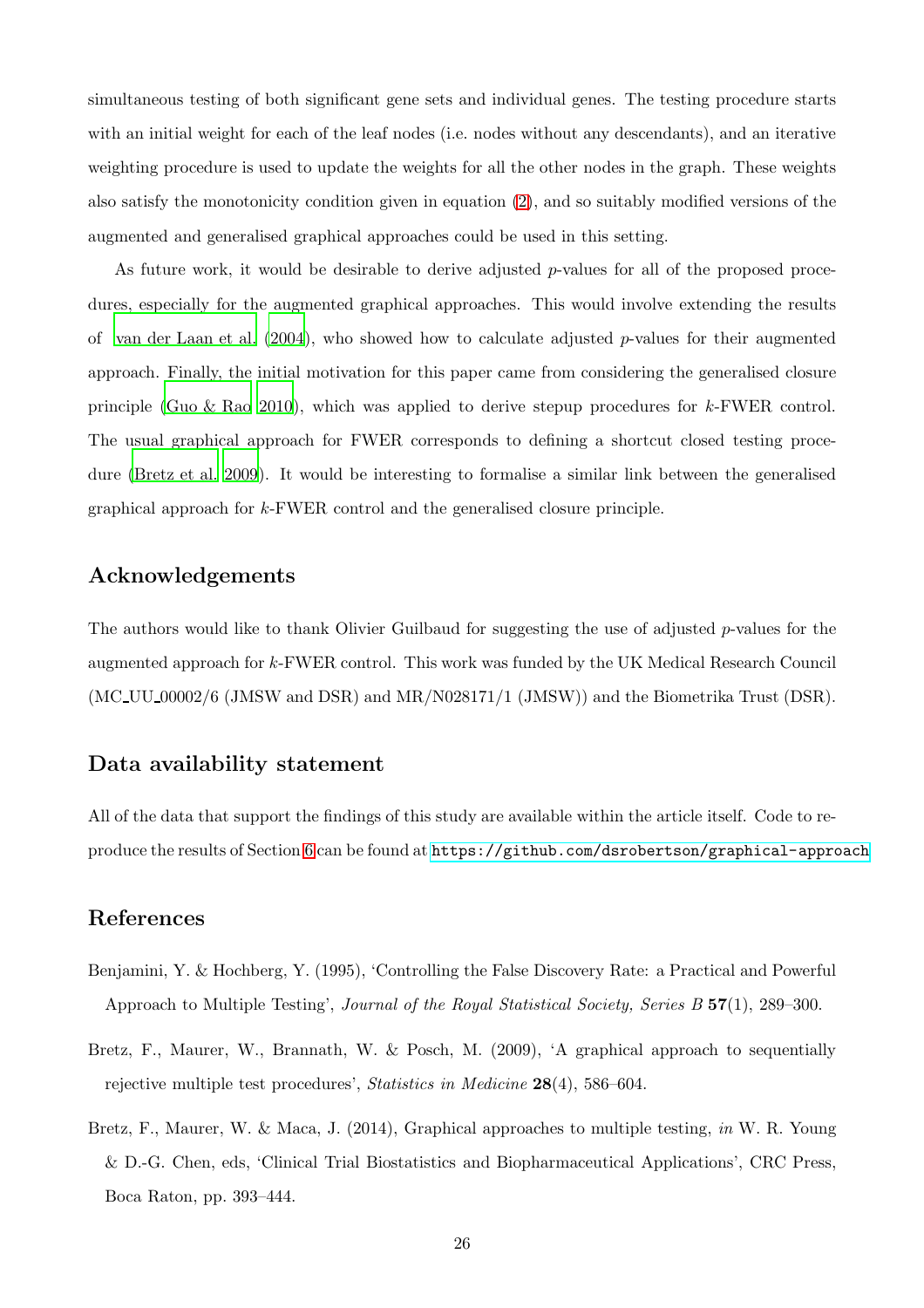- <span id="page-26-5"></span>Bretz, F., Posch, M., Glimm, E., Klingmueller, F., Maurer, W. & Rohmeyer, K. (2011), 'Graphical approaches for multiple comparison procedures using weighted Bonferroni, Simes or parametric tests', *Biometrical Journal* 53(6), 894–913.
- <span id="page-26-2"></span>Burman, C.-F., Sonesson, C. & Guilbaud, O. (2009), 'A recycling framework for the construction of Bonferroni-based multiple tests.', *Statistics in Medicine* 28, 739–761.
- <span id="page-26-8"></span>Davison, B. A., Cotter, G., Sun, H., Chen, L., Teerlink, J. R., Metra, M., Felker, G. M., Voors, A. A., Ponikowski, P., Filippatos, G., Greenberg, B., Teichman, S. L., Unemori, E. & Koch, G. G. (2011), 'Permutation criteria to evaluate multiple clinical endpoints in a proof-of-concept study: lessons from Pre-RELAX-AHF', *Clinical Research in Cardiology* 100, 745–753.
- <span id="page-26-10"></span>de Micheaux, P. L., Liquet, B. & Riou, J. (2018), *rPowerSampleSize: Sample Size Computations Controlling the Type-II Generalized Family-Wise Error Rate*. R package version 1.0.2. URL: *https://CRAN.R-project.org/package=rPowerSampleSize*
- <span id="page-26-9"></span>Delorme, P., de Micheaux, P. L., Liquet, B. & Riou, J. (2016), 'Type-II generalized family-wise error rate formulas with application to sample size determination', *Statistics in Medicine* 35, 2687–2714.
- <span id="page-26-3"></span>Dmitrienko, A., Offen, W. W. & Westfall, P. H. (2003), 'Gatekeeping strategies for clinical trials that do not require all primary effects to be significant', *Statistics in Medicine* 22(15), 2387–2400.
- <span id="page-26-4"></span>Dmitrienko, A., Tamhane, A. C. & Wiens, B. L. (2008), 'General multistage gatekeeping procedures', *Biometrical Journal* 50(5), 667–677.
- <span id="page-26-6"></span>Dudoit, S., van der Laan, M. J. & Birkner, M. (2004), 'Multiple testing procedures for controlling tail probability error rates', *U.C. Berkeley Division of Biostatistics Working Paper Series* (166). URL: *http://biostats.bepress.com/ucbbiostat/paper166*
- <span id="page-26-1"></span>European Medicines Agency (2017), 'Guideline on multiplicity issues in clinical trials', *Available at: https://www.ema.europa.eu/en/documents/scientific-guideline/draft-guideline-multiplicityissues-clinical-trials en.pdf* .
- <span id="page-26-7"></span>Ferber, G., Staner, L. & Boeijinga, P. (2011), 'Structured multiplicity and confirmatory statistical analyses in pharmacodynamic studies using the quantitative electroencephalogram', *Journal of Neuroscience Methods* 201, 204–212.
- <span id="page-26-0"></span>Food and Drug Administration (2017), 'Multiple Endpoints in Clinical Trials: Guidance for Industry', *Available at: https://www.fda.gov/media/102657/download* .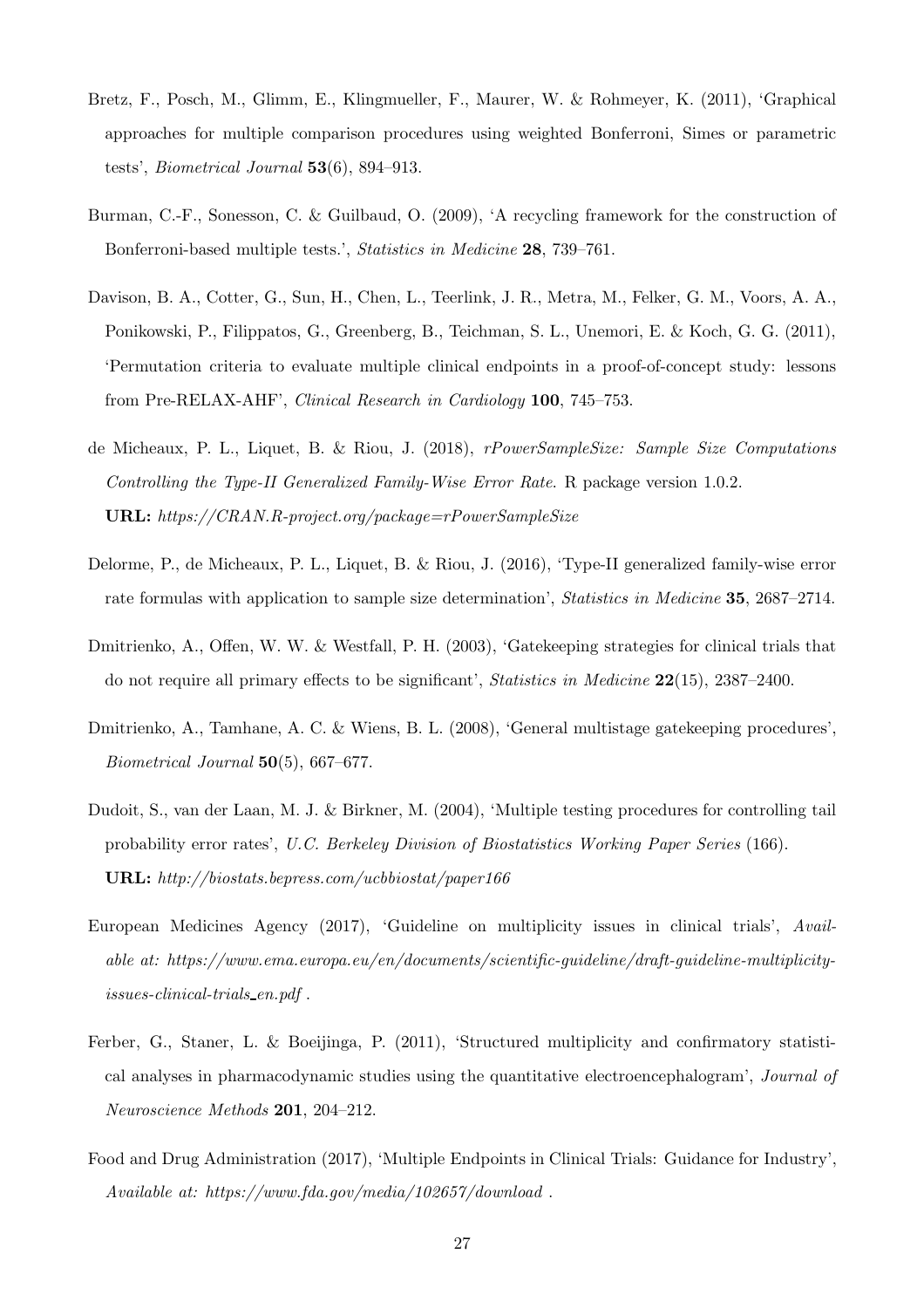- <span id="page-27-11"></span>Guo, W. & Rao, M. B. (2010), 'On stepwise control of the generalized familywise error rate', *Electronic Journal of Statistics* 4, 472–485.
- <span id="page-27-1"></span>Holm, S. (1979), 'A simple sequentially rejective multiple test procedure', *Scandinavian Journal of Statistics* 6(2), 65–70.
- <span id="page-27-5"></span>Hommel, G. & Hoffman, T. (1988), Controlled uncertainty, *in* P. Bauer, J. Troendle, L. McShane & E. Sonnemann, eds, 'Multiple Hypotheses Testing.', Springer, Heidelberg, pp. 154–161.
- <span id="page-27-6"></span>Javanmard, A. & Montanari, A. (2018), 'Online rules for control of false discovery rate and false discovery exceedance', *Annals of Statistics* 46, 526–554.
- <span id="page-27-10"></span>Krum, H., Massie, B., Abraham, W. T., Dickstein, K., Kober, L., McMurray, J. J. V., Desai, A., Gimpelewicz, C., Kandra, A., Reimund, B., Rattunde, H., Armbrecht, J. & ATMOSPHERE Investigators (2011), 'Direct renin inhibition in addition to or as an alternative to angiotensin converting enzyme inhibition in patients with chronic systolic heart failure: rationale and design of the Aliskiren Trial to Minimize OutcomeS in Patients with HEart failuRE (ATMOSPHERE) study', *European Journal of Heart Failure* 13, 107–114.
- <span id="page-27-3"></span>Lehmann, E. L. & Romano, J. P. (2005), 'Generalizations of the familywise error rate', *The Annals of Statistics* 33, 1138–1154.
- <span id="page-27-2"></span>Li, Y., Wang, X., Wang, D. & Offen, W. (2019), 'Applications of general multistage gatekeeping and graphical multiple testing strategies in a clinical trial setting', *Contemporary Clinical Trials* 76, 9–15.
- <span id="page-27-7"></span>Maurer, W. & Bretz, F. (2013*a*), 'Memory and other properties of multiple test procedures generated by entangled graphs.', *Statistics in Medicine* 32, 1739–1753.
- <span id="page-27-9"></span>Maurer, W. & Bretz, F. (2013*b*), 'Multiple testing in group sequential trials using graphical approaches', *Statistics in Biopharmaceutical Research* 5(4), 311–320.
- <span id="page-27-8"></span>Maurer, W. & Bretz, F. (2014), 'A note on testing families of hypotheses using graphical procedures.', *Statistics in Medicine* 33, 5340–5346.
- <span id="page-27-4"></span>Maurer, W., Glimm, E. & Bretz, F. (2011), 'Multiple and repeated testing of primary, coprimary, and secondary hypotheses', *Statistics in Biopharmaceutical Research* 3, 336–352.
- <span id="page-27-0"></span>Maurer, W., Hothorn, L. & Lehmacher, W. (1995), 'Multiple comparisons in drug clinical trials and preclinical assays: a-priori ordered hypotheses', *Biomed Chem Pharm Ind* 6, 3–18.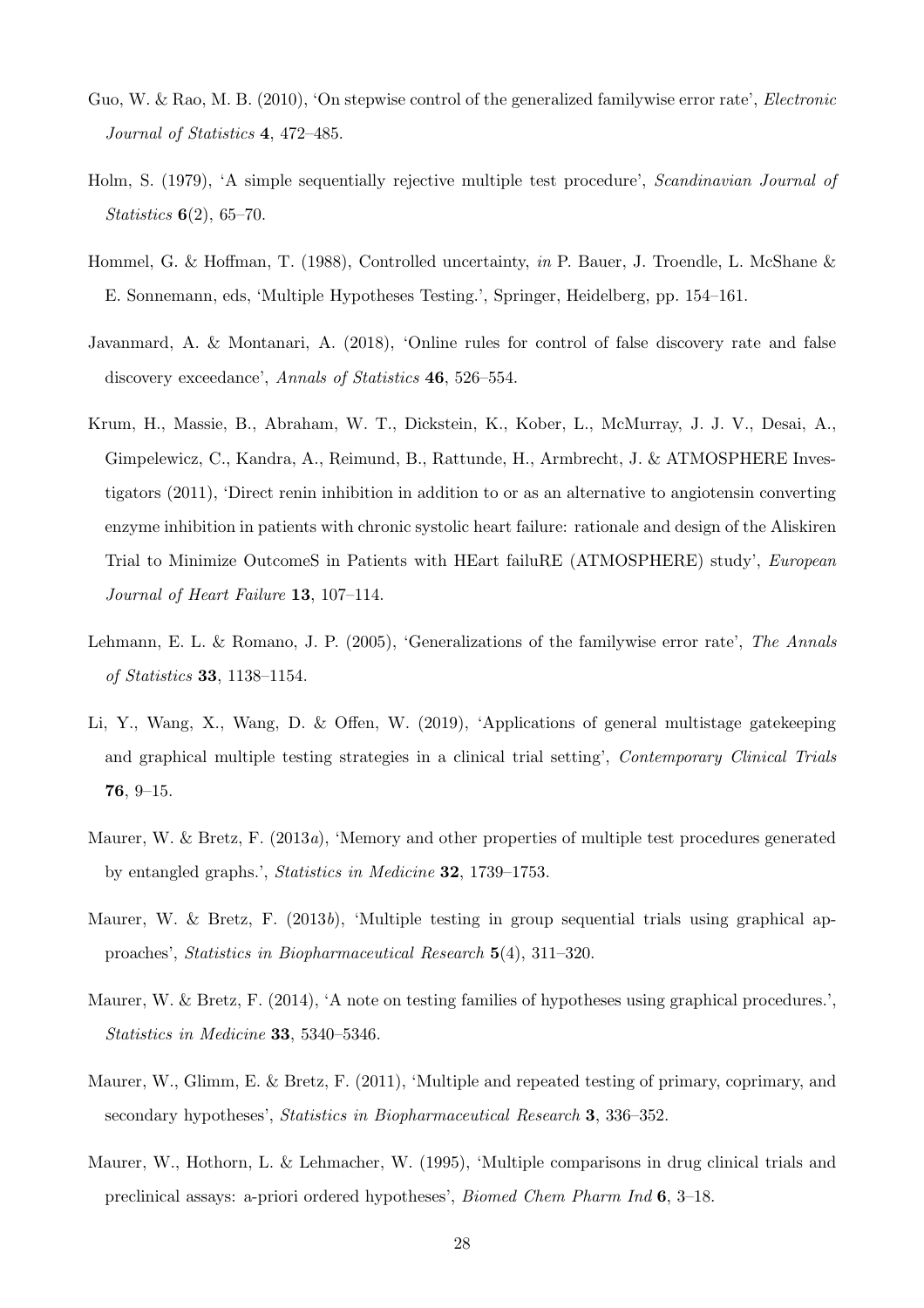- <span id="page-28-12"></span>Meijer, R. J. & Goeman, J. J. (2015), 'A multiple testing method for hypotheses structured in a directed acyclic graph', *Biometrical Journal* 57, 123–143.
- <span id="page-28-7"></span>Owen, A. B. (2005), 'Variance of the number of false discoveries', *Journal of the Royal Statistical Society (Series B)* 67, 411–426.
- <span id="page-28-10"></span>Rohmeyer, K. & Klinglmueller, F. (2020), *gMCP: Graph Based Multiple Comparison Procedures*. R package version 0.8-15.
- <span id="page-28-8"></span>Romano, J. P. & Shaikh, A. M. (2006*a*), 'On stepdown control of the false discovery proportion', *IMS Lecture Notes* 49, 33–50.
- <span id="page-28-1"></span>Romano, J. P. & Shaikh, A. M. (2006*b*), 'Stepup procedures for control of generalizations of the familywise error rate', *The Annals of Statistics* 34, 1850–1873.
- <span id="page-28-5"></span>Romano, J. P., Shaikh, A. M. & Wolf, M. (2008), 'Formalized data snooping based on generalized error rates', *Econometric Theory* 24, 404–447.
- <span id="page-28-4"></span>Romano, J. P. & Wolf, M. (2007), 'Control of generalized error rates in multiple testing', *The Annals of Statistics* 35(4), 1378–1408.
- <span id="page-28-6"></span>Romano, J. P. & Wolf, M. (2010), 'Balanced control of generalized error rates', *The Annals of Statistics* 38(1), 598–633.
- <span id="page-28-2"></span>Sarkar, S. K. (2007), 'Stepup procedures controlling generalized FWER and generalized FDR', *The Annals of Statistics* 35, 2405–2420.
- <span id="page-28-11"></span>Teerlink, J. R., Metra, M., Felker, G. M., Ponikowski, P., Voors, A. A., Weatherley, B. D., Marmor, A., Katz, A., Grzybowski, J., Unemori, E., Teichman, S. L. & Cotter, G. (2009), 'Relaxin for the treatment of patients with acute heart failure (Pre-RELAX-AHF): a multicentre, randomised, placebo-controlled, parallel-group, dose-finding phase IIb study', *The Lancet* 373, 1429–1439.
- <span id="page-28-9"></span>van der Laan, M. J., Dudoit, S. & Pollard, K. S. (2004), 'Augmentation procedures for control of the generalized family-wise error rate and tail probabilities for the proportion of false positives', *Statistical Applications in Genetics and Molecular Biology* 3(1), Article 15.
- <span id="page-28-3"></span>Wang, L. & Xu, X. (2012), 'Step-up procedure controlling generalized family-wise error rate', *Statistics and Probability Letters* 82, 775–782.
- <span id="page-28-0"></span>Westfall, P. & Bretz, F. (2018), *Encyclopaedia of Biopharmaceutical Statistics*, Vol. III, Chapman and Hall/CRC, Boca Raton, FL, chapter 'Multiplicity in Clinical Trials'.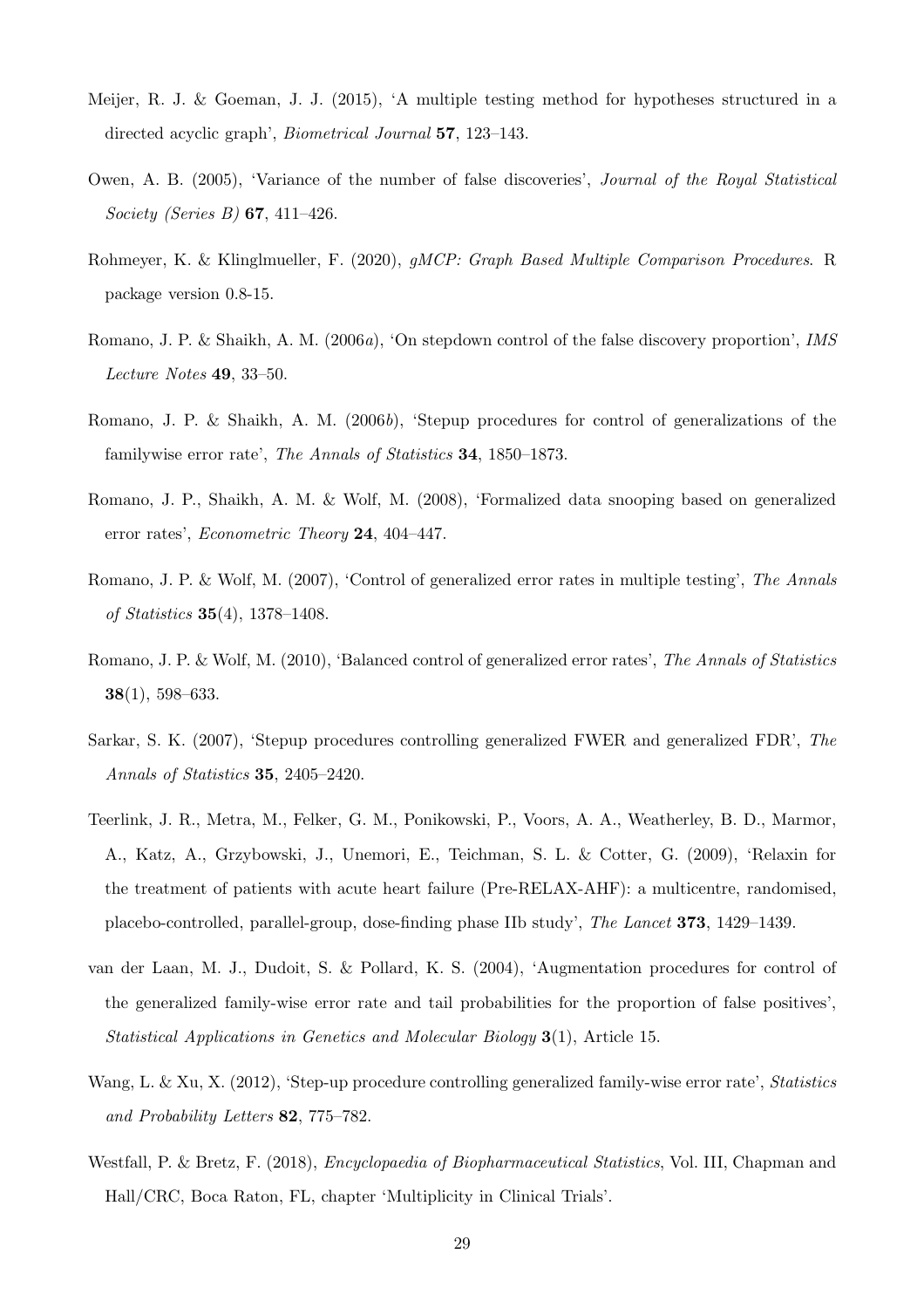- <span id="page-29-4"></span>Westfall, P. H., Krishen, A. & Young, S. S. (1998), 'Using prior information to allocate significance levels for multiple endpoints.', *Statistics in Medicine* 17, 2107–2119.
- <span id="page-29-3"></span>Westfall, P. & Young, S. (1993), *Resampling-Based Multiple Testing: Examples and Methods for pvalue Adjustment*, Vol. 279, John Wiley & Sons, New York, NY, USA.
- <span id="page-29-6"></span>Wiens, B. (2003), 'A fixed sequence Bonferroni procedure for testing multiple endpoints', *Pharmaceutical Statistics* 2, 211–215.
- <span id="page-29-0"></span>Xi, D. & Bretz, F. (2019), 'Symmetric graphs for equally weighted tests, with application to the Hochberg procedure', *Statistics in Medicine* 38(27), 5268–5282.
- <span id="page-29-5"></span>Xi, D., Glimm, E., Maurer, W. & Bretz, F. (2017), 'A unified framework for weighted parametric multiple test procedures', *Biometrical Journal* 59(5), 918–931.

# <span id="page-29-2"></span>A Graphical weighting strategy and weighted Bonferroni test for FWER control

<span id="page-29-1"></span>For a given index set  $J \subseteq M$ , let  $J<sup>c</sup> = M \setminus J$  denote the set of indices not contained in J

#### Algorithm  $A1 -$  Graphical weighting strategy [\(Bretz et al. 2011](#page-26-5), Algorithm 1)

- (i) Set  $I = M$
- (ii) Select  $j \in J^c$  and remove  $H_j$
- (iii) Update the graph:

$$
I \to I \setminus \{j\}, J^c \to J^c \setminus \{j\}
$$
  

$$
w_l(I) \to \begin{cases} w_l(I) + w_j(I)g_{jl} & l \in I \\ 0 & \text{otherwise} \end{cases}
$$
  

$$
g_{lh} \to \begin{cases} \frac{g_{lh} + g_{lj}g_{jh}}{1 - g_{lj}g_{jl}} & l, h \in I, l \neq h, g_{lj}g_{jl} < 1 \\ 0 & \text{otherwise} \end{cases}
$$

(iv) If  $|J^c| \geq 1$ , go to step (ii); otherwise set  $w_l(J) = w_l(I), l \in J$  and stop.

The weights  $w_i(J)$ ,  $j \in J$ , generated by this procedure are unique [\(Bretz et al. 2009](#page-25-0)), and in particular do not depend on which order the hypotheses  $H_j, j \in J^c$  are removed in Algorithm [A1.](#page-29-1)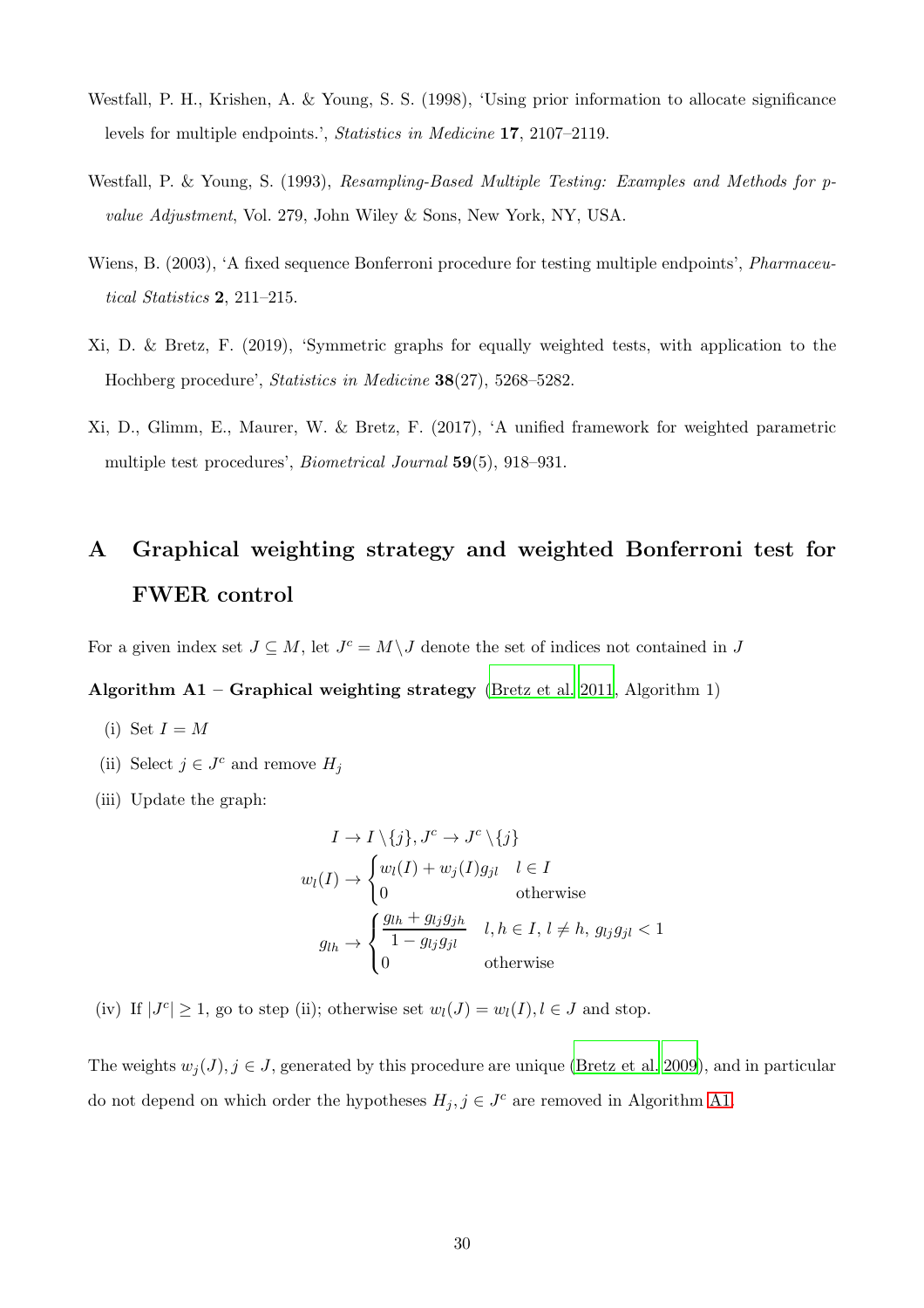# <span id="page-30-0"></span>Algorithm A2 – Bonferroni-based graphical test for FWER control [\(Bretz et al. 2011](#page-26-5), Al-

gorithm 2)

- (i) Set  $I = M$
- (ii) Select a  $j \in I$  such that  $p_j \leq w_j(I)\alpha$  and reject  $H_j$ ; otherwise stop.
- (iii) Update the graph:

$$
I \to I \setminus \{j\}
$$
  
\n
$$
w_l(I) \to \begin{cases} w_l(I) + w_j(I)g_{jl} & l \in I \\ 0 & \text{otherwise} \end{cases}
$$
  
\n
$$
g_{lh} \to \begin{cases} \frac{g_{lh} + g_{lj}g_{jh}}{1 - g_{lj}g_{jl}} & l, h \in I, l \neq h, g_{lj}g_{jl} < 1 \\ 0 & \text{otherwise} \end{cases}
$$

(iv) If  $|I| \geq 1$ , go to step (ii); otherwise stop.

<span id="page-30-1"></span>The final decisions of the algorithm do not depend on which order the hypotheses are rejected. For example, step (ii) above could be replaced by choosing  $j = \arg \min_{i \in I} \{p_i/w_i(I)\}.$ 

Algorithm  $A3 - Adjusted p-values$  [\(Bretz et al. 2009,](#page-25-0) Algorithm 2)

- (i) Set  $I = M$  and  $p_{\text{max}} = 0$
- (ii) Let  $j = \arg \min_{i \in I} p_i/w_i(I)$
- (iii) Calculate  $p_j^{\text{adj}} = \max\{p_j/w_j(I), p_{\text{max}}\}\$ and set  $p_{\text{max}} = p_j^{\text{adj}}$  $\frac{a}{j}$ .
- (iv) Update the graph:

$$
I \to I \setminus \{j\}
$$
  

$$
w_l(I) \to \begin{cases} w_l(I) + w_j(I)g_{jl} & l \in I \\ 0 & \text{otherwise} \end{cases}
$$
  

$$
g_{lh} \to \begin{cases} \frac{g_{lh} + g_{lj}g_{jh}}{1 - g_{lj}g_{jl}} & l, h \in I, l \neq h, g_{lj}g_{jl} < 1 \\ 0 & \text{otherwise} \end{cases}
$$

- (v) If  $|I| \geq 1$ , go to step (ii); otherwise stop.
- (vi) Reject all hypotheses  $H_j$  with  $p_j^{\text{adj}} \leq \alpha$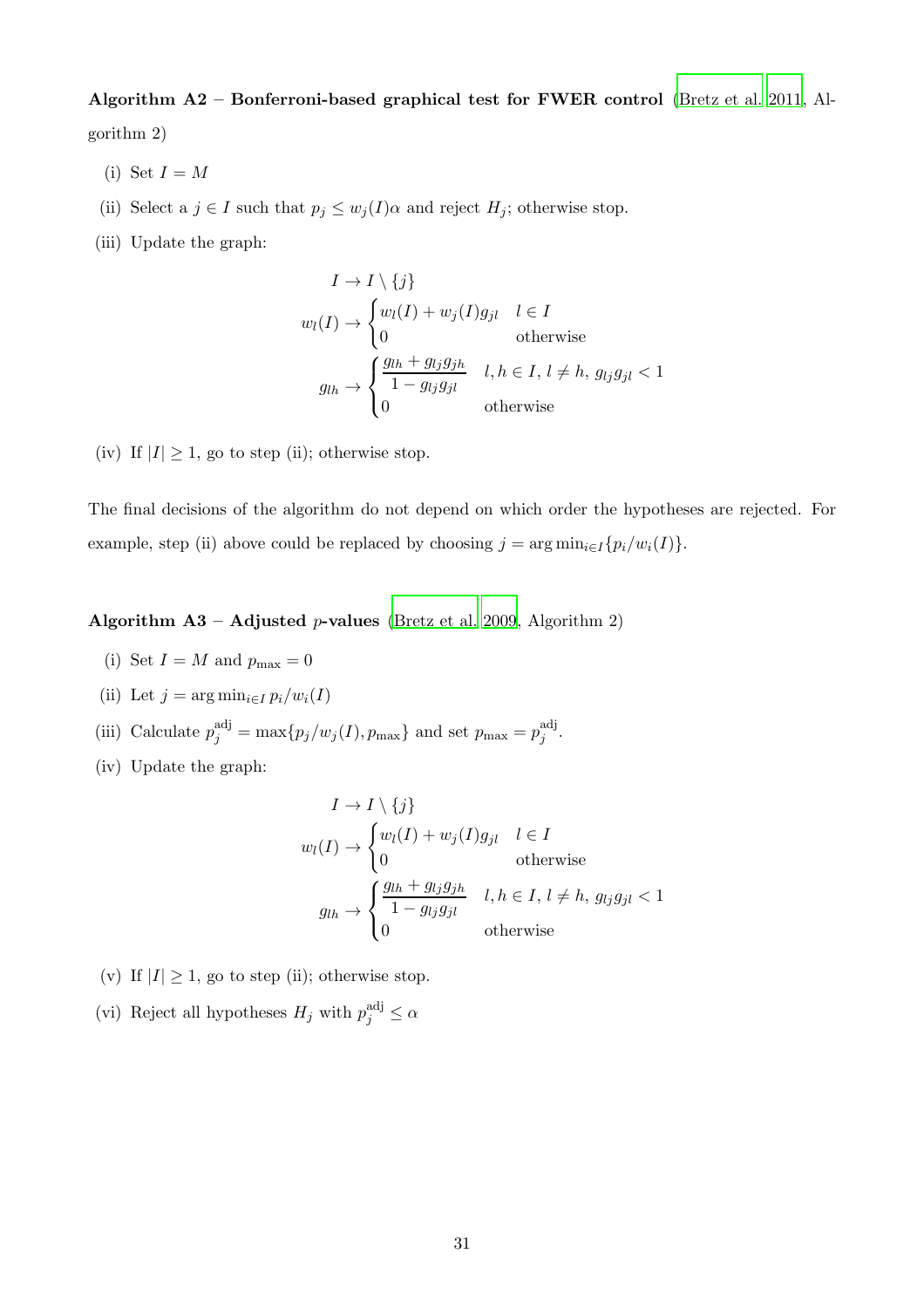## <span id="page-31-0"></span>B Further results on the generalised graphical approach

#### B.1 Streamlined and operative versions of the generalised graphical approach

Apart from special cases, applying the generalised graphical approach given in Algorithm [3](#page-8-0) can be computationally intensive for larger values of m, particularly since the weights  $w_i(K)$  need to be calculated using Algorithm [A1.](#page-29-1) For large values of  $m$ , we can directly apply the streamlined version of the general stepdown method for controlling the  $k$ -FWER in Romano  $\&$  Wolf (2010, Algorithm 4.2) to give a streamlined version of Algorithm [3.](#page-8-0) The way this version works is to avoid minimising over all subsets of size  $k-1$  of previously rejected hypothesis, and only consider the least significant  $k-1$ of the previous rejections. Note that this only gives asymptotic control of the k-FWER (as the sample size of the trial increases).

#### Algorithm  $B1 -$  Streamlined graphical approach for k-FWER control

Given an index set R of rejected hypohteses, let  $p_{1:R} \leq p_{2:R} \leq \cdots \leq p_{|R|:R}$  denote the ordered p-values, with corresponding hypotheses  $H_{1:R}$ ,  $H_{2:R}$ , ...,  $H_{|R|:R}$ . Denote by  $\{r_1, \ldots, r_{|R|}\}\)$  the permutation of  $\{1,\ldots,|R|\}\$  that gives this ordering, so that  $p_{1:R} = p_{r_1},\ldots,p_{|R|:R} = p_{r_{|R|}}\$ . The streamlined algorithm is the same as Algorithm [3,](#page-8-0) except that at step (iv) we now reject any  $H_i$ ,  $i \in I$  for which  $p_i \leq w_i(K)k\alpha$ , where  $K = I \cup \{r_{|R|-k+2}, \ldots, r_{|R|}\}.$ 

The streamlined version only gives asymptotic control of the  $k$ -FWER, but involves no minimisation over any subsets. In order to get closer to the original, exact algorithm while still retaining computational feasibility, as a compromise we can use the operative method proposed in [Romano & Wolf](#page-28-6) [\(2010](#page-28-6), Remark 3.3). Consider that to compute the critical value in step (iv) of Algorithm [3,](#page-8-0) one has to evaluate  $\binom{|R|}{k}$  $\vert R \vert \vert$  weights in order to choose the minimum. The operative method maximises over subsets not necessarily of the entire index set  $R$  of previously rejected hypotheses, but only for some number  $B$  least significant hypotheses so far. More precisely, we have the following algorithm:

Algorithm B2 – Operative graphical approach for  $k$ -FWER control Pick a user-specified number  $N_{\text{max}}$  and let B be the largest integer for which  $\binom{B}{k-1} \leq N_{\text{max}}$ . The operative method is the same as Algorithm [3,](#page-8-0) except that step (iv) rejects any  $H_i$ ,  $i \in I$  for which

$$
p_i \le \min_{J \subseteq \{r_{\max\{1, |R| - B + 1\}}, \dots, r_{|R|}\}, |J| = k - 1} \{w_i(K) : K = I \cup J\} k \alpha
$$

When  $B \geq |R|$  we maximise over all subsets of R of size  $k-1$  like in the original algorithm, while the streamlined algorithm is a special case of the operative method where  $N_{\text{max}} = 1$  and hence  $B = k - 1$ .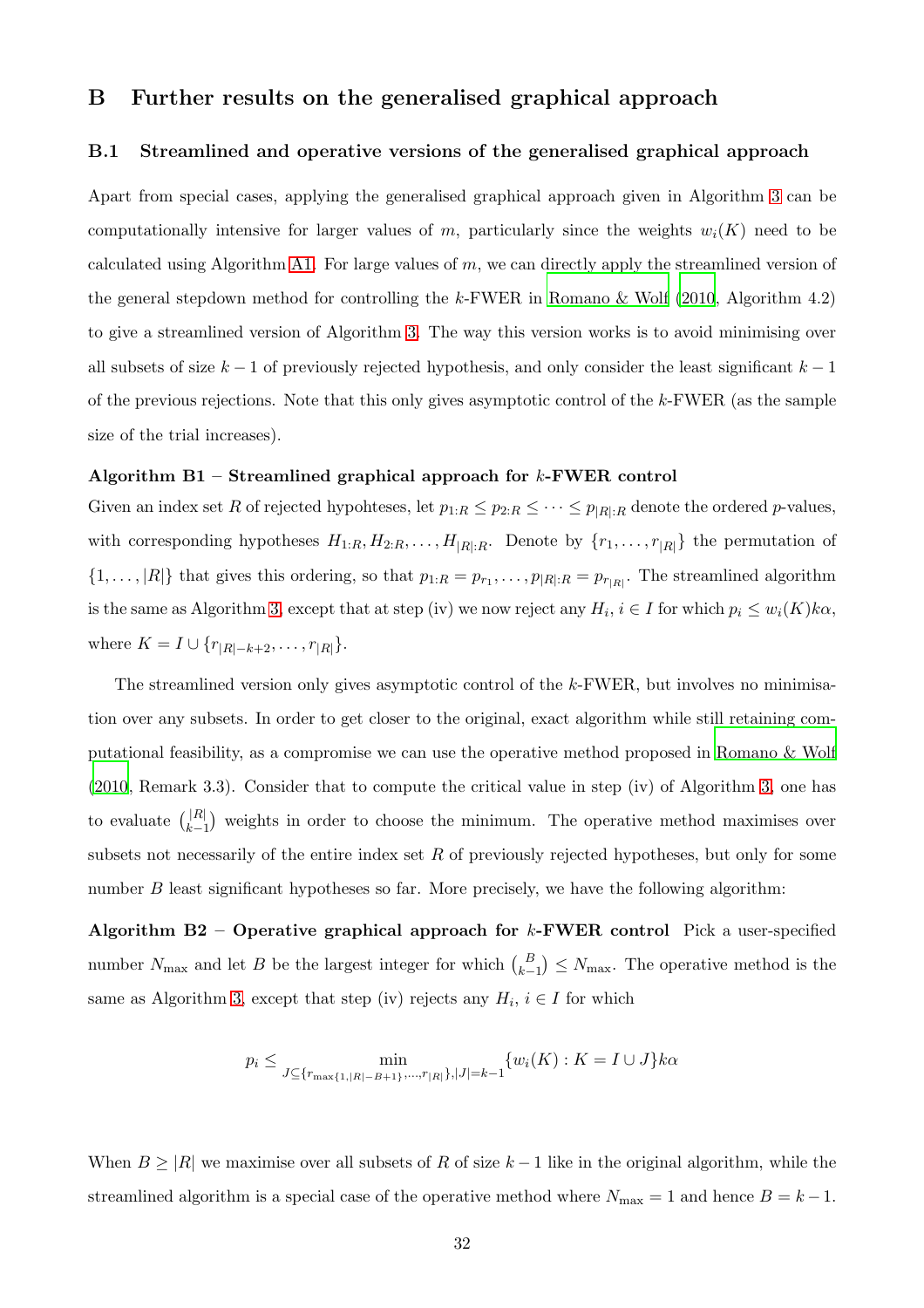#### <span id="page-32-0"></span>B.2 Examples of the generalised graphical approach

#### *Example 5 – Generalised Weighted Bonferroni*

Suppose each vertex on the graph is unconnected, i.e.  $g_{ij} = 0$  for all  $i, j \in M$ . Algorithm [A1](#page-29-1) implies that  $w_j(J) = w_j(M)$ ,  $j \in J$  for all  $J \subseteq M$ . Hence the inequality in step (iv) of Algorithm [3](#page-8-0) is simply  $p_i \leq w_i(M)k\alpha$  and so there is no further testing after step (ii), unless  $\delta > 0$  and  $|R| < k - 1$ . Thus when  $\delta = 0$ , Algorithm [3](#page-8-0) is exactly the same as the generalised weighted Bonferroni procedure in Section [2](#page-3-0) with  $w_i = w_i(M)$ .

#### *Example 6 – Generalised Holm*

To represent the Holm procedure with m hypotheses, we set the initial weights  $w_i(M) = 1/m$  and  $g_{ij} = 1/(m-1)$  for all  $i, j \in M$ ,  $i \neq j$ . Hence using Algorithm [A1,](#page-29-1) we have  $w_i(I) = 1/|I|$  for all  $i \in I$ and  $I \subseteq M$ , and the inequality in step (iv) of Algorithm [3](#page-8-0) is simply

$$
p_i \le \frac{k\alpha}{|I| + k - 1} = \frac{k\alpha}{m + k - |R| - 1}
$$

For  $\delta = 0$ , this gives identical rejections to the generalised Holm procedure as given in [Lehmann & Romano](#page-27-3) [\(2005](#page-27-3)).

#### *Example 7 – Hierarchical testing: fixed sequence test and fallback procedure*

In a fixed sequence test, the hypotheses are tested in a pre-specified order. This allows each hypothesis to be tested at the full level  $\alpha$  while controlling the FWER, with the proviso that if any hypothesis is not rejected then no further testing is allowed. Suppose the pre-specified ordering for testing  $m$ hypotheses is  $H_1 \to H_2 \to \cdots \to H_m$ . Hence we have  $g_{ij} = 1$  for  $i = 1, \ldots, m-1$  if  $j = i+1$  and  $g_{ij} = 0$  otherwise.

If we follow the usual fixed sequence test and set  $w_1(M) = 1$  and  $w_i(M) = 0$ ,  $i = 1, \ldots, m-1$ , then only  $H_1$  can be rejected in step (ii) of the Algorithm [3](#page-8-0) and hence the algorithm will never proceed to step (iv) since  $|R| < k$ . Hence, a more natural generalisation of the fixed sequence test is to set the initial weights as  $w_i(M) = 1/k$  for  $i = 1, ..., k$  and  $w_i(M) = 0$  otherwise. This means that the first k hypotheses will be tested at full level  $\alpha$ . However, assume that the first k hypotheses are all rejected (otherwise we proceed to the sub-procedure of step (iii) and can only reject up to the first  $k - 1$ hypotheses). Since  $w_i({1, \ldots, k-1, k+1, \ldots, i, \ldots, m}) = 0$  for  $i = k+1, \ldots, m$ , step (iv) of the algorithm implies that no further hypotheses can then be rejected. For  $k > 1$ , this generalisation of the fixed sequence test has the undesirable property that only the first  $k$  hypotheses can ever be tested, even when using the sub-procedure of step (iii) with  $\delta > 0$ .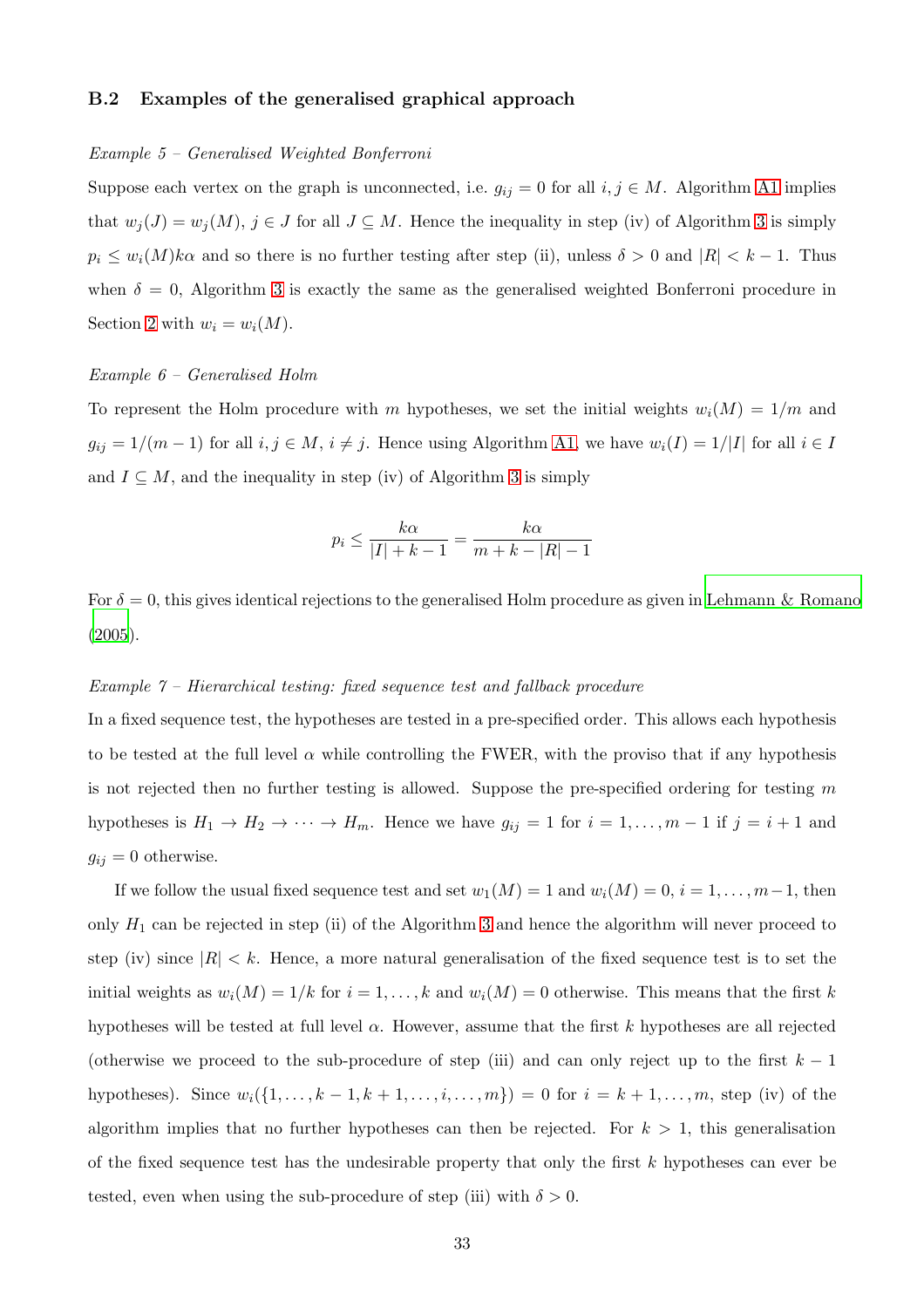A similar issue occurs when generalising the fallback procedure [\(Wiens 2003](#page-29-6)), which is a modification of the fixed sequence procedure where the initial weights  $w_i(M) > 0$  for all  $i \in M$ . Applying Algorithm [3,](#page-8-0) suppose (without loss of generality, by relabelling the hypothesis labels) that the hypotheses  $H_1, \ldots, H_k$  are all rejected at step (ii). However, since  $w_i(I \cup \{1, \ldots, k-1\}) = w_i(M)$  for all  $i \in I$  and  $I \subseteq \{k+1,\ldots,m\}$ , step (iv) implies that the hypotheses  $H_i$ ,  $i = k+1,\ldots,m$ , are also tested at significance level  $w_i(M)k\alpha$ . So for  $k > 1$ , this generalisation of the fallback procedure has the undesirable property that rejecting hypotheses does not lead to an increase in the significance levels of the remaining hypotheses, except via the sub-procedure of step (iii) when  $\delta > 0$  (but even then, the propagation is limited to at most  $k - 1$  hypotheses).

#### *Example 8 – Hypotheses with fewer than* k *donors*

We can generalise the previous example to any graph where any hypothesis has fewer than  $k$  donors, where the donors of a hypothesis  $H_j$  are the hypotheses that donate (or propagate) their significance levels to  $H_j$  if they are rejected. More formally, we denote the donors of hypothesis  $H_j$  by do $(H_j)$  =  ${H_i: g_{ij} > 0}$ . Note that two hypotheses  $H_i$  and  $H_j$  can be donors to each other.

If a hypothesis  $H_j$  in a graph has fewer than k donors, then applying the generalised graphical approach has the undesirable property that the initial significance level for  $H_j$  can never increase, even if all its donors are rejected (except for up to  $k-2$  hypotheses via the sub-procedure in step (iii)). To see this, suppose  $\delta = 0$  and all donors of  $H_j$  have been rejected (and  $|R| \geq k$ , or else there is no propagation). In step (iv) of Algorithm [3,](#page-8-0) since  $|\text{do}(H_j)| \leq k - 1$  then

$$
\min_{J \subseteq R, |J| = k-1} \{w_i(K) : K = I \cup J\} k\alpha \le w_i (I \cup \text{do}(H_j)) k\alpha = w_i(M) k\alpha
$$

Hence  $H_j$  is tested using the initial weights in step (iv). In particular, this means that if a hypothesis with fewer than  $k$  donors has an initial weight of zero, then it can never be rejected (except possibly via the sub-procedure in step (iii)). This can be an undesirable property to have in a testing procedure which has a hierarchical structure, as we will see further in the case studies in Section [6.](#page-15-0)

As an example, consider the graph for the diabetes trial shown in Figure [1,](#page-4-0) and suppose we wish to control the k-FWER for  $k = 2$ . Since the secondary hypotheses  $H_3$  and  $H_4$  only have one donor each (hypotheses  $H_1$  and  $H_2$ , respectively) and start with a weight of zero, they will never be rejected even if more than one of the primary hypotheses  $H_1$  and  $H_2$  are rejected.